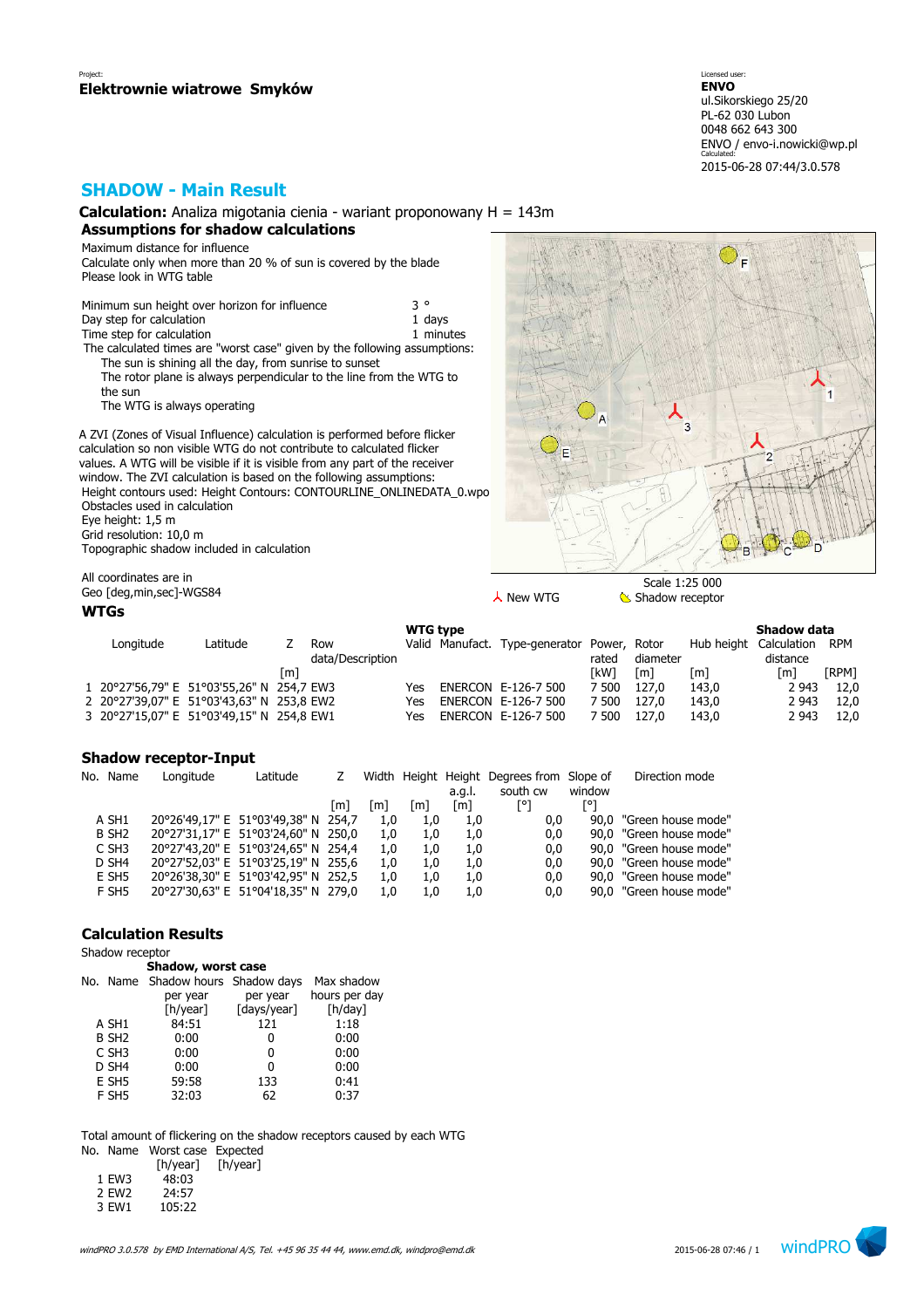### **Calculation:** Analiza migotania cienia - wariant proponowany H = 143m**Shadow receptor:** A - SH1 **Assumptions for shadow calculations**

Reference year for calendar 2013

The calculated times are "worst case" given by the following assumptions:

The sun is shining all the day, from sunrise to sunset

The rotor plane is always perpendicular to the line from the WTG to the sun

The WTG is always operating

|                     | January   February   March |       |       |     |                      | April |      |                    | May   |     |                    | June  |
|---------------------|----------------------------|-------|-------|-----|----------------------|-------|------|--------------------|-------|-----|--------------------|-------|
|                     | 1   07:41                  | 07:16 | 06:24 |     |                      | 06:15 |      |                    | 05:12 |     | 06:52 (3)   04:29  |       |
|                     | 15:40                      | 16:26 | 17:16 |     |                      | 19:08 |      |                    | 19:57 | 49  |                    |       |
|                     |                            |       |       |     |                      |       |      |                    |       |     | 07:41 (3)   20:41  |       |
|                     | 2   07:41                  | 07:14 | 06:22 |     |                      | 06:13 |      | 07:18(3)   05:11   |       |     | 06:52 (3)   04:28  |       |
|                     | 15:41                      | 16:28 | 17:18 |     |                      | 19:10 | 13   | $07:31(3)$   19:59 |       | 47  | 07:39 (3)   20:42  |       |
|                     | 3   07:40                  | 07:13 | 06:20 |     |                      | 06:11 |      | 07:13(3)   05:09   |       |     | 06:53(3)   04:27   |       |
|                     | 15:42                      | 16:30 | 17:19 |     |                      | 19:11 | 22   | $07:35(3)$   20:00 |       | 45  | $07:38(3)$   20:43 |       |
|                     | 4   07:40                  | 07:11 | 06:18 |     |                      | 06:09 |      | $07:10(3)$   05:07 |       |     | 06:54 (3)   04:26  |       |
|                     | 15:43                      | 16:31 | 17:21 |     |                      | 19:13 | 29   | $07:39(3)$   20:02 |       | 43  | 07:37 (3)   20:44  |       |
|                     | 5   07:40                  | 07:09 | 06:16 |     |                      | 06:06 |      | $07:07(3)$   05:05 |       |     | $06:55(3)$   04:26 |       |
|                     | 15:44                      | 16:33 | 17:23 |     |                      |       |      |                    |       |     |                    |       |
|                     |                            |       |       |     |                      | 19:15 | 33   | $07:40(3)$   20:03 |       | 41  | 07:36 (3)   20:45  |       |
|                     | 6   07:40                  | 07:08 | 06:13 |     |                      | 06:04 |      | $07:05(3)$   05:03 |       |     | $06:55(3)$   04:25 |       |
|                     | 15:45                      | 16:35 | 17:25 |     |                      | 19:16 | 37   | $07:42(3)$   20:05 |       | 39  | $07:34(3)$   20:46 |       |
|                     | 7   07:39                  | 07:06 | 06:11 |     |                      | 06:02 |      | $07:03(3)$   05:02 |       |     | 06:57 (3)   04:24  |       |
|                     | 15:47                      | 16:37 | 17:26 |     |                      | 19:18 | 40   | $07:43(3)$   20:07 |       | 36  | $07:33(3)$   20:47 |       |
|                     | 8   07:39                  | 07:04 | 06:09 |     |                      | 06:00 |      | $06:27(1)$   05:00 |       |     | 06:58 (3)   04:24  |       |
|                     | 15:48                      | 16:38 | 17:28 |     |                      | 19:19 | 51   | $07:44(3)$   20:08 |       | 33  | $07:31(3)$   20:48 |       |
|                     | 9   07:39                  | 07:03 | 06:07 |     |                      | 05:58 |      | $06:24(1)$   04:58 |       |     | 07:00 (3)   04:23  |       |
|                     |                            |       |       |     |                      |       |      |                    |       |     |                    |       |
|                     | 15:49                      | 16:40 | 17:30 |     |                      | 19:21 | 59   | $07:45(3)$   20:10 |       | 30  | 07:30 (3)   20:49  |       |
|                     | 10   07:38                 | 07:01 | 06:05 |     |                      | 05:55 |      | $06:21(1)$   04:57 |       |     | 07:01(3)   04:23   |       |
|                     | 15:50                      | 16:42 | 17:31 |     |                      | 19:23 | 64   | $07:45(3)$   20:11 |       | 27  | $07:28(3)$   20:50 |       |
|                     | 11   07:38                 | 06:59 | 06:02 |     |                      | 05:53 |      | $06:20(1)$   04:55 |       |     | 07:03 (3)   04:23  |       |
|                     | 15:52                      | 16:44 | 17:33 |     |                      | 19:24 | 68   | $07:46(3)$   20:13 |       | 23  | $07:26(3)$   20:50 |       |
|                     | 12   07:37                 | 06:57 | 06:00 |     | $06:34(2)$   05:51   |       |      | $06:19(1)$   04:53 |       |     | 07:05 (3)   04:22  |       |
|                     | 15:53                      | 16:46 | 17:35 | 13  | 06:47 (2)   19:26    |       | 72   | $07:47(3)$   20:14 |       | 18  | 07:23 (3)   20:51  |       |
|                     | 13   07:36                 | 06:56 | 05:58 |     | $06:31(2)$   05:49   |       |      | $06:19(1)$   04:52 |       |     | 07:09 (3)   04:22  |       |
|                     |                            |       |       |     |                      |       |      |                    |       |     |                    |       |
|                     | 15:55                      | 16:48 | 17:36 | 18  | $06:49(2)$   19:28   |       | 73   | $07:47(3)$   20:16 |       | 10  | 07:19 (3)   20:52  |       |
|                     | 14   07:36                 | 06:54 | 05:56 |     | $06:29(2)$   05:47   |       |      | $06:18(1)$   04:50 |       |     |                    | 04:22 |
|                     | 15:56                      | 16:49 | 17:38 | 22  | $06:51(2)$   19:29   |       | 76   | $07:48(3)$   20:17 |       |     |                    | 20:52 |
|                     | 15   07:35                 | 06:52 | 05:54 |     | $06:28(2)$   05:45   |       |      | $06:18(1)$   04:49 |       |     |                    | 04:22 |
|                     | 15:58                      | 16:51 | 17:40 | 24  | $06:52(2)$   19:31   |       | 77   | $07:48(3)$   20:19 |       |     |                    | 20:53 |
|                     | 16   07:34                 | 06:50 | 05:51 |     | 06:26(2)   05:43     |       |      | $06:18(1)$   04:47 |       |     |                    | 04:22 |
|                     | 15:59                      | 16:53 | 17:41 | 26  | 06:52 (2)   19:33    |       | 77   | $07:48(3)$   20:20 |       |     |                    | 20:53 |
|                     | 17   07:33                 | 06:48 | 05:49 |     | $06:25(2)$   05:40   |       |      | $06:18(1)$   04:46 |       |     |                    | 04:22 |
|                     |                            |       |       |     |                      |       |      |                    |       |     |                    |       |
|                     | 16:01                      | 16:55 | 17:43 | 28  | 06:53 (2)   19:34    |       | 77   | $07:48(3)$   20:22 |       |     |                    | 20:54 |
|                     | 18   07:32                 | 06:46 | 05:47 |     | 06:25 (2)   05:38    |       |      | $06:18(1)$   04:44 |       |     |                    | 04:22 |
|                     | 16:02                      | 16:56 | 17:45 | 28  | $06:53(2)$   19:36   |       | 77   | $07:48(3)$   20:23 |       |     |                    | 20:54 |
|                     | 19   07:31                 | 06:44 | 05:45 |     | 06:25 (2)   05:36    |       |      | $06:19(1)$   04:43 |       |     |                    | 04:22 |
|                     | 16:04                      | 16:58 | 17:46 | 29  | $06:54(2)$   19:38   |       | 76   | $07:48(3)$   20:25 |       |     |                    | 20:55 |
|                     | 20   07:31                 | 06:42 | 05:42 |     | 06:23 (2)   05:34    |       |      | $06:19(1)$   04:42 |       |     |                    | 04:22 |
|                     | 16:05                      | 17:00 | 17:48 | 30  | 06:53 (2)   19:39    |       | 74   | $07:48(3)$   20:26 |       |     |                    | 20:55 |
|                     | 21   07:29                 | 06:40 | 05:40 |     | $06:23(2)$   $05:32$ |       |      | $06:21(1)$   04:40 |       |     |                    | 04:22 |
|                     | 16:07                      | 17:02 | 17:50 | 30  | $06:53(2)$   19:41   |       | 70   | $07:47(3)$   20:28 |       |     |                    | 20:55 |
|                     |                            |       |       |     |                      |       |      |                    |       |     |                    |       |
|                     | 22   07:28                 | 06:38 | 05:38 |     | $06:23(2)$   05:30   |       |      | $06:22(1)$   04:39 |       |     |                    | 04:22 |
|                     | 16:09                      | 17:04 | 17:51 | 29  | 06:52 (2)   19:42    |       | 66   | $07:47(3)$   20:29 |       |     |                    | 20:55 |
|                     | 23   07:27                 | 06:36 | 05:36 |     | $06:23(2)$   05:28   |       |      | $06:50(3)$   04:38 |       |     |                    | 04:22 |
|                     | 16:10                      | 17:05 | 17:53 | 28  | $06:51(2)$   19:44   |       | 56   | $07:46(3)$   20:30 |       |     |                    | 20:56 |
|                     | 24   07:26                 | 06:34 | 05:33 |     | $06:23(2)$   05:26   |       |      | $06:50(3)$   04:37 |       |     |                    | 04:22 |
|                     | 16:12                      | 17:07 | 17:55 | 27  | $06:50(2)$   19:46   |       | 56   | $07:46(3)$   20:32 |       |     |                    | 20:56 |
|                     | 25   07:25                 | 06:32 | 05:31 |     | $06:24(2)$   05:24   |       |      | $06:50(3)$   04:35 |       |     |                    | 04:23 |
|                     | 16:14                      | 17:09 | 17:56 | 25  | $06:49(2)$   19:47   |       | 55   | $07:45(3)$   20:33 |       |     |                    | 20:56 |
|                     | 26   07:24                 | 06:30 | 05:29 |     |                      |       |      |                    |       |     |                    | 04:23 |
|                     |                            |       |       |     | $06:25(2)$   05:22   |       |      | $06:50(3)$   04:34 |       |     |                    |       |
|                     | 16:15                      | 17:11 | 17:58 | 23  | $06:48(2)$   19:49   |       | 54   | $07:44(3)$   20:34 |       |     |                    | 20:56 |
|                     | 27   07:22                 | 06:28 | 05:27 |     | $06:25(2)$   05:20   |       |      | $06:50(3)$   04:33 |       |     |                    | 04:24 |
|                     | 16:17                      | 17:12 | 18:00 | 21  | $06:46(2)$   19:51   |       | 54   | $07:44(3)$   20:35 |       |     |                    | 20:56 |
|                     | 28   07:21                 | 06:26 | 05:24 |     | $06:27(2)$   05:18   |       |      | 06:50 (3)   04:32  |       |     |                    | 04:24 |
|                     | 16:19                      | 17:14 | 18:01 | 17  | $06:44(2)$   19:52   |       | 53   | $07:43(3)$   20:37 |       |     |                    | 20:56 |
|                     | 29   07:20                 |       | 05:22 |     | 06:30 (2)   05:16    |       |      | 06:51(3)   04:31   |       |     |                    | 04:24 |
|                     | 16:21                      |       | 18:03 | 11  | $06:41(2)$   19:54   |       | 51   | $07:42(3)$   20:38 |       |     |                    | 20:56 |
|                     | 30   07:18                 |       | 05:20 |     |                      | 05:14 |      | $06:52(3)$   04:30 |       |     |                    | 04:25 |
|                     |                            |       |       |     |                      |       |      |                    |       |     |                    |       |
|                     | 16:22                      |       | 18:05 |     |                      | 19:55 | 50   | $07:42(3)$   20:39 |       |     |                    | 20:55 |
|                     | 31   07:17                 |       | 06:18 |     |                      |       |      |                    | 04:29 |     |                    |       |
|                     | 16:24                      |       | 19:06 |     |                      |       |      |                    | 20:40 |     |                    |       |
| Potential sun hours | 262                        | 279   | 367   |     |                      | 414   |      |                    | 481   |     |                    | 494   |
| Total, worst case   |                            |       |       | 429 |                      |       | 1660 |                    |       | 441 |                    |       |

### **Table layout: For each day in each month the following matrix apply**

| Day in month | Sun rise (hh:mm) |                      | First time (hh:mm) with flicker | (WTG causing flicker first time) |
|--------------|------------------|----------------------|---------------------------------|----------------------------------|
|              | Sun set (hh:mm)  | Minutes with flicker | Last time (hh:mm) with flicker  | (WTG causing flicker last time)  |

 $(hh:mm)$  Minutes with flicker Last time  $(hh:mm)$  with flicker

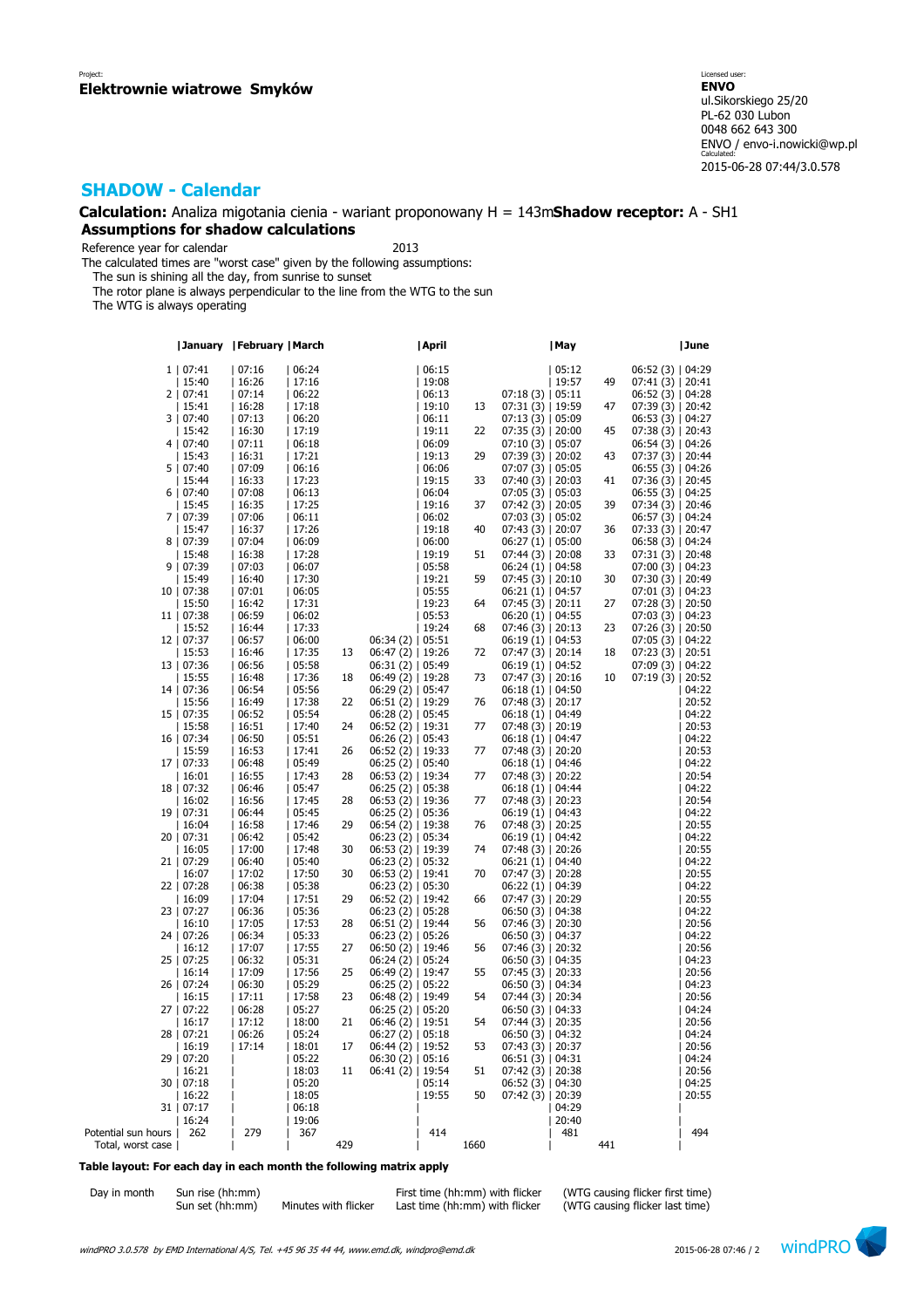### **Calculation:** Analiza migotania cienia - wariant proponowany H = 143m**Shadow receptor:** A - SH1 **Assumptions for shadow calculations**

Reference year for calendar 2013

The calculated times are "worst case" given by the following assumptions:

The sun is shining all the day, from sunrise to sunset

The rotor plane is always perpendicular to the line from the WTG to the sun

The WTG is always operating

|                     | July       |    |                   | August |      |                      | September |     |                    | October |    |                    | November December |        |
|---------------------|------------|----|-------------------|--------|------|----------------------|-----------|-----|--------------------|---------|----|--------------------|-------------------|--------|
|                     | 1   04:26  |    |                   | 105:01 |      | 07:15(3)   05:48     |           |     | $06:20(1)$   06:35 |         |    | $07:11(2)$   06:27 |                   | 107:17 |
|                     | 20:55      |    |                   | 20:25  | 18   | $07:33(3)$   19:25   |           | 69  | $07:46(3)$   18:17 |         | 18 | $07:29(2)$   16:13 |                   | 15:34  |
|                     | 2   04:26  |    |                   | 05:02  |      | $07:13(3)$   05:50   |           |     | $06:20(1)$   06:37 |         |    | 07:13(2)   06:29   |                   | 07:18  |
|                     | 20:55      |    |                   | 20:24  | 23   | $07:36(3)$   19:23   |           | 66  | $07:45(3)$   18:15 |         | 12 | $07:25(2)$   16:11 |                   | 15:34  |
|                     | 3   04:27  |    |                   | 05:04  |      | 07:11(3)   05:51     |           |     | 06:21(1)   06:39   |         |    |                    | 06:31             | 07:19  |
|                     | 20:55      |    |                   | 20:22  | 27   | 07:38 (3)   19:21    |           | 62  | 07:44 (3)   18:13  |         |    |                    | 16:10             | 15:33  |
|                     | 4   04:28  |    |                   | 05:05  |      | $07:10(3)$   05:53   |           |     | $06:22(1)$   06:40 |         |    |                    | 06:33             | 07:21  |
|                     | 20:54      |    |                   | 20:20  | 30   |                      |           | 55  |                    |         |    |                    | 16:08             | 15:32  |
|                     |            |    |                   |        |      | $07:40(3)$   19:19   |           |     | $07:42(3)$   18:11 |         |    |                    |                   |        |
|                     | 5   04:28  |    |                   | 05:07  |      | $07:08(3)$   05:55   |           |     | 06:59(3)   06:42   |         |    |                    | 06:34             | 07:22  |
|                     | 20:54      |    |                   | 20:19  | 33   | $07:41(3)$   19:16   |           | 42  | $07:41(3)$   18:09 |         |    |                    | 16:06             | 15:32  |
|                     | 6   04:29  |    |                   | 05:08  |      | $07:06(3)$   05:56   |           |     | $07:00(3)$   06:44 |         |    |                    | 06:36             | 07:23  |
|                     | 20:53      |    |                   | 20:17  | 36   | $07:42(3)$   19:14   |           | 38  | $07:38(3)$   18:06 |         |    |                    | 16:04             | 15:31  |
|                     | 7   04:30  |    |                   | 05:10  |      | $07:05(3)$   05:58   |           |     | $07:02(3)$   06:45 |         |    |                    | 06:38             | 07:25  |
|                     | 20:53      |    |                   | 20:15  | 39   | 07:44 (3)   19:12    |           | 35  | $07:37(3)$   18:04 |         |    |                    | 16:03             | 15:31  |
|                     | 8   04:31  |    |                   | 05:11  |      | $07:04(3)$   05:59   |           |     | 07:03(3)   06:47   |         |    |                    | 06:39             | 07:26  |
|                     | 20:52      |    |                   | 20:13  | 41   | $07:45(3)$   19:10   |           | 31  | $07:34(3)$   18:02 |         |    |                    | 16:01             | 15:31  |
|                     | 9   04:32  |    |                   | 05:13  |      | 07:03(3)   06:01     |           |     | 07:06(3)   06:48   |         |    |                    | 06:41             | 07:27  |
|                     | 20:52      |    |                   | 20:12  | 44   | $07:47(3)$   19:07   |           | 25  | $07:31(3)$   18:00 |         |    |                    | 16:00             | 15:31  |
|                     | 10   04:33 |    |                   | 05:14  |      | $07:02(3)$   06:02   |           |     | 07:08(3)   06:50   |         |    |                    | 06:43             | 07:28  |
|                     | 20:51      |    |                   | 20:10  | 45   | $07:47(3)$   19:05   |           | 19  | $07:27(3)$   17:58 |         |    |                    | 15:58             | 15:30  |
|                     | 11   04:34 |    |                   | 05:16  |      | 07:02(3)   06:04     |           |     |                    | 06:52   |    |                    | 06:45             | 07:29  |
|                     | 20:50      |    |                   | 20:08  | 46   | $07:48(3)$   19:03   |           |     |                    | 17:55   |    |                    | 15:57             | 15:30  |
|                     | 12   04:35 |    |                   | 05:17  |      | $07:00(3)$   06:06   |           |     |                    | 06:53   |    |                    | 06:46             | 07:30  |
|                     | 20:49      |    |                   | 20:06  | 49   | $07:49(3)$   19:01   |           |     |                    | 17:53   |    |                    | 15:55             | 15:30  |
|                     | 13   04:36 |    |                   | 05:19  |      | $07:00(3)$   06:07   |           |     |                    | 06:55   |    |                    | 06:48             | 07:31  |
|                     | 20:49      |    |                   | 20:04  | 50   | $07:50(3)$   18:58   |           |     |                    | 17:51   |    |                    | 15:54             | 15:30  |
|                     | 14   04:37 |    |                   | 05:20  |      | 06:59(3)   06:09     |           |     | $07:24(2)$   06:57 |         |    |                    | 06:50             | 07:32  |
|                     | 20:48      |    |                   | 20:02  | 51   | $07:50(3)$   18:56   |           | 3   | $07:27(2)$   17:49 |         |    |                    | 15:52             | 15:30  |
|                     | 15   04:38 |    |                   | 05:22  |      | 06:58(3)   06:10     |           |     | $07:19(2)$   06:58 |         |    |                    | 06:51             | 07:33  |
|                     | 20:47      |    |                   | 20:00  | 52   | $07:50(3)$   18:54   |           | 13  | $07:32(2)$   17:47 |         |    |                    | 15:51             | 15:30  |
|                     | 16   04:39 |    |                   | 05:23  |      | 06:58(3)   06:12     |           |     | $07:16(2)$   07:00 |         |    |                    | 06:53             | 07:34  |
|                     | 20:46      |    |                   | 19:58  | 53   | $07:51(3)$   18:52   |           | 18  | $07:34(2)$   17:45 |         |    |                    | 15:49             | 15:30  |
|                     | 17   04:40 |    |                   | 05:25  |      | $06:57(3)$   06:13   |           |     | $07:14(2)$   07:02 |         |    |                    | 06:55             | 07:35  |
|                     | 20:45      |    |                   | 19:56  | 54   | $07:51(3)$   18:49   |           | 22  | $07:36(2)$   17:43 |         |    |                    | 15:48             | 15:30  |
|                     | 18   04:42 |    |                   | 05:26  |      | 06:57(3)   06:15     |           |     | 07:12(2)   07:03   |         |    |                    | 06:56             | 07:35  |
|                     | 20:44      |    |                   | 19:54  | 54   | $07:51(3)$   18:47   |           | 24  | $07:36(2)$   17:40 |         |    |                    | 15:47             | 15:31  |
|                     | 19   04:43 |    |                   | 05:28  |      | 06:56(3)   06:17     |           |     | $07:11(2)$   07:05 |         |    |                    | 06:58             | 07:36  |
|                     | 20:43      |    |                   | 19:52  | 55   | 07:51 (3)   18:45    |           | 26  | $07:37(2)$   17:38 |         |    |                    | 15:46             | 15:31  |
|                     | 20   04:44 |    |                   | 05:30  |      | 06:56(3)   06:18     |           |     | 07:09 (2)   07:07  |         |    |                    | 07:00             | 07:37  |
|                     | 20:42      |    |                   | 19:50  | 56   | $07:52(3)$   18:42   |           | 28  | $07:37(2)$   17:36 |         |    |                    | 15:44             | 15:31  |
|                     | 21   04:45 |    |                   | 05:31  |      | $06:28(1)$   $06:20$ |           |     | $07:09(2)$   07:08 |         |    |                    | 07:01             | 07:37  |
|                     | 20:40      |    |                   | 19:48  | 64   | 07:51 (3)   18:40    |           | 28  | $07:37(2)$   17:34 |         |    |                    | 15:43             | 15:32  |
|                     | 22   04:47 |    |                   | 05:33  |      | 06:25(1)   06:21     |           |     | $07:09(2)$   07:10 |         |    |                    | 07:03             | 07:38  |
|                     | 20:39      |    |                   | 19:46  | 71   | $07:52(3)$   18:38   |           | 29  | $07:38(2)$   17:32 |         |    |                    | 15:42             | 15:32  |
|                     | 23   04:48 |    |                   | 05:34  |      | $06:23(1)$   $06:23$ |           |     | 07:08(2)   07:12   |         |    |                    | 07:05             | 07:38  |
|                     | 20:38      |    |                   | 19:44  | 73   | $07:51(3)$   18:36   |           | 29  | $07:37(2)$   17:30 |         |    |                    | 15:41             | 15:33  |
|                     | 24   04:49 |    |                   | 05:36  |      | 06:22(1)   06:24     |           |     | $07:08(2)$   07:14 |         |    |                    | 07:06             | 07:39  |
|                     | 20:37      |    |                   | 19:42  | 75   | $07:51(3)$   18:33   |           | 29  | $07:37(2)$   17:28 |         |    |                    | 15:40             | 15:33  |
|                     | 25   04:51 |    |                   | 05:37  |      | 06:21(1)   06:26     |           |     | $07:07(2)$   07:15 |         |    |                    | 07:08             | 07:39  |
|                     | 20:35      |    |                   | 19:40  | 77   | 07:51(3)   18:31     |           | 29  | $07:36(2)$   17:26 |         |    |                    | 15:39             | 15:34  |
|                     | 26   04:52 |    |                   | 05:39  |      | $06:20(1)$   06:28   |           |     | $07:07(2)$   07:17 |         |    |                    | 07:09             | 07:40  |
|                     | 20:34      |    |                   | 19:38  | 78   | $07:51(3)$   18:29   |           | 29  | $07:36(2)$   17:24 |         |    |                    | 15:38             | 15:34  |
|                     | 27   04:53 |    |                   | 05:41  |      | $06:19(1)$   $06:29$ |           |     | 07:07 (2)   06:19  |         |    |                    | 07:11             | 07:40  |
|                     | 20:33      |    |                   | 19:36  | 78   | $07:50(3)$   18:27   |           | 27  | $07:34(2)$   16:22 |         |    |                    | 15:37             | 15:35  |
|                     | 28   04:55 |    |                   | 05:42  |      | $06:19(1)$   $06:31$ |           |     | $07:08(2)$   06:20 |         |    |                    | 07:12             | 07:40  |
|                     | 20:31      |    |                   | 19:34  | 78   | $07:50(3)$   18:24   |           | 26  | $07:34(2)$   16:21 |         |    |                    | 15:36             | 15:36  |
|                     | 29   04:56 |    |                   | 05:44  |      | $06:19(1)$   06:32   |           |     | 07:09(2)   06:22   |         |    |                    | 07:14             | 07:40  |
|                     | 20:30      |    |                   | 19:32  | 76   | $07:48(3)$   18:22   |           | 24  | $07:33(2)$   16:19 |         |    |                    | 15:36             | 15:37  |
|                     | 30   04:58 |    |                   | 05:45  |      | $06:19(1)$   06:34   |           |     | $07:09(2)$   06:24 |         |    |                    | 07:15             | 07:40  |
|                     | 20:28      |    |                   | 19:29  | 75   | $07:48(3)$   18:20   |           | 21  | $07:30(2)$   16:17 |         |    |                    | 15:35             | 15:38  |
|                     | 31   04:59 |    | 07:19(3)   05:47  |        |      | 06:19(1)             |           |     |                    | 06:26   |    |                    |                   | 07:41  |
|                     | 20:27      | 10 | 07:29 (3)   19:27 |        | 73   | 07:47(3)             |           |     |                    | 16:15   |    |                    |                   | 15:39  |
| Potential sun hours | 498        |    |                   | 452    |      |                      | 381       |     |                    | 333     |    |                    | 270               | 248    |
| Total, worst case   |            | 10 |                   |        | 1674 |                      |           | 847 |                    |         | 30 |                    |                   |        |

#### **Table layout: For each day in each month the following matrix apply**

| Day in month | Sun rise (hh:mm) |                      | First time (hh:mm) with flicker | (WTG causing flicker first time) |
|--------------|------------------|----------------------|---------------------------------|----------------------------------|
|              | Sun set (hh:mm)  | Minutes with flicker | Last time (hh:mm) with flicker  | (WTG causing flicker last time)  |

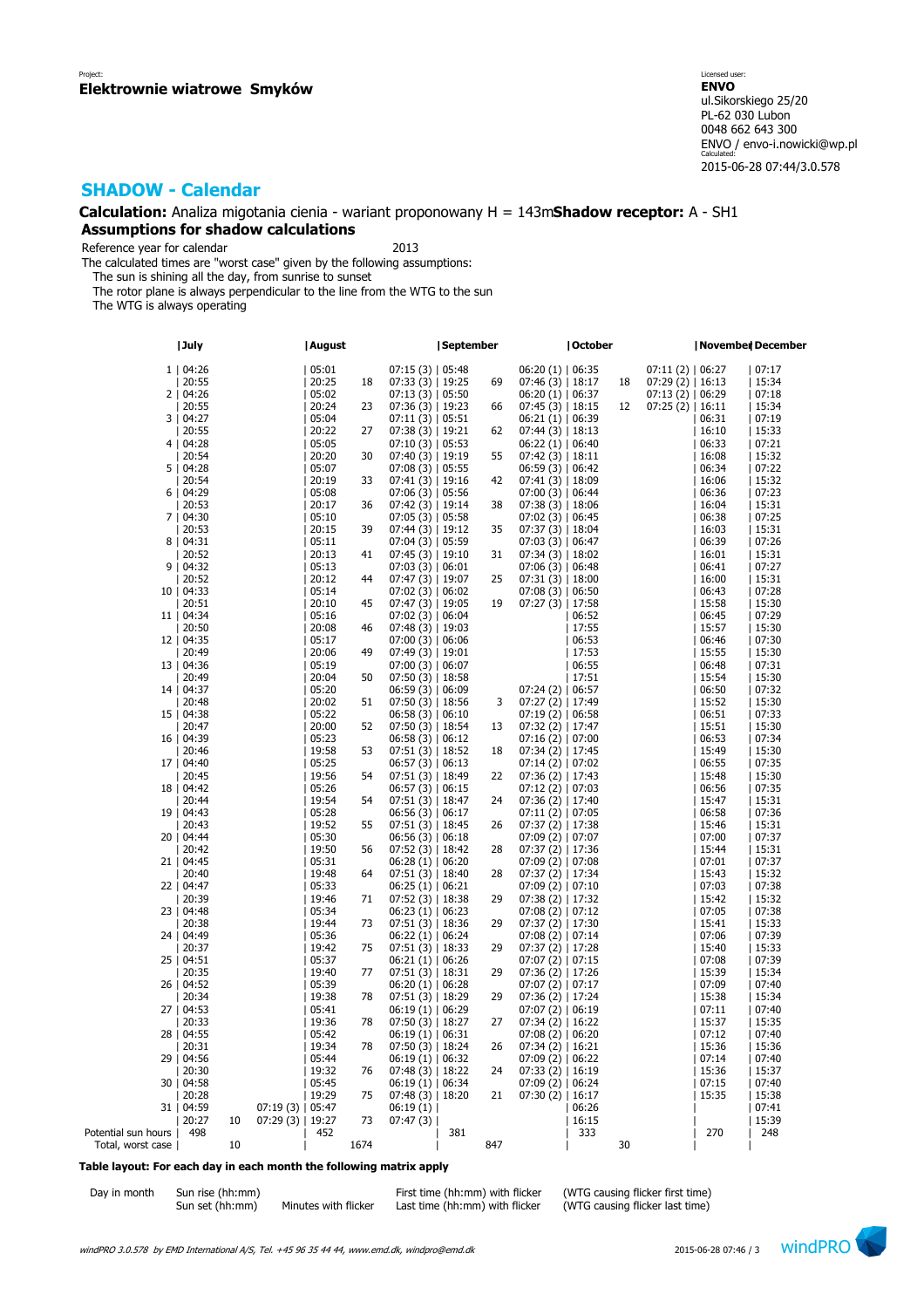**Calculation:** Analiza migotania cienia - wariant proponowany H = 143m**Shadow receptor:** B - SH2 **Assumptions for shadow calculations**

Reference year for calendar 2013

The calculated times are "worst case" given by the following assumptions:

The sun is shining all the day, from sunrise to sunset

The rotor plane is always perpendicular to the line from the WTG to the sun

The WTG is always operating

|                     |            | January   February   March |       | April | May   | June  | July  | August |       |       | SeptemberOctober   November December |       |
|---------------------|------------|----------------------------|-------|-------|-------|-------|-------|--------|-------|-------|--------------------------------------|-------|
|                     | 1   07:41  | 07:15                      | 06:24 | 06:15 | 05:12 | 04:29 | 04:26 | 05:01  | 05:48 | 06:35 | 06:27                                | 07:17 |
|                     | 15:40      | 16:26                      | 17:16 | 19:08 | 19:57 | 20:41 | 20:55 | 20:25  | 19:25 | 18:17 | 16:13                                | 15:34 |
|                     |            |                            |       |       |       |       |       |        |       |       |                                      |       |
|                     | 2   07:40  | 07:14                      | 06:22 | 06:13 | 05:10 | 04:28 | 04:26 | 05:02  | 05:50 | 06:37 | 06:29                                | 07:18 |
|                     | 15:41      | 16:28                      | 17:18 | 19:10 | 19:59 | 20:42 | 20:55 | 20:23  | 19:23 | 18:15 | 16:11                                | 15:33 |
|                     | 3   07:40  | 07:12                      | 06:20 | 06:11 | 05:09 | 04:27 | 04:27 | 05:03  | 05:51 | 06:39 | 06:31                                | 07:19 |
|                     | 15:42      | 16:29                      | 17:19 | 19:11 | 20:00 | 20:43 | 20:55 | 20:22  | 19:21 | 18:13 | 16:10                                | 15:33 |
|                     | 4   07:40  | 07:11                      | 06:18 | 06:09 | 05:07 | 04:26 | 04:28 | 05:05  | 05:53 | 06:40 | 06:32                                | 07:21 |
|                     | 15:43      | 16:31                      | 17:21 | 19:13 | 20:02 | 20:44 | 20:54 | 20:20  | 19:18 | 18:11 | 16:08                                | 15:32 |
| 5 <sub>1</sub>      | 07:40      | 07:09                      | 06:15 | 06:06 | 05:05 | 04:26 | 04:28 | 05:06  | 05:55 | 06:42 | 06:34                                | 07:22 |
|                     | 15:44      | 16:33                      | 17:23 | 19:14 | 20:03 | 20:45 | 20:54 | 20:18  | 19:16 | 18:09 | 16:06                                | 15:32 |
|                     | 6   07:40  | 07:08                      | 06:13 | 06:04 | 05:03 | 04:25 | 04:29 | 05:08  | 05:56 | 06:43 | 06:36                                | 07:23 |
|                     | 15:45      | 16:35                      | 17:24 | 19:16 | 20:05 | 20:46 | 20:53 | 20:17  | 19:14 | 18:06 | 16:04                                | 15:31 |
| 71                  | 07:39      | 07:06                      | 06:11 | 06:02 | 05:02 | 04:24 | 04:30 | 05:10  | 05:58 | 06:45 | 06:38                                | 07:24 |
|                     |            |                            |       |       |       |       |       |        |       |       |                                      |       |
|                     | 15:47      | 16:37                      | 17:26 | 19:18 | 20:07 | 20:47 | 20:53 | 20:15  | 19:12 | 18:04 | 16:03                                | 15:31 |
| 8                   | 07:39      | 07:04                      | 06:09 | 06:00 | 05:00 | 04:24 | 04:31 | 05:11  | 05:59 | 06:47 | 06:39                                | 07:26 |
|                     | 15:48      | 16:38                      | 17:28 | 19:19 | 20:08 | 20:48 | 20:52 | 20:13  | 19:10 | 18:02 | 16:01                                | 15:31 |
| 9                   | 07:39      | 07:03                      | 06:07 | 05:58 | 04:58 | 04:23 | 04:32 | 05:13  | 06:01 | 06:48 | 06:41                                | 07:27 |
|                     | 15:49      | 16:40                      | 17:30 | 19:21 | 20:10 | 20:49 | 20:51 | 20:12  | 19:07 | 18:00 | 16:00                                | 15:30 |
| 10                  | 07:38      | 07:01                      | 06:05 | 05:55 | 04:56 | 04:23 | 04:33 | 05:14  | 06:02 | 06:50 | 06:43                                | 07:28 |
|                     | 15:50      | 16:42                      | 17:31 | 19:23 | 20:11 | 20:50 | 20:51 | 20:10  | 19:05 | 17:57 | 15:58                                | 15:30 |
|                     | 11   07:38 | 06:59                      | 06:02 | 05:53 | 04:55 | 04:23 | 04:34 | 05:16  | 06:04 | 06:52 | 06:45                                | 07:29 |
|                     | 15:52      | 16:44                      | 17:33 | 19:24 | 20:13 | 20:50 | 20:50 | 20:08  | 19:03 | 17:55 | 15:56                                | 15:30 |
|                     | 12   07:37 | 06:57                      | 06:00 | 05:51 | 04:53 | 04:22 | 04:35 | 05:17  | 06:06 | 06:53 | 06:46                                | 07:30 |
|                     |            |                            |       |       |       |       |       |        |       |       |                                      |       |
|                     | 15:53      | 16:46                      | 17:35 | 19:26 | 20:14 | 20:51 | 20:49 | 20:06  | 19:01 | 17:53 | 15:55                                | 15:30 |
|                     | 13   07:36 | 06:56                      | 05:58 | 05:49 | 04:52 | 04:22 | 04:36 | 05:19  | 06:07 | 06:55 | 06:48                                | 07:31 |
|                     | 15:55      | 16:47                      | 17:36 | 19:28 | 20:16 | 20:52 | 20:48 | 20:04  | 18:58 | 17:51 | 15:54                                | 15:30 |
|                     | 14   07:36 | 06:54                      | 05:56 | 05:47 | 04:50 | 04:22 | 04:37 | 05:20  | 06:09 | 06:57 | 06:50                                | 07:32 |
|                     | 15:56      | 16:49                      | 17:38 | 19:29 | 20:17 | 20:52 | 20:48 | 20:02  | 18:56 | 17:49 | 15:52                                | 15:30 |
|                     | 15   07:35 | 06:52                      | 05:54 | 05:45 | 04:49 | 04:22 | 04:38 | 05:22  | 06:10 | 06:58 | 06:51                                | 07:33 |
|                     | 15:58      | 16:51                      | 17:40 | 19:31 | 20:19 | 20:53 | 20:47 | 20:00  | 18:54 | 17:47 | 15:51                                | 15:30 |
| 16                  | 07:34      | 06:50                      | 05:51 | 05:42 | 04:47 | 04:22 | 04:39 | 05:23  | 06:12 | 07:00 | 06:53                                | 07:34 |
|                     | 15:59      | 16:53                      | 17:41 | 19:33 | 20:20 | 20:53 | 20:46 | 19:58  | 18:51 | 17:45 | 15:49                                | 15:30 |
|                     | 17   07:33 | 06:48                      | 05:49 | 05:40 | 04:46 | 04:22 | 04:40 | 05:25  | 06:13 | 07:02 | 06:55                                | 07:35 |
|                     |            |                            |       |       |       |       |       |        |       |       |                                      |       |
|                     | 16:01      | 16:55                      | 17:43 | 19:34 | 20:22 | 20:54 | 20:45 | 19:56  | 18:49 | 17:43 | 15:48                                | 15:30 |
|                     | 18   07:32 | 06:46                      | 05:47 | 05:38 | 04:44 | 04:21 | 04:42 | 05:26  | 06:15 | 07:03 | 06:56                                | 07:35 |
|                     | 16:02      | 16:56                      | 17:45 | 19:36 | 20:23 | 20:54 | 20:44 | 19:54  | 18:47 | 17:40 | 15:47                                | 15:31 |
| 19                  | 07:31      | 06:44                      | 05:45 | 05:36 | 04:43 | 04:22 | 04:43 | 05:28  | 06:16 | 07:05 | 06:58                                | 07:36 |
|                     | 16:04      | 16:58                      | 17:46 | 19:37 | 20:25 | 20:55 | 20:43 | 19:52  | 18:45 | 17:38 | 15:46                                | 15:31 |
| 20                  | 07:30      | 06:42                      | 05:42 | 05:34 | 04:42 | 04:22 | 04:44 | 05:30  | 06:18 | 07:07 | 07:00                                | 07:37 |
|                     | 16:05      | 17:00                      | 17:48 | 19:39 | 20:26 | 20:55 | 20:41 | 19:50  | 18:42 | 17:36 | 15:44                                | 15:31 |
|                     | 21   07:29 | 06:40                      | 05:40 | 05:32 | 04:40 | 04:22 | 04:45 | 05:31  | 06:20 | 07:08 | 07:01                                | 07:37 |
|                     | 16:07      | 17:02                      | 17:50 | 19:41 | 20:27 | 20:55 | 20:40 | 19:48  | 18:40 | 17:34 | 15:43                                | 15:32 |
|                     | 22   07:28 | 06:38                      | 05:38 | 05:30 | 04:39 | 04:22 | 04:47 | 05:33  | 06:21 | 07:10 | 07:03                                | 07:38 |
|                     | 16:09      | 17:04                      | 17:51 | 19:42 | 20:29 | 20:55 | 20:39 | 19:46  | 18:38 | 17:32 | 15:42                                | 15:32 |
| 23                  | 07:27      | 06:36                      | 05:36 | 05:28 | 04:38 | 04:22 | 04:48 | 05:34  | 06:23 | 07:12 | 07:05                                | 07:38 |
|                     | 16:10      |                            |       |       |       |       |       |        |       | 17:30 |                                      | 15:33 |
|                     |            | 17:05                      | 17:53 | 19:44 | 20:30 | 20:56 | 20:38 | 19:44  | 18:36 |       | 15:41                                |       |
|                     | 24   07:26 | 06:34                      | 05:33 | 05:26 | 04:37 | 04:22 | 04:49 | 05:36  | 06:24 | 07:13 | 07:06                                | 07:39 |
|                     | 16:12      | 17:07                      | 17:55 | 19:46 | 20:31 | 20:56 | 20:37 | 19:42  | 18:33 | 17:28 | 15:40                                | 15:33 |
|                     | 25   07:25 | 06:32                      | 05:31 | 05:24 | 04:35 | 04:23 | 04:51 | 05:37  | 06:26 | 07:15 | 07:08                                | 07:39 |
|                     | 16:14      | 17:09                      | 17:56 | 19:47 | 20:33 | 20:56 | 20:35 | 19:40  | 18:31 | 17:26 | 15:39                                | 15:34 |
|                     | 26   07:24 | 06:30                      | 05:29 | 05:22 | 04:34 | 04:23 | 04:52 | 05:39  | 06:27 | 07:17 | 07:09                                | 07:40 |
|                     | 16:15      | 17:11                      | 17:58 | 19:49 | 20:34 | 20:56 | 20:34 | 19:38  | 18:29 | 17:24 | 15:38                                | 15:34 |
| 27                  | 07:22      | 06:28                      | 05:27 | 05:20 | 04:33 | 04:24 | 04:53 | 05:41  | 06:29 | 06:19 | 07:11                                | 07:40 |
|                     | 16:17      | 17:12                      | 18:00 | 19:50 | 20:35 | 20:56 | 20:33 | 19:36  | 18:26 | 16:22 | 15:37                                | 15:35 |
| 28                  | 07:21      | 06:26                      | 05:24 | 05:18 | 04:32 | 04:24 | 04:55 | 05:42  | 06:31 | 06:20 | 07:12                                | 07:40 |
|                     | 16:19      | 17:14                      | 18:01 | 19:52 | 20:37 | 20:56 | 20:31 | 19:34  | 18:24 | 16:21 | 15:36                                | 15:36 |
|                     |            |                            |       |       |       |       |       |        |       |       |                                      |       |
|                     | 29   07:20 |                            | 05:22 | 05:16 | 04:31 | 04:24 | 04:56 | 05:44  | 06:32 | 06:22 | 07:14                                | 07:40 |
|                     | 16:21      |                            | 18:03 | 19:54 | 20:38 | 20:56 | 20:30 | 19:32  | 18:22 | 16:19 | 15:36                                | 15:37 |
| 30                  | 07:18      |                            | 05:20 | 05:14 | 04:30 | 04:25 | 04:58 | 05:45  | 06:34 | 06:24 | 07:15                                | 07:40 |
|                     | 16:22      |                            | 18:05 | 19:55 | 20:39 | 20:55 | 20:28 | 19:29  | 18:20 | 16:17 | 15:35                                | 15:38 |
|                     | 31   07:17 |                            | 06:18 |       | 04:29 |       | 04:59 | 05:47  |       | 06:26 |                                      | 07:40 |
|                     | 16:24      |                            | 19:06 |       | 20:40 |       | 20:27 | 19:27  |       | 16:15 |                                      | 15:39 |
| Potential sun hours | 262        | 279                        | 367   | 414   | 481   | 494   | 498   | 452    | 381   | 333   | 270                                  | 248   |
| Total, worst case   |            |                            |       |       |       |       |       |        |       |       |                                      |       |

### **Table layout: For each day in each month the following matrix apply**

| Day in month | Sun rise (hh:mm |
|--------------|-----------------|
|              | Sun set (hh:mm) |

 $(hh:mm)$  Minutes with flicker Last time  $(hh:mm)$  with flicker

Day in month Sun rise (hh:mm)<br>Sun set (hh:mm) Minutes with flicker Last time (hh:mm) with flicker (WTG causing flicker last time)

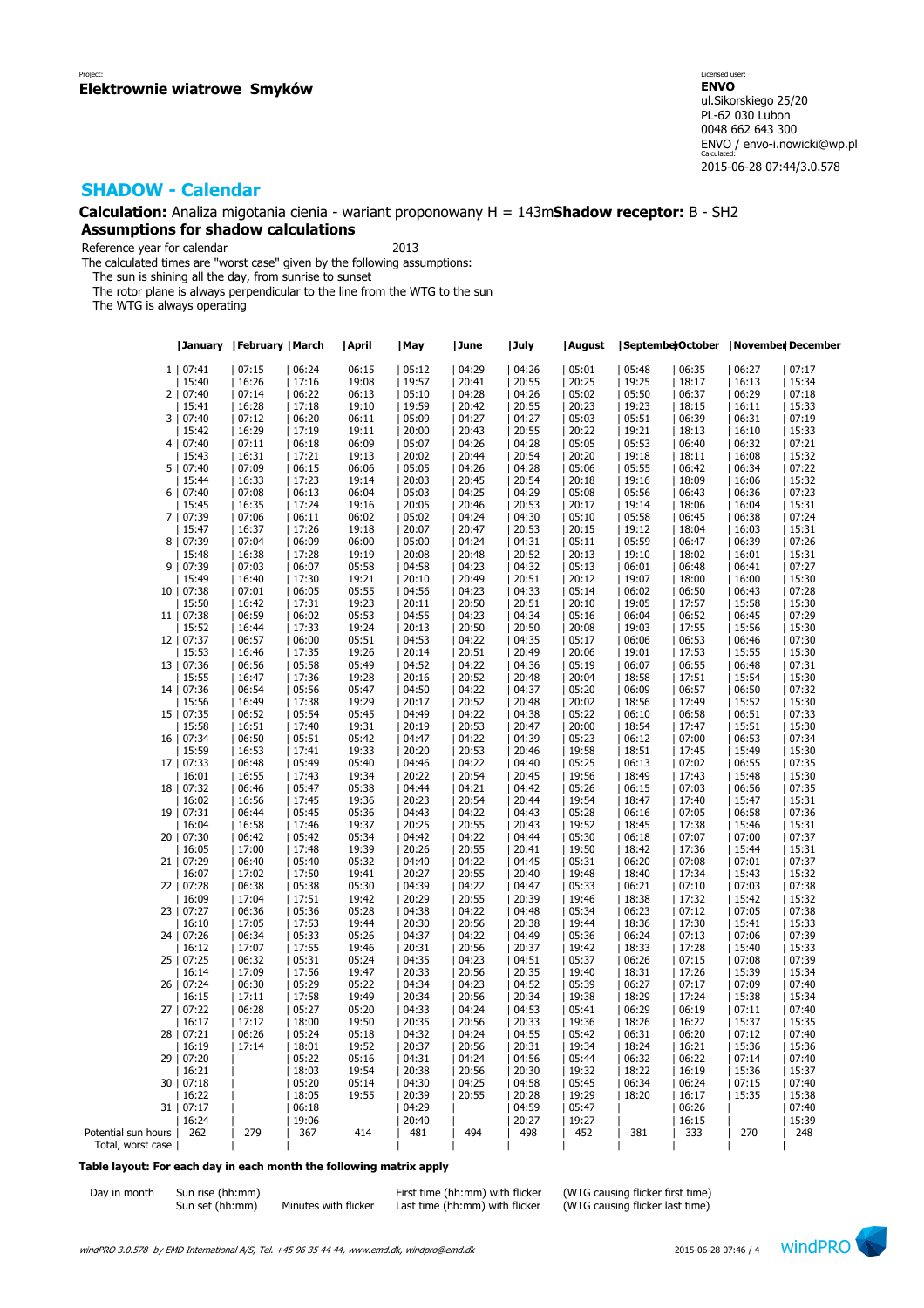**Calculation:** Analiza migotania cienia - wariant proponowany H = 143m**Shadow receptor:** C - SH3 **Assumptions for shadow calculations**

Reference year for calendar 2013

The calculated times are "worst case" given by the following assumptions:

The sun is shining all the day, from sunrise to sunset

The rotor plane is always perpendicular to the line from the WTG to the sun

The WTG is always operating

|                     |            | <b>January   February   March</b> |       | April | May   | June  | July  | August |       |       | SeptemberOctober   November December |       |
|---------------------|------------|-----------------------------------|-------|-------|-------|-------|-------|--------|-------|-------|--------------------------------------|-------|
|                     | 1   07:41  | 07:15                             | 06:24 | 06:15 | 05:12 | 04:29 | 04:26 | 05:01  | 05:48 | 06:35 | 06:27                                | 07:17 |
|                     | 15:40      | 16:26                             | 17:16 | 19:08 | 19:57 | 20:41 | 20:55 | 20:25  | 19:25 | 18:17 | 16:13                                | 15:34 |
|                     |            |                                   |       |       |       |       |       |        |       |       |                                      |       |
|                     | 2   07:40  | 07:14                             | 06:22 | 06:13 | 05:10 | 04:28 | 04:26 | 05:02  | 05:50 | 06:37 | 06:29                                | 07:18 |
|                     | 15:41      | 16:28                             | 17:18 | 19:10 | 19:59 | 20:42 | 20:55 | 20:23  | 19:23 | 18:15 | 16:11                                | 15:33 |
|                     | 3   07:40  | 07:12                             | 06:20 | 06:11 | 05:09 | 04:27 | 04:27 | 05:03  | 05:51 | 06:39 | 06:31                                | 07:19 |
|                     | 15:42      | 16:29                             | 17:19 | 19:11 | 20:00 | 20:43 | 20:55 | 20:22  | 19:21 | 18:13 | 16:10                                | 15:33 |
|                     | 4   07:40  | 07:11                             | 06:18 | 06:09 | 05:07 | 04:26 | 04:28 | 05:05  | 05:53 | 06:40 | 06:32                                | 07:21 |
|                     | 15:43      | 16:31                             | 17:21 | 19:13 | 20:02 | 20:44 | 20:54 | 20:20  | 19:18 | 18:11 | 16:08                                | 15:32 |
| 5                   | 07:40      | 07:09                             | 06:15 | 06:06 | 05:05 | 04:26 | 04:28 | 05:06  | 05:55 | 06:42 | 06:34                                | 07:22 |
|                     | 15:44      | 16:33                             | 17:23 | 19:14 | 20:03 | 20:45 | 20:54 | 20:18  | 19:16 | 18:08 | 16:06                                | 15:32 |
|                     | 6   07:40  | 07:08                             | 06:13 | 06:04 | 05:03 | 04:25 | 04:29 | 05:08  | 05:56 | 06:43 | 06:36                                | 07:23 |
|                     |            | 16:35                             |       | 19:16 | 20:05 | 20:46 | 20:53 | 20:17  | 19:14 | 18:06 | 16:04                                | 15:31 |
|                     | 15:45      |                                   | 17:24 |       |       |       |       |        |       |       |                                      |       |
| 71                  | 07:39      | 07:06                             | 06:11 | 06:02 | 05:02 | 04:24 | 04:30 | 05:09  | 05:58 | 06:45 | 06:38                                | 07:24 |
|                     | 15:47      | 16:37                             | 17:26 | 19:18 | 20:07 | 20:47 | 20:53 | 20:15  | 19:12 | 18:04 | 16:03                                | 15:31 |
| 8                   | 07:39      | 07:04                             | 06:09 | 06:00 | 05:00 | 04:24 | 04:31 | 05:11  | 05:59 | 06:47 | 06:39                                | 07:26 |
|                     | 15:48      | 16:38                             | 17:28 | 19:19 | 20:08 | 20:48 | 20:52 | 20:13  | 19:10 | 18:02 | 16:01                                | 15:31 |
| 9                   | 07:39      | 07:03                             | 06:07 | 05:58 | 04:58 | 04:23 | 04:32 | 05:13  | 06:01 | 06:48 | 06:41                                | 07:27 |
|                     | 15:49      | 16:40                             | 17:30 | 19:21 | 20:10 | 20:49 | 20:51 | 20:11  | 19:07 | 18:00 | 16:00                                | 15:30 |
|                     | 10   07:38 | 07:01                             | 06:05 | 05:55 | 04:56 | 04:23 | 04:33 | 05:14  | 06:02 | 06:50 | 06:43                                | 07:28 |
|                     | 15:50      | 16:42                             | 17:31 | 19:23 | 20:11 | 20:50 | 20:51 | 20:10  | 19:05 | 17:57 | 15:58                                | 15:30 |
|                     | 11   07:38 | 06:59                             | 06:02 | 05:53 | 04:55 | 04:23 | 04:34 | 05:16  | 06:04 | 06:52 | 06:45                                | 07:29 |
|                     |            |                                   |       |       |       |       |       |        |       |       |                                      |       |
|                     | 15:52      | 16:44                             | 17:33 | 19:24 | 20:13 | 20:50 | 20:50 | 20:08  | 19:03 | 17:55 | 15:56                                | 15:30 |
| 12 <sub>1</sub>     | 07:37      | 06:57                             | 06:00 | 05:51 | 04:53 | 04:22 | 04:35 | 05:17  | 06:06 | 06:53 | 06:46                                | 07:30 |
|                     | 15:53      | 16:46                             | 17:35 | 19:26 | 20:14 | 20:51 | 20:49 | 20:06  | 19:01 | 17:53 | 15:55                                | 15:30 |
|                     | 13   07:36 | 06:56                             | 05:58 | 05:49 | 04:52 | 04:22 | 04:36 | 05:19  | 06:07 | 06:55 | 06:48                                | 07:31 |
|                     | 15:55      | 16:47                             | 17:36 | 19:28 | 20:16 | 20:52 | 20:48 | 20:04  | 18:58 | 17:51 | 15:54                                | 15:30 |
|                     | 14   07:36 | 06:54                             | 05:56 | 05:47 | 04:50 | 04:22 | 04:37 | 05:20  | 06:09 | 06:57 | 06:50                                | 07:32 |
|                     | 15:56      | 16:49                             | 17:38 | 19:29 | 20:17 | 20:52 | 20:48 | 20:02  | 18:56 | 17:49 | 15:52                                | 15:30 |
| 15                  | 07:35      | 06:52                             | 05:54 | 05:45 | 04:49 | 04:22 | 04:38 | 05:22  | 06:10 | 06:58 | 06:51                                | 07:33 |
|                     | 15:58      | 16:51                             | 17:40 | 19:31 | 20:19 | 20:53 | 20:47 | 20:00  | 18:54 | 17:47 | 15:51                                | 15:30 |
| 16                  | 07:34      | 06:50                             | 05:51 | 05:42 | 04:47 | 04:22 | 04:39 | 05:23  | 06:12 | 07:00 | 06:53                                | 07:34 |
|                     |            |                                   |       | 19:33 |       |       |       |        |       |       |                                      |       |
|                     | 15:59      | 16:53                             | 17:41 |       | 20:20 | 20:53 | 20:46 | 19:58  | 18:51 | 17:45 | 15:49                                | 15:30 |
|                     | 17   07:33 | 06:48                             | 05:49 | 05:40 | 04:46 | 04:22 | 04:40 | 05:25  | 06:13 | 07:02 | 06:55                                | 07:35 |
|                     | 16:01      | 16:55                             | 17:43 | 19:34 | 20:22 | 20:54 | 20:45 | 19:56  | 18:49 | 17:43 | 15:48                                | 15:30 |
|                     | 18   07:32 | 06:46                             | 05:47 | 05:38 | 04:44 | 04:21 | 04:42 | 05:26  | 06:15 | 07:03 | 06:56                                | 07:35 |
|                     | 16:02      | 16:56                             | 17:45 | 19:36 | 20:23 | 20:54 | 20:44 | 19:54  | 18:47 | 17:40 | 15:47                                | 15:31 |
| 19                  | 07:31      | 06:44                             | 05:45 | 05:36 | 04:43 | 04:22 | 04:43 | 05:28  | 06:16 | 07:05 | 06:58                                | 07:36 |
|                     | 16:04      | 16:58                             | 17:46 | 19:37 | 20:25 | 20:55 | 20:43 | 19:52  | 18:45 | 17:38 | 15:46                                | 15:31 |
| 20                  | 07:30      | 06:42                             | 05:42 | 05:34 | 04:42 | 04:22 | 04:44 | 05:30  | 06:18 | 07:07 | 07:00                                | 07:37 |
|                     | 16:05      | 17:00                             | 17:48 | 19:39 | 20:26 | 20:55 | 20:41 | 19:50  | 18:42 | 17:36 | 15:44                                | 15:31 |
|                     | 21   07:29 | 06:40                             | 05:40 | 05:32 | 04:40 | 04:22 | 04:45 | 05:31  | 06:20 | 07:08 | 07:01                                | 07:37 |
|                     | 16:07      | 17:02                             | 17:50 | 19:41 | 20:27 | 20:55 | 20:40 | 19:48  | 18:40 | 17:34 | 15:43                                | 15:32 |
|                     |            |                                   |       |       |       |       |       |        |       |       |                                      |       |
|                     | 22   07:28 | 06:38                             | 05:38 | 05:30 | 04:39 | 04:22 | 04:47 | 05:33  | 06:21 | 07:10 | 07:03                                | 07:38 |
|                     | 16:09      | 17:04                             | 17:51 | 19:42 | 20:29 | 20:55 | 20:39 | 19:46  | 18:38 | 17:32 | 15:42                                | 15:32 |
| 23                  | 07:27      | 06:36                             | 05:36 | 05:28 | 04:38 | 04:22 | 04:48 | 05:34  | 06:23 | 07:12 | 07:05                                | 07:38 |
|                     | 16:10      | 17:05                             | 17:53 | 19:44 | 20:30 | 20:56 | 20:38 | 19:44  | 18:36 | 17:30 | 15:41                                | 15:33 |
|                     | 24   07:26 | 06:34                             | 05:33 | 05:26 | 04:37 | 04:22 | 04:49 | 05:36  | 06:24 | 07:13 | 07:06                                | 07:39 |
|                     | 16:12      | 17:07                             | 17:55 | 19:46 | 20:31 | 20:56 | 20:37 | 19:42  | 18:33 | 17:28 | 15:40                                | 15:33 |
|                     | 25   07:25 | 06:32                             | 05:31 | 05:24 | 04:35 | 04:23 | 04:51 | 05:37  | 06:26 | 07:15 | 07:08                                | 07:39 |
|                     | 16:14      | 17:09                             | 17:56 | 19:47 | 20:33 | 20:56 | 20:35 | 19:40  | 18:31 | 17:26 | 15:39                                | 15:34 |
|                     | 26   07:24 | 06:30                             | 05:29 | 05:22 | 04:34 | 04:23 | 04:52 | 05:39  | 06:27 | 07:17 | 07:09                                | 07:40 |
|                     | 16:15      | 17:11                             | 17:58 | 19:49 | 20:34 | 20:56 | 20:34 | 19:38  | 18:29 | 17:24 | 15:38                                | 15:34 |
| 27                  | 07:22      | 06:28                             | 05:27 | 05:20 | 04:33 | 04:23 | 04:53 | 05:40  | 06:29 | 06:19 | 07:11                                | 07:40 |
|                     |            |                                   |       |       |       |       |       |        |       |       |                                      |       |
|                     | 16:17      | 17:12                             | 18:00 | 19:50 | 20:35 | 20:56 | 20:32 | 19:36  | 18:26 | 16:22 | 15:37                                | 15:35 |
| 28                  | 07:21      | 06:26                             | 05:24 | 05:18 | 04:32 | 04:24 | 04:55 | 05:42  | 06:31 | 06:20 | 07:12                                | 07:40 |
|                     | 16:19      | 17:14                             | 18:01 | 19:52 | 20:37 | 20:56 | 20:31 | 19:34  | 18:24 | 16:20 | 15:36                                | 15:36 |
|                     | 29   07:20 |                                   | 05:22 | 05:16 | 04:31 | 04:24 | 04:56 | 05:44  | 06:32 | 06:22 | 07:14                                | 07:40 |
|                     | 16:21      |                                   | 18:03 | 19:54 | 20:38 | 20:56 | 20:30 | 19:32  | 18:22 | 16:19 | 15:36                                | 15:37 |
| 30                  | 07:18      |                                   | 05:20 | 05:14 | 04:30 | 04:25 | 04:58 | 05:45  | 06:34 | 06:24 | 07:15                                | 07:40 |
|                     | 16:22      |                                   | 18:05 | 19:55 | 20:39 | 20:55 | 20:28 | 19:29  | 18:20 | 16:17 | 15:35                                | 15:38 |
| 31 <sub>1</sub>     | 07:17      |                                   | 06:18 |       | 04:29 |       | 04:59 | 05:47  |       | 06:25 |                                      | 07:40 |
|                     | 16:24      |                                   | 19:06 |       | 20:40 |       | 20:27 | 19:27  |       | 16:15 |                                      | 15:38 |
| Potential sun hours | 262        | 279                               | 367   | 414   | 481   | 494   | 498   | 452    | 381   | 333   | 270                                  | 248   |
|                     |            |                                   |       |       |       |       |       |        |       |       |                                      |       |
| Total, worst case   |            |                                   |       |       |       |       |       |        |       |       |                                      |       |

### **Table layout: For each day in each month the following matrix apply**

| Day in month | Sun rise (hh:mm |
|--------------|-----------------|
|              | Sun set (hh:mm) |

 $S(\text{hh:mm})$  Minutes with flicker Last time  $(\text{hh:mm})$  with flicker

Day in month Sun rise (hh:mm)<br>Sun set (hh:mm) Minutes with flicker Last time (hh:mm) with flicker (WTG causing flicker last time)

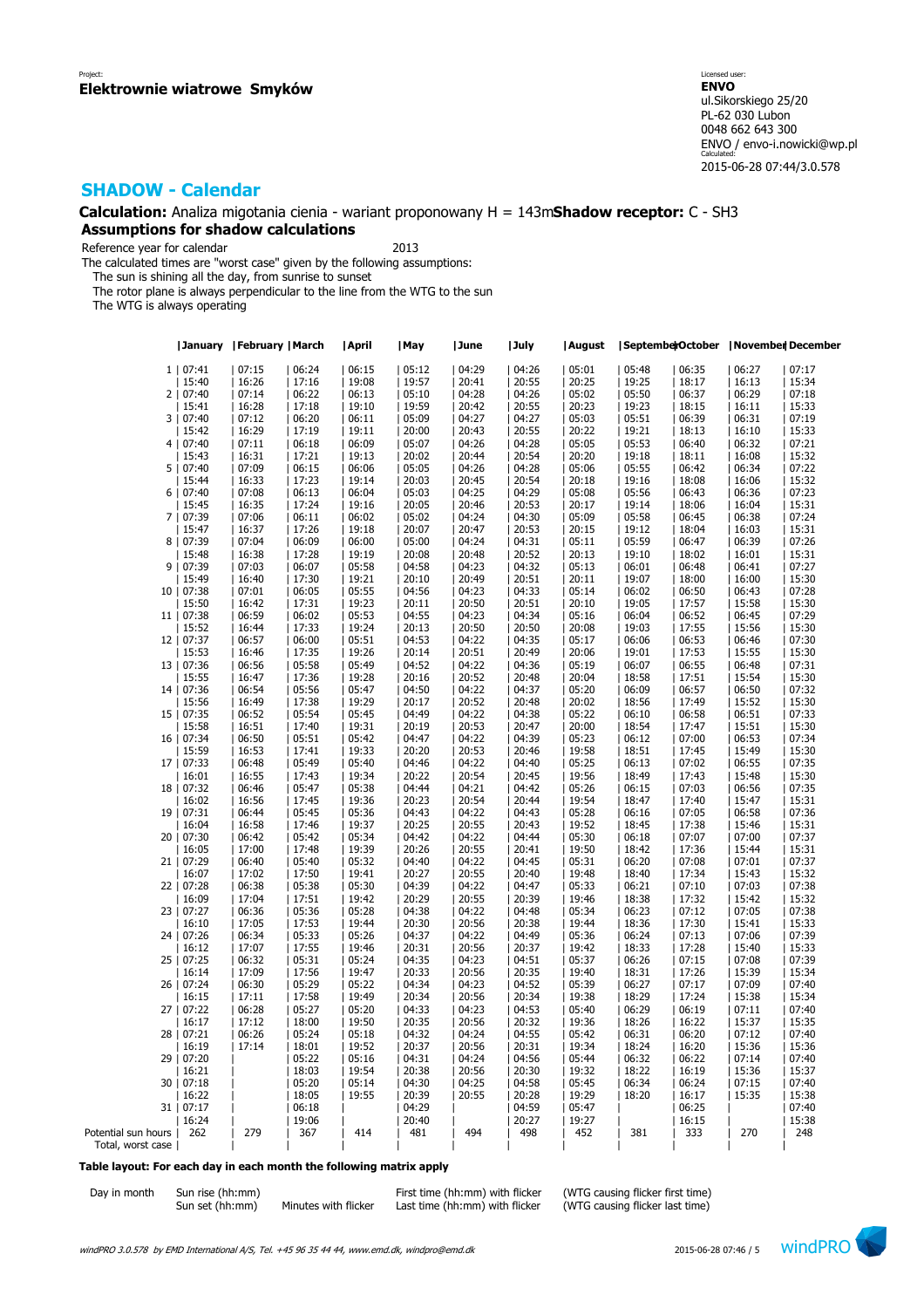**Calculation:** Analiza migotania cienia - wariant proponowany H = 143m**Shadow receptor:** D - SH4 **Assumptions for shadow calculations**

Reference year for calendar 2013

The calculated times are "worst case" given by the following assumptions:

The sun is shining all the day, from sunrise to sunset

The rotor plane is always perpendicular to the line from the WTG to the sun

The WTG is always operating

|                     |            | January   February   March |       | April | May   | June  | July  | August |       |       | SeptemberOctober   November December |       |  |
|---------------------|------------|----------------------------|-------|-------|-------|-------|-------|--------|-------|-------|--------------------------------------|-------|--|
|                     | 1   07:40  | 07:15                      | 06:24 | 06:15 | 05:12 | 04:29 | 04:26 | 05:01  | 05:48 | 06:35 | 06:27                                | 07:17 |  |
|                     | 15:40      | 16:26                      | 17:16 | 19:08 | 19:57 | 20:41 | 20:55 | 20:25  | 19:25 | 18:17 | 16:13                                | 15:34 |  |
|                     |            |                            |       |       |       |       |       |        |       |       |                                      |       |  |
|                     | 2   07:40  | 07:14                      | 06:22 | 06:13 | 05:10 | 04:28 | 04:26 | 05:02  | 05:50 | 06:37 | 06:29                                | 07:18 |  |
|                     | 15:41      | 16:28                      | 17:18 | 19:10 | 19:59 | 20:42 | 20:55 | 20:23  | 19:23 | 18:15 | 16:11                                | 15:33 |  |
|                     | 3   07:40  | 07:12                      | 06:20 | 06:11 | 05:09 | 04:27 | 04:27 | 05:03  | 05:51 | 06:39 | 06:31                                | 07:19 |  |
|                     | 15:42      | 16:29                      | 17:19 | 19:11 | 20:00 | 20:43 | 20:54 | 20:22  | 19:21 | 18:13 | 16:10                                | 15:33 |  |
|                     | 4   07:40  | 07:11                      | 06:18 | 06:09 | 05:07 | 04:26 | 04:28 | 05:05  | 05:53 | 06:40 | 06:32                                | 07:21 |  |
|                     | 15:43      | 16:31                      | 17:21 | 19:13 | 20:02 | 20:44 | 20:54 | 20:20  | 19:18 | 18:11 | 16:08                                | 15:32 |  |
| 5 <sub>1</sub>      | 07:40      | 07:09                      | 06:15 | 06:06 | 05:05 | 04:26 | 04:28 | 05:06  | 05:55 | 06:42 | 06:34                                | 07:22 |  |
|                     | 15:44      | 16:33                      | 17:23 | 19:14 | 20:03 | 20:45 | 20:54 | 20:18  | 19:16 | 18:08 | 16:06                                | 15:32 |  |
|                     | 6   07:40  | 07:08                      | 06:13 | 06:04 | 05:03 | 04:25 | 04:29 | 05:08  | 05:56 | 06:43 | 06:36                                | 07:23 |  |
|                     | 15:45      | 16:35                      | 17:24 | 19:16 | 20:05 | 20:46 | 20:53 | 20:17  | 19:14 | 18:06 | 16:04                                | 15:31 |  |
| 71                  | 07:39      | 07:06                      | 06:11 | 06:02 | 05:02 | 04:24 | 04:30 | 05:09  | 05:58 | 06:45 | 06:38                                | 07:24 |  |
|                     |            |                            |       |       |       |       |       |        |       |       |                                      |       |  |
|                     | 15:47      | 16:37                      | 17:26 | 19:18 | 20:06 | 20:47 | 20:53 | 20:15  | 19:12 | 18:04 | 16:03                                | 15:31 |  |
| 8                   | 07:39      | 07:04                      | 06:09 | 06:00 | 05:00 | 04:24 | 04:31 | 05:11  | 05:59 | 06:47 | 06:39                                | 07:26 |  |
|                     | 15:48      | 16:38                      | 17:28 | 19:19 | 20:08 | 20:48 | 20:52 | 20:13  | 19:10 | 18:02 | 16:01                                | 15:31 |  |
| 9                   | 07:39      | 07:03                      | 06:07 | 05:58 | 04:58 | 04:23 | 04:32 | 05:13  | 06:01 | 06:48 | 06:41                                | 07:27 |  |
|                     | 15:49      | 16:40                      | 17:30 | 19:21 | 20:10 | 20:49 | 20:51 | 20:11  | 19:07 | 18:00 | 16:00                                | 15:30 |  |
| 10                  | 07:38      | 07:01                      | 06:05 | 05:55 | 04:56 | 04:23 | 04:33 | 05:14  | 06:02 | 06:50 | 06:43                                | 07:28 |  |
|                     | 15:50      | 16:42                      | 17:31 | 19:23 | 20:11 | 20:50 | 20:51 | 20:10  | 19:05 | 17:57 | 15:58                                | 15:30 |  |
|                     | 11   07:38 | 06:59                      | 06:02 | 05:53 | 04:55 | 04:23 | 04:34 | 05:16  | 06:04 | 06:52 | 06:45                                | 07:29 |  |
|                     | 15:52      | 16:44                      | 17:33 | 19:24 | 20:13 | 20:50 | 20:50 | 20:08  | 19:03 | 17:55 | 15:56                                | 15:30 |  |
|                     | 12   07:37 | 06:57                      | 06:00 | 05:51 | 04:53 | 04:22 | 04:35 | 05:17  | 06:05 | 06:53 | 06:46                                | 07:30 |  |
|                     |            |                            |       |       |       |       |       |        |       |       |                                      |       |  |
|                     | 15:53      | 16:46                      | 17:35 | 19:26 | 20:14 | 20:51 | 20:49 | 20:06  | 19:01 | 17:53 | 15:55                                | 15:30 |  |
|                     | 13   07:36 | 06:56                      | 05:58 | 05:49 | 04:52 | 04:22 | 04:36 | 05:19  | 06:07 | 06:55 | 06:48                                | 07:31 |  |
|                     | 15:55      | 16:47                      | 17:36 | 19:28 | 20:16 | 20:52 | 20:48 | 20:04  | 18:58 | 17:51 | 15:54                                | 15:30 |  |
|                     | 14   07:36 | 06:54                      | 05:56 | 05:47 | 04:50 | 04:22 | 04:37 | 05:20  | 06:09 | 06:57 | 06:50                                | 07:32 |  |
|                     | 15:56      | 16:49                      | 17:38 | 19:29 | 20:17 | 20:52 | 20:48 | 20:02  | 18:56 | 17:49 | 15:52                                | 15:30 |  |
|                     | 15   07:35 | 06:52                      | 05:54 | 05:45 | 04:49 | 04:22 | 04:38 | 05:22  | 06:10 | 06:58 | 06:51                                | 07:33 |  |
|                     | 15:58      | 16:51                      | 17:40 | 19:31 | 20:19 | 20:53 | 20:47 | 20:00  | 18:54 | 17:47 | 15:51                                | 15:30 |  |
| 16                  | 07:34      | 06:50                      | 05:51 | 05:42 | 04:47 | 04:22 | 04:39 | 05:23  | 06:12 | 07:00 | 06:53                                | 07:34 |  |
|                     | 15:59      | 16:53                      | 17:41 | 19:33 | 20:20 | 20:53 | 20:46 | 19:58  | 18:51 | 17:45 | 15:49                                | 15:30 |  |
|                     | 17   07:33 | 06:48                      | 05:49 | 05:40 | 04:46 | 04:21 | 04:40 | 05:25  | 06:13 | 07:02 | 06:55                                | 07:35 |  |
|                     |            |                            |       |       |       |       |       |        |       |       |                                      |       |  |
|                     | 16:01      | 16:55                      | 17:43 | 19:34 | 20:22 | 20:54 | 20:45 | 19:56  | 18:49 | 17:43 | 15:48                                | 15:30 |  |
|                     | 18   07:32 | 06:46                      | 05:47 | 05:38 | 04:44 | 04:21 | 04:42 | 05:26  | 06:15 | 07:03 | 06:56                                | 07:35 |  |
|                     | 16:02      | 16:56                      | 17:45 | 19:36 | 20:23 | 20:54 | 20:44 | 19:54  | 18:47 | 17:40 | 15:47                                | 15:31 |  |
| 19                  | 07:31      | 06:44                      | 05:45 | 05:36 | 04:43 | 04:21 | 04:43 | 05:28  | 06:16 | 07:05 | 06:58                                | 07:36 |  |
|                     | 16:04      | 16:58                      | 17:46 | 19:37 | 20:25 | 20:55 | 20:43 | 19:52  | 18:45 | 17:38 | 15:46                                | 15:31 |  |
| 20                  | 07:30      | 06:42                      | 05:42 | 05:34 | 04:42 | 04:22 | 04:44 | 05:30  | 06:18 | 07:07 | 07:00                                | 07:37 |  |
|                     | 16:05      | 17:00                      | 17:48 | 19:39 | 20:26 | 20:55 | 20:41 | 19:50  | 18:42 | 17:36 | 15:44                                | 15:31 |  |
|                     | 21   07:29 | 06:40                      | 05:40 | 05:32 | 04:40 | 04:22 | 04:45 | 05:31  | 06:20 | 07:08 | 07:01                                | 07:37 |  |
|                     | 16:07      | 17:02                      | 17:50 | 19:41 | 20:27 | 20:55 | 20:40 | 19:48  | 18:40 | 17:34 | 15:43                                | 15:32 |  |
|                     | 22   07:28 | 06:38                      | 05:38 | 05:30 | 04:39 | 04:22 | 04:47 | 05:33  | 06:21 | 07:10 | 07:03                                | 07:38 |  |
|                     | 16:09      | 17:04                      | 17:51 | 19:42 | 20:29 | 20:55 | 20:39 | 19:46  | 18:38 | 17:32 | 15:42                                | 15:32 |  |
| 23                  | 07:27      | 06:36                      | 05:36 | 05:28 | 04:38 | 04:22 | 04:48 | 05:34  | 06:23 | 07:12 | 07:05                                | 07:38 |  |
|                     | 16:10      |                            |       | 19:44 |       |       |       |        |       | 17:30 |                                      | 15:33 |  |
|                     |            | 17:05                      | 17:53 |       | 20:30 | 20:56 | 20:38 | 19:44  | 18:36 |       | 15:41                                |       |  |
|                     | 24   07:26 | 06:34                      | 05:33 | 05:26 | 04:37 | 04:22 | 04:49 | 05:36  | 06:24 | 07:13 | 07:06                                | 07:39 |  |
|                     | 16:12      | 17:07                      | 17:55 | 19:46 | 20:31 | 20:56 | 20:37 | 19:42  | 18:33 | 17:28 | 15:40                                | 15:33 |  |
|                     | 25   07:25 | 06:32                      | 05:31 | 05:24 | 04:35 | 04:23 | 04:51 | 05:37  | 06:26 | 07:15 | 07:08                                | 07:39 |  |
|                     | 16:14      | 17:09                      | 17:56 | 19:47 | 20:33 | 20:56 | 20:35 | 19:40  | 18:31 | 17:26 | 15:39                                | 15:34 |  |
|                     | 26   07:24 | 06:30                      | 05:29 | 05:22 | 04:34 | 04:23 | 04:52 | 05:39  | 06:27 | 07:17 | 07:09                                | 07:40 |  |
|                     | 16:15      | 17:11                      | 17:58 | 19:49 | 20:34 | 20:56 | 20:34 | 19:38  | 18:29 | 17:24 | 15:38                                | 15:34 |  |
| 27                  | 07:22      | 06:28                      | 05:27 | 05:20 | 04:33 | 04:23 | 04:53 | 05:40  | 06:29 | 06:19 | 07:11                                | 07:40 |  |
|                     | 16:17      | 17:12                      | 18:00 | 19:50 | 20:35 | 20:56 | 20:32 | 19:36  | 18:26 | 16:22 | 15:37                                | 15:35 |  |
| 28                  | 07:21      | 06:26                      | 05:24 | 05:18 | 04:32 | 04:24 | 04:55 | 05:42  | 06:31 | 06:20 | 07:12                                | 07:40 |  |
|                     | 16:19      | 17:14                      | 18:01 | 19:52 | 20:37 | 20:56 | 20:31 | 19:34  | 18:24 | 16:20 | 15:36                                | 15:36 |  |
|                     |            |                            |       |       |       |       |       |        |       |       |                                      |       |  |
|                     | 29   07:20 |                            | 05:22 | 05:16 | 04:31 | 04:24 | 04:56 | 05:44  | 06:32 | 06:22 | 07:14                                | 07:40 |  |
|                     | 16:21      |                            | 18:03 | 19:54 | 20:38 | 20:56 | 20:30 | 19:32  | 18:22 | 16:19 | 15:36                                | 15:37 |  |
| 30                  | 07:18      |                            | 05:20 | 05:14 | 04:30 | 04:25 | 04:58 | 05:45  | 06:34 | 06:24 | 07:15                                | 07:40 |  |
|                     | 16:22      |                            | 18:05 | 19:55 | 20:39 | 20:55 | 20:28 | 19:29  | 18:20 | 16:17 | 15:35                                | 15:38 |  |
|                     | 31   07:17 |                            | 06:18 |       | 04:29 |       | 04:59 | 05:47  |       | 06:25 |                                      | 07:40 |  |
|                     | 16:24      |                            | 19:06 |       | 20:40 |       | 20:27 | 19:27  |       | 16:15 |                                      | 15:38 |  |
| Potential sun hours | 262        | 279                        | 367   | 414   | 481   | 494   | 498   | 452    | 381   | 333   | 270                                  | 248   |  |
| Total, worst case   |            |                            |       |       |       |       |       |        |       |       |                                      |       |  |

### **Table layout: For each day in each month the following matrix apply**

| Day in month | Sun rise (hh:mm |
|--------------|-----------------|
|              | Sun set (hh:mm) |

 $(hh:mm)$  Minutes with flicker Last time  $(hh:mm)$  with flicker

Day in month Sun rise (hh:mm)<br>Sun set (hh:mm) Minutes with flicker Last time (hh:mm) with flicker (WTG causing flicker last time)

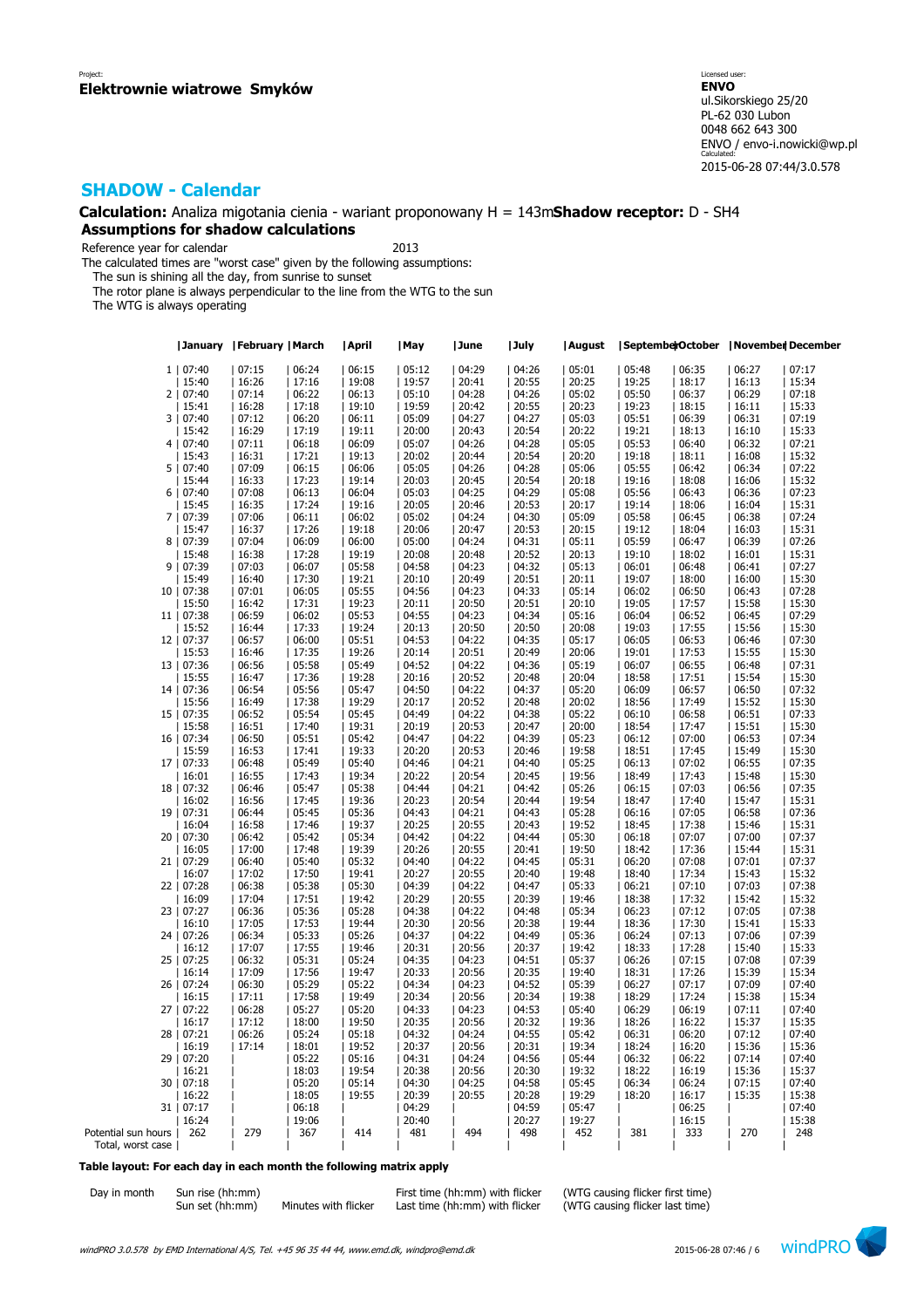### **Calculation:** Analiza migotania cienia - wariant proponowany H = 143m**Shadow receptor:** E - SH5 **Assumptions for shadow calculations**

Reference year for calendar 2013

The calculated times are "worst case" given by the following assumptions:

The sun is shining all the day, from sunrise to sunset

The rotor plane is always perpendicular to the line from the WTG to the sun

The WTG is always operating

|                     |                     | January   February   March |                |    |                      | April          |     |                                          | May            |      |                                         | June |    |           |
|---------------------|---------------------|----------------------------|----------------|----|----------------------|----------------|-----|------------------------------------------|----------------|------|-----------------------------------------|------|----|-----------|
|                     | 1   07:41           | 07:16                      | 06:24          |    |                      | 06:15          |     | $06:45(2)$   05:12                       |                |      | $06:00(3)$   04:29                      |      |    | 06:05 (3) |
|                     | 15:40               | 16:26                      | 17:16          |    |                      | 19:08          | 22  | $07:07(2)$   19:57                       |                | 32   | $06:32(3)$   20:41                      |      | 21 | 06:26 (3) |
|                     | 2   07:41           | 07:14                      | 06:22          |    |                      | 06:13          |     | $06:45(2)$   05:11                       |                |      | $05:59(3)$   04:28                      |      |    | 06:06 (3) |
|                     | 15:41               | 16:28                      | 17:18          |    |                      | 19:10          | 22  | $07:07(2)$   19:59                       |                | 34   | $06:33(3)$   20:42                      |      | 19 | 06:25(3)  |
|                     | 3   07:40           | 07:13                      | 06:20          |    |                      | 06:11          |     | $06:44(2)$   05:09                       |                |      | 05:58(3)   04:27                        |      |    | 06:08 (3) |
|                     | 15:42               | 16:30                      | 17:19          |    |                      | 19:11          | 24  | $07:08(2)$   20:00                       |                | 35   | $06:33(3)$   20:43                      |      | 16 | 06:24 (3) |
|                     | 4   07:40           | 07:11                      | 06:18          |    |                      | 06:09          |     | $06:44(2)$   05:07                       |                |      | $05:58(3)$   04:26                      |      |    | 06:09 (3) |
|                     | 15:43               | 16:31                      | 17:21          |    |                      | 19:13          | 24  | $07:08(2)$   20:02                       |                | 36   | $06:34(3)$   20:44                      |      | 14 | 06:23(3)  |
|                     | 5   07:40           | 07:09                      | 06:16          |    |                      | 06:06          |     | $06:42(2)$   05:05                       |                |      | 05:57 (3)   04:26                       |      |    | 06:11 (3) |
|                     | 15:44               | 16:33                      | 17:23          |    |                      | 19:15          | 25  | $07:07(2)$   20:03                       |                | 38   | $06:35(3)$   20:45                      |      | 11 | 06:22(3)  |
|                     | 6   07:40           | 07:08                      | 06:13          |    |                      | 06:04          |     | $06:42(2)$   05:03                       |                |      | 05:56(3)   04:25                        |      |    | 06:13(3)  |
|                     | 15:45               | 16:35                      | 17:25          |    |                      | 19:16          | 25  | $07:07(2)$   20:05                       |                | 39   | $06:35(3)$   20:46                      |      | 7  | 06:20(3)  |
|                     | 7   07:39           | 07:06                      | 06:11          |    |                      | 06:02          |     | $06:42(2)$   05:02                       |                |      | 05:56 (3)   04:24                       |      |    |           |
|                     | 15:47               | 16:37                      | 17:26          |    |                      | 19:18          | 24  | $07:06(2)$   20:07                       |                | 39   | $06:35(3)$   20:47                      |      |    |           |
|                     | 8   07:39           | 07:04                      | 06:09          |    |                      | 06:00          |     | $06:43(2)$   05:00                       |                |      | $05:55(3)$   04:24                      |      |    |           |
|                     | 15:48               | 16:39                      | 17:28          |    |                      | 19:19          | 23  | $07:06(2)$   20:08                       |                | 40   | $06:35(3)$   20:48                      |      |    |           |
|                     | 9   07:39           | 07:03                      | 06:07          |    |                      | 05:58          |     | $06:43(2)$   04:58                       |                |      | $05:55(3)$   04:24                      |      |    |           |
|                     | 15:49               | 16:40                      | 17:30          |    |                      | 19:21          | 22  | $07:05(2)$   20:10                       |                | 41   | $06:36(3)$   20:49                      |      |    |           |
|                     | 10   07:38          | 07:01                      | 06:05          |    |                      | 05:55          |     | $06:43(2)$   04:57                       |                |      |                                         |      |    |           |
|                     | 15:50               | 16:42                      | 17:31          |    |                      | 19:23          | 20  | $07:03(2)$   20:11                       |                | 40   | 05:55 (3)   04:23<br>$06:35(3)$   20:50 |      |    |           |
|                     |                     | 06:59                      | 06:02          |    |                      | 05:53          |     |                                          |                |      |                                         |      |    |           |
|                     | 11   07:38          |                            |                |    |                      |                | 17  | $06:44(2)$   04:55                       |                |      | 05:55 (3)   04:23                       |      |    |           |
|                     | 15:52               | 16:44                      | 17:33          |    |                      | 19:24<br>05:51 |     | $07:01(2)$   20:13                       |                | 41   | $06:36(3)$   20:50                      |      |    |           |
|                     | 12   07:37          | 06:58<br>16:46             | 06:00<br>17:35 |    |                      | 19:26          | 13  | $06:46(2)$   04:53                       |                | 40   | $05:55(3)$   04:22                      |      |    |           |
|                     | 15:53               |                            |                |    |                      |                |     | $06:59(2)$   20:14                       |                |      | $06:35(3)$   20:51                      |      |    |           |
|                     | 13   07:36          | 06:56                      | 05:58          |    |                      | 05:49          | 7   | $06:49(2)$   04:52                       |                |      | $05:55(3)$   04:22                      |      |    |           |
|                     | 15:55               | 16:48                      | 17:36          |    |                      | 19:28          |     | $06:56(2)$   20:16                       |                | 41   | $06:36(3)$   20:52                      |      |    |           |
|                     | 14   07:36          | 06:54                      | 05:56          |    |                      | 05:47          |     |                                          | 04:50          | 40   | $05:55(3)$   04:22                      |      |    |           |
|                     | 15:56               | 16:49                      | 17:38          |    |                      | 19:29          |     |                                          | 20:17          |      | $06:35(3)$   20:52                      |      |    |           |
|                     | 15   07:35          | 06:52<br>16:51             | 05:54<br>17:40 |    |                      | 05:45<br>19:31 |     |                                          | 04:49<br>20:19 | 40   | $05:55(3)$   04:22                      |      |    |           |
|                     | 15:58               |                            |                |    |                      |                |     |                                          |                |      | $06:35(3)$   20:53                      |      |    |           |
|                     | 16   07:34          | 06:50                      | 05:51          |    |                      | 05:43<br>19:33 |     |                                          | 04:47          | 39   | 05:56(3)   04:22                        |      |    |           |
|                     | 15:59               | 16:53                      | 17:41          |    |                      |                |     |                                          | 20:20          |      | $06:35(3)$   20:53                      |      |    |           |
|                     | 17   07:33          | 06:48                      | 05:49          |    |                      | 05:40<br>19:34 |     |                                          | 04:46          |      | $05:55(3)$   04:22                      |      |    |           |
|                     | 16:01               | 16:55                      | 17:43          |    |                      |                |     |                                          | 20:22          | 39   | $06:34(3)$   20:54                      |      |    |           |
|                     | 18   07:32          | 06:46                      | 05:47          |    |                      | 05:38          | 8   | $06:03(1)$   04:44                       |                | 38   | 05:56(3)   04:22                        |      |    |           |
|                     | 16:02               | 16:56<br>06:44             | 17:45<br>05:45 |    |                      | 19:36<br>05:36 |     | $06:11(1)$   20:23                       |                |      | $06:34(3)$   20:54                      |      |    |           |
|                     | 19   07:32          | 16:58                      | 17:47          |    |                      | 19:38          | 12  | $06:01(1)$   04:43                       |                | 38   | 05:56(3)   04:22                        |      |    |           |
|                     | 16:04<br>20   07:31 | 06:42                      | 05:42          |    |                      | 05:34          |     | $06:13(1)$   20:25                       |                |      | $06:34(3)$   20:55                      |      |    |           |
|                     | 16:05               | 17:00                      | 17:48          |    |                      | 19:39          | 15  | 05:59 (1)   04:42<br>$06:14(1)$   20:26  |                | 37   | 05:56(3)   04:22<br>$06:33(3)$   20:55  |      |    |           |
|                     | 21   07:30          | 06:40                      | 05:40          |    |                      | 05:32          |     |                                          |                |      | 05:57 (3)   04:22                       |      |    |           |
|                     | 16:07               | 17:02                      | 17:50          |    |                      | 19:41          | 17  | $05:58(1)$   04:40<br>$06:15(1)$   20:28 |                | 36   | $06:33(3)$   20:55                      |      |    |           |
|                     | 22   07:28          | 06:38                      | 05:38          |    |                      | 05:30          |     | 05:57 (1)   04:39                        |                |      | $05:57(3)$   04:22                      |      |    |           |
|                     | 16:09               | 17:04                      | 17:51          |    |                      | 19:42          | 18  | $06:15(1)$   20:29                       |                | 35   | $06:32(3)$   20:55                      |      |    |           |
|                     | 23   07:27          | 06:36                      | 05:36          |    |                      | 05:28          |     | 05:56(1)   04:38                         |                |      | 05:58(3)   04:22                        |      |    |           |
|                     | 16:10               | 17:05                      | 17:53          |    |                      | 19:44          | 19  | $06:15(1)$   20:30                       |                | 34   | $06:32(3)$   20:56                      |      |    |           |
|                     | 24   07:26          | 06:34                      | 05:33          |    |                      | 05:26          |     | $05:56(1)$   04:37                       |                |      | $05:59(3)$   04:22                      |      |    |           |
|                     | 16:12               | 17:07                      | 17:55          |    |                      | 19:46          | 19  | $06:15(1)$   20:32                       |                | 32   | $06:31(3)$   20:56                      |      |    |           |
|                     | 25   07:25          | 06:32                      | 05:31          |    |                      | 05:24          |     | $05:56(1)$   04:35                       |                |      | $05:59(3)$   04:23                      |      |    |           |
|                     | 16:14               | 17:09                      | 17:56          |    |                      | 19:47          | 24  | $06:20(3)$   20:33                       |                | 32   | $06:31(3)$   20:56                      |      |    |           |
|                     | 26   07:24          | 06:30                      | 05:29          |    |                      | 05:22          |     | 05:56(1)   04:34                         |                |      | 06:00(3)   04:23                        |      |    |           |
|                     | 16:16               | 17:11                      | 17:58          |    |                      | 19:49          | 29  | $06:25(3)$   20:34                       |                | 30   | $06:30(3)$   20:56                      |      |    |           |
|                     |                     | 06:28                      | 05:27          |    |                      | 05:20          |     |                                          |                |      |                                         |      |    |           |
|                     | 27   07:22<br>16:17 | 17:12                      | 18:00          |    |                      | 19:51          | 31  | 05:56(1)   04:33<br>$06:27(3)$   20:35   |                | 29   | 06:01(3)   04:24<br>$06:30(3)$   20:56  |      |    |           |
|                     | 28   07:21          | 06:26                      | 05:24          |    |                      | 05:18          |     | 05:56(1)   04:32                         |                |      | 06:01(3)   04:24                        |      |    |           |
|                     | 16:19               | 17:14                      | 18:01          |    |                      | 19:52          | 33  | $06:29(3)$   20:37                       |                | 28   |                                         |      |    |           |
|                     | 29   07:20          |                            | 05:22          |    | 05:51(2)   05:16     |                |     | $05:57(1)$   04:31                       |                |      | $06:29(3)$   20:56<br>06:02 (3)   04:25 |      |    |           |
|                     | 16:21               |                            | 18:03          | 12 | $06:03(2)$   19:54   |                | 33  | $06:30(3)$   20:38                       |                | 26   | $06:28(3)$   20:56                      |      |    |           |
|                     | 30   07:18          |                            | 05:20          |    | $05:49(2)$   $05:14$ |                |     | $05:59(1)$   04:30                       |                |      | $06:04(3)$   04:25                      |      |    |           |
|                     | 16:22               |                            | 18:05          | 16 | 06:05 (2)   19:55    |                | 33  | $06:32(3)$   20:39                       |                | 24   | $06:28(3)$   20:55                      |      |    |           |
|                     |                     |                            | 06:18          |    | 06:47(2)             |                |     |                                          | 04:29          |      | 06:04(3)                                |      |    |           |
|                     | 31   07:17<br>16:24 |                            | 19:06          | 19 | 07:06(2)             |                |     |                                          | 20:40          | 23   | 06:27(3)                                |      |    |           |
| Potential sun hours | 262                 | 279                        | 367            |    |                      | 414            |     |                                          | 481            |      |                                         | 494  |    |           |
| Total, worst case   |                     |                            |                | 47 |                      |                | 559 |                                          |                | 1096 |                                         |      | 88 |           |
|                     |                     |                            |                |    |                      |                |     |                                          |                |      |                                         |      |    |           |

#### **Table layout: For each day in each month the following matrix apply**

| Day in month | Sun rise (hh:mm) |                      | First time (hh:mm) with flicker | (WTG causing flicker first time) |
|--------------|------------------|----------------------|---------------------------------|----------------------------------|
|              | Sun set (hh:mm)  | Minutes with flicker | Last time (hh:mm) with flicker  | (WTG causing flicker last time)  |

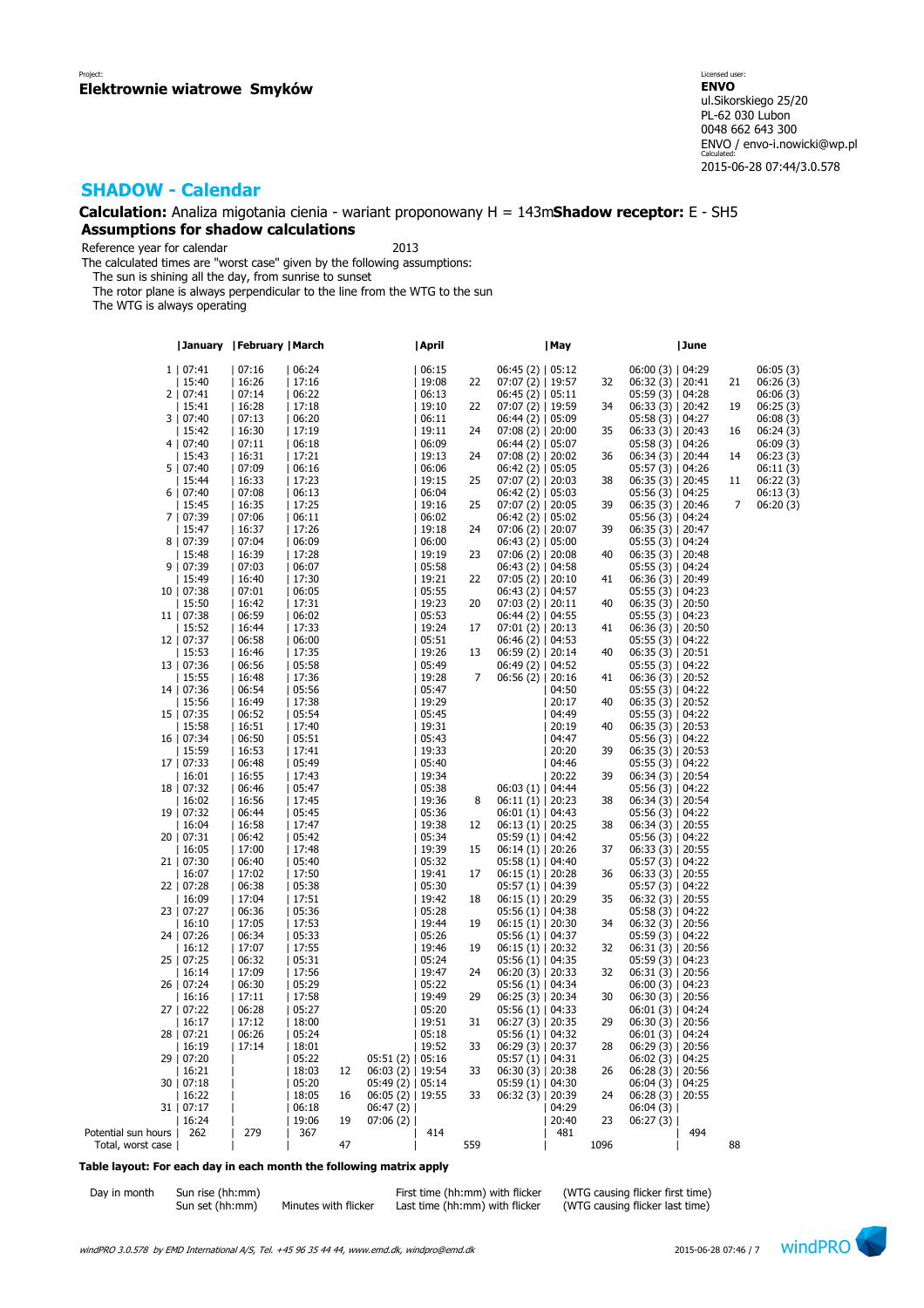### **Calculation:** Analiza migotania cienia - wariant proponowany H = 143m**Shadow receptor:** E - SH5 **Assumptions for shadow calculations**

Reference year for calendar 2013

The calculated times are "worst case" given by the following assumptions:

The sun is shining all the day, from sunrise to sunset

The rotor plane is always perpendicular to the line from the WTG to the sun

The WTG is always operating

|                     | July         |     |                    | August |     |                      | September |     |                    | October      | November  December |              |
|---------------------|--------------|-----|--------------------|--------|-----|----------------------|-----------|-----|--------------------|--------------|--------------------|--------------|
|                     | 1   04:26    |     |                    | 05:01  |     | $06:05(3)$   05:48   |           |     | $06:45(2)$   06:35 |              | 06:27              | 07:17        |
|                     | 20:55        |     |                    | 20:25  | 40  | $06:45(3)$   19:25   |           | 15  | $07:00(2)$   18:18 |              | 16:13              | 15:34        |
|                     | 2   04:26    |     |                    | 05:02  |     | $06:05(3)$   05:50   |           |     | $06:42(2)$   06:37 |              | 06:29              | 07:18        |
|                     | 20:55        |     |                    | 20:24  | 41  | $06:46(3)$   19:23   |           | 19  | $07:01(2)$   18:15 |              | 16:11              | 15:34        |
|                     | 3   04:27    |     |                    | 05:04  |     | 06:05(3)   05:52     |           |     | $06:42(2)$   06:39 |              | 06:31              | 07:19        |
|                     | 20:55        |     |                    | 20:22  | 40  | 06:45 (3)   19:21    |           | 20  | 07:02 (2)   18:13  |              | 16:10              | 15:33        |
|                     | 4   04:28    |     |                    | 05:05  |     | 06:06(3)   05:53     |           |     | $06:40(2)$   06:40 |              | 06:33              | 07:21        |
|                     | 20:54        |     |                    | 20:20  | 40  | $06:46(3)$   19:19   |           | 22  | $07:02(2)$   18:11 |              | 16:08              | 15:32        |
|                     | 5   04:28    |     |                    | 05:07  |     | $06:05(3)$   05:55   |           |     | $06:39(2)$   06:42 |              | 06:34              | 07:22        |
|                     | 20:54        |     |                    | 20:19  | 40  | $06:45(3)$   19:16   |           | 24  | $07:03(2)$   18:09 |              | 16:06              | 15:32        |
|                     | 6   04:29    |     |                    | 05:08  |     | 06:05(3)   05:56     |           |     | $06:38(2)$   06:44 |              | 06:36              | 07:23        |
|                     | 20:53        |     |                    | 20:17  | 40  | $06:45(3)$   19:14   |           | 25  | $07:03(2)$   18:06 |              | 16:04              | 15:31        |
|                     | 7   04:30    |     | 06:19(3)   05:10   |        |     | 06:06(3)   05:58     |           |     | $06:38(2)$   06:45 |              | 06:38              | 07:25        |
|                     | 20:53        | 8   | $06:27(3)$   20:15 |        | 39  | $06:45(3)$   19:12   |           | 25  | 07:03 (2)   18:04  |              | 16:03              | 15:31        |
|                     | 8   04:31    |     | 06:18(3)   05:11   |        |     | 06:06(3)   05:59     |           |     | $06:37(2)$   06:47 |              | 06:39              | 07:26        |
|                     | 20:52        | 11  | $06:29(3)$   20:13 |        | 38  | $06:44(3)$   19:10   |           | 25  | $07:02(2)$   18:02 |              | 16:01              | 15:31        |
|                     | 9   04:32    |     | 06:16(3)   05:13   |        |     | 06:07(3)   06:01     |           |     | 06:38(2)   06:48   |              | 06:41              | 07:27        |
|                     | 20:52        | 14  | $06:30(3)$   20:12 |        | 37  | $06:44(3)$   19:07   |           | 24  | $07:02(2)$   18:00 |              | 16:00              | 15:31        |
|                     | 10   04:33   |     | 06:15 (3)   05:14  |        |     | $06:07(3)$   $06:02$ |           |     | $06:37(2)$   06:50 |              | 06:43              | 07:28        |
|                     | 20:51        | 17  | $06:32(3)$   20:10 |        | 36  | $06:43(3)$   19:05   |           | 24  | $07:01(2)$   17:58 |              | 15:58              | 15:30        |
|                     | 11   04:34   |     | 06:14 (3)   05:16  |        |     | 06:08(3)   06:04     |           |     | 06:38(2)   06:52   |              | 06:45              | 07:29        |
|                     | 20:50        | 19  | $06:33(3)$   20:08 |        | 34  | $06:42(3)$   19:03   |           | 22  | $07:00(2)$   17:55 |              | 15:57              | 15:30        |
|                     | 12   04:35   |     | $06:13(3)$   05:17 |        |     | $06:08(3)$   06:06   |           |     | $06:38(2)$   06:53 |              | 06:46              | 07:30        |
|                     | 20:49        | 21  | $06:34(3)$   20:06 |        | 33  | $06:41(3)$   19:01   |           | 20  | $06:58(2)$   17:53 |              | 15:55              | 15:30        |
|                     | 13   04:36   |     | $06:12(3)$   05:19 |        |     | $06:07(1)$   06:07   |           |     | $06:39(2)$   06:55 |              | 06:48              | 07:31        |
|                     | 20:49        | 23  | $06:35(3)$   20:04 |        | 33  | $06:40(3)$   18:58   |           | 18  | $06:57(2)$   17:51 |              | 15:54              | 15:30        |
|                     | 14   04:37   |     | $06:12(3)$   05:20 |        |     | $06:05(1)$   06:09   |           |     | $06:40(2)$   06:57 |              | 06:50              | 07:32        |
|                     | 20:48        | 24  | $06:36(3)$   20:02 |        | 33  | $06:38(3)$   18:56   |           | 15  | $06:55(2)$   17:49 |              | 15:52              | 15:30        |
|                     | 15   04:38   |     | 06:11(3)   05:22   |        |     | $06:04(1)$   06:10   |           |     | $06:43(2)$   06:58 |              | 06:51              | 07:33        |
|                     | 20:47        | 26  | $06:37(3)$   20:00 |        | 32  | $06:36(3)$   18:54   |           | q   | 06:52 (2)   17:47  |              | 15:51              | 15:30        |
|                     | 16   04:39   |     | 06:10(3)   05:23   |        |     | $06:03(1)$   06:12   |           |     |                    | 07:00        | 06:53              | 07:34        |
|                     | 20:46        | 28  | $06:38(3)$   19:58 |        | 32  | $06:35(3)$   18:52   |           |     |                    | 17:45        | 15:49              | 15:30        |
|                     | 17   04:40   |     | $06:10(3)$   05:25 |        |     | $06:02(1)$   06:13   |           |     |                    | 07:02        | 06:55              | 07:35        |
|                     | 20:45        | 30  | $06:40(3)$   19:56 |        | 30  | $06:32(3)$   18:49   |           |     |                    | 17:43        | 15:48              | 15:30        |
|                     | 18   04:42   |     | 06:10 (3)   05:27  |        |     | $06:02(1)$   06:15   |           |     |                    | 07:03        | 06:57              | 07:35        |
|                     | 20:44        | 30  | $06:40(3)$   19:55 |        | 26  | $06:28(3)$   18:47   |           |     |                    | 17:40        | 15:47              | 15:31        |
|                     | 19   04:43   |     | $06:09(3)$   05:28 |        |     | 06:01(1)   06:17     |           |     |                    | 07:05        | 06:58              | 07:36        |
|                     | 20:43        | 32  | $06:41(3)$   19:53 |        | 19  | $06:20(1)$   18:45   |           |     |                    | 17:38        | 15:46              | 15:31        |
|                     | 20   04:44   |     | $06:08(3)$   05:30 |        |     | $06:02(1)$   06:18   |           |     |                    | 07:07        | 07:00              | 07:37        |
|                     | 20:42        | 33  | $06:41(3)$   19:50 |        | 19  | $06:21(1)$   18:42   |           |     |                    | 17:36        | 15:44              | 15:31        |
|                     | 21   04:45   |     | $06:08(3)$   05:31 |        |     | $06:01(1)$   $06:20$ |           |     |                    | 07:08        | 07:01              | 07:37        |
|                     | 20:40        | 34  | $06:42(3)$   19:48 |        | 19  | $06:20(1)$   18:40   |           |     |                    | 17:34        | 15:43              | 15:32        |
|                     | 22   04:47   |     | $06:07(3)$   05:33 |        |     | $06:02(1)$   $06:21$ |           |     |                    | 07:10        | 07:03              | 07:38        |
|                     | 20:39        | 35  | $06:42(3)$   19:46 |        | 17  | $06:19(1)$   18:38   |           |     |                    | 17:32        | 15:42              | 15:32        |
|                     | 23   04:48   |     | $06:08(3)$   05:34 |        |     | $06:02(1)$   06:23   |           |     |                    | 07:12        | 07:05              | 07:38        |
|                     | 20:38        | 36  | $06:44(3)$   19:44 |        | 16  | $06:18(1)$   18:36   |           |     |                    | 17:30        | 15:41              | 15:33        |
|                     | 24   04:49   |     | $06:07(3)$   05:36 |        |     | $06:04(1)$   06:24   |           |     |                    | 07:14        | 07:06              | 07:39        |
|                     | 20:37        | 37  | $06:44(3)$   19:42 |        | 13  | $06:17(1)$   18:33   |           |     |                    | 17:28        | 15:40              | 15:33        |
|                     | 25   04:51   |     | $06:06(3)$   05:37 |        |     | $06:05(1)$   06:26   |           |     |                    | 07:15        | 07:08              | 07:39        |
|                     | 20:35        | 38  | $06:44(3)$   19:40 |        | 9   | $06:14(1)$   18:31   |           |     |                    | 17:26        | 15:39              | 15:34        |
|                     | 26   04:52   |     | 06:06(3)   05:39   |        |     | $06:09(1)$   06:28   |           |     |                    | 07:17        | 07:09              | 07:40        |
|                     | 20:34        | 38  | $06:44(3)$   19:38 |        | 1   | 06:10 (1)   18:29    |           |     |                    | 17:24        | 15:38              | 15:34        |
|                     | 27   04:53   |     | $06:06(3)$   05:41 |        |     |                      | 06:29     |     |                    | 06:19        | 07:11              | 07:40        |
|                     | 20:33        | 39  | $06:45(3)$   19:36 |        |     |                      | 18:27     |     |                    | 16:22        | 15:37              | 15:35        |
|                     | 28   04:55   |     | $06:06(3)$   05:42 |        |     |                      | 06:31     |     |                    | 06:20        | 07:12              | 07:40        |
|                     | 20:31        | 39  | $06:45(3)$   19:34 |        |     |                      | 18:24     |     |                    | 16:21        | 15:36              | 15:36        |
|                     | 29   04:56   |     | $06:05(3)$   05:44 |        |     |                      | 06:32     |     |                    | 06:22        | 07:14              | 07:40        |
|                     | 20:30        | 40  | $06:45(3)$   19:32 |        |     |                      | 18:22     |     |                    | 16:19        | 15:36              | 15:37        |
|                     | 30   04:58   |     | 06:06(3)   05:45   |        |     |                      | 06:34     |     |                    | 06:24        | 07:15              | 07:40        |
|                     | 20:28        | 40  | $06:46(3)$   19:29 |        |     |                      | 18:20     |     |                    | 16:17        | 15:35              | 15:38        |
|                     | 31   04:59   |     | $06:05(3)$   05:47 |        |     | 06:47(2)             |           |     |                    | 06:26        |                    | 07:41        |
| Potential sun hours | 20:27<br>498 | 41  | $06:46(3)$   19:27 | 452    | 11  | 06:58(2)             | 381       |     |                    | 16:15<br>333 | 270                | 15:39<br>248 |
| Total, worst case   |              | 733 |                    |        | 768 |                      |           | 307 |                    |              |                    |              |
|                     |              |     |                    |        |     |                      |           |     |                    |              |                    |              |

#### **Table layout: For each day in each month the following matrix apply**

| Day in month | Sun rise (hh:mm) |                      | First time (hh:mm) with flicker | (WTG causing flicker first time) |
|--------------|------------------|----------------------|---------------------------------|----------------------------------|
|              | Sun set (hh:mm)  | Minutes with flicker | Last time (hh:mm) with flicker  | (WTG causing flicker last time)  |

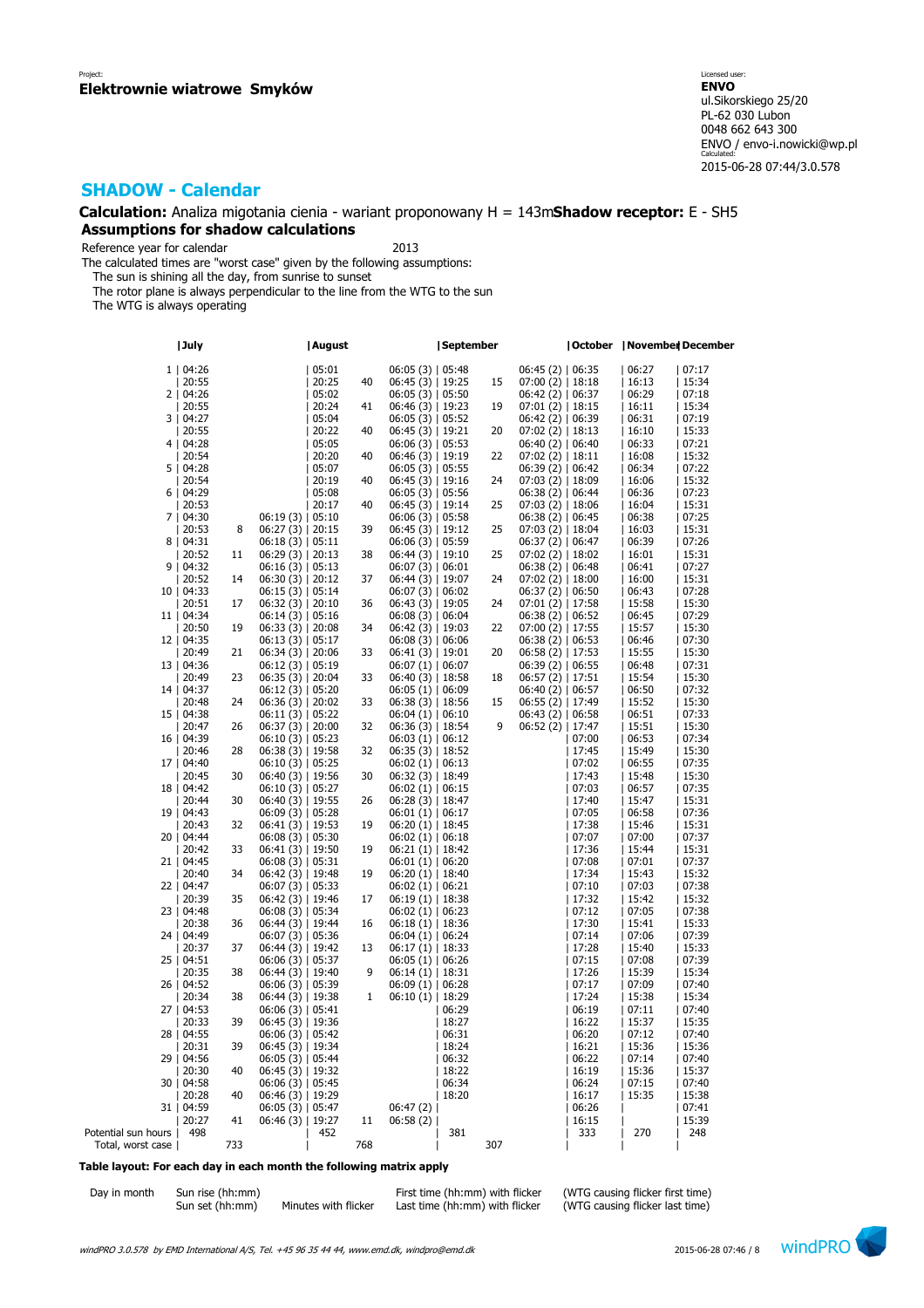**Calculation:** Analiza migotania cienia - wariant proponowany H = 143m**Shadow receptor:** F - SH5 **Assumptions for shadow calculations**

Reference year for calendar 2013

The calculated times are "worst case" given by the following assumptions:

The sun is shining all the day, from sunrise to sunset

The rotor plane is always perpendicular to the line from the WTG to the sun

The WTG is always operating

|                     | January             |     |                                         | February   March |                  | April          | May            | June           | July             | August         | SeptemberOctober   November |                |                 |     |                                         | December       |      |                        |
|---------------------|---------------------|-----|-----------------------------------------|------------------|------------------|----------------|----------------|----------------|------------------|----------------|-----------------------------|----------------|-----------------|-----|-----------------------------------------|----------------|------|------------------------|
|                     | 1   07:41           |     | $08:47(1)$   07:16                      |                  | 06:24            | 06:15          | 05:12          | 04:29          | 04:26            | 05:00          | 05:48                       | 06:35          | 06:27           |     |                                         | 07:17          |      | 08:35(1)               |
|                     | 15:40               | 35  | $09:22(1)$   16:26                      |                  | 17:16            | 19:08          | 19:57          | 20:41          | 20:55            | 20:25          | 19:25                       | 18:17          | 16:13           |     |                                         | 15:34          | 32   | 09:07(1)               |
|                     | 2   07:41           |     | 08:48 (1)   07:14                       |                  | 06:22            | 06:13          | 05:10          | 04:28          | 04:26            | 05:02          | 05:50                       | 06:37          | 06:29           |     |                                         | 07:18          |      | 08:35(1)               |
|                     | 15:41               | 35  | $09:23(1)$   16:28                      |                  | 17:18            | 19:10          | 19:59          | 20:42          | 20:55            | 20:23          | 19:23                       | 18:15          | 16:11           |     |                                         | 15:33          | 32   | 09:07(1)               |
|                     | 3   07:40           |     | $08:47(1)$   07:13                      |                  | 06:20            | 06:11          | 05:09          | 04:27          | 04:27            | 05:03          | 05:51                       | 06:39          | 06:31           |     |                                         | 07:19          |      | 08:36(1)               |
|                     | 15:42               | 36  | $09:23(1)$   16:29                      |                  | 17:19            | 19:11          | 20:00          | 20:43          | 20:55            | 20:22          | 19:21                       | 18:13          | 16:10           |     |                                         | 15:33          | 32   | 09:08 (1)              |
|                     | 4   07:40           |     | 08:48 (1)   07:11                       |                  | 06:18            | 06:09          | 05:07          | 04:26          | 04:28            | 05:05          | 05:53                       | 06:40          | 06:32           |     |                                         | 07:21          |      | 08:35(1)               |
|                     | 15:43               | 35  | $09:23(1)$   16:31                      |                  | 17:21            | 19:13          | 20:02          | 20:44          | 20:54            | 20:20          | 19:18                       | 18:11          | 16:08           |     |                                         | 15:32          | 33   | 09:08(1)               |
|                     | 5   07:40           |     | 08:49 (1)   07:09                       |                  | 06:15            | 06:06          | 05:05          | 04:26          | 04:28            | 05:06          | 05:55                       | 06:42          | 06:34           |     |                                         | 07:22          |      | 08:35(1)               |
|                     | 15:44               | 35  | $09:24(1)$   16:33                      |                  | 17:23            | 19:14          | 20:03          | 20:45          | 20:54            | 20:19          | 19:16                       | 18:08          | 16:06           |     |                                         | 15:32          | 34   | 09:09 (1)              |
|                     | 6   07:40           |     | 08:49 (1)   07:08                       |                  | 06:13            | 06:04          | 05:03          | 04:25          | 04:29            | 05:08          | 05:56                       | 06:44          | 06:36           |     |                                         | 07:23          |      | 08:36 (1)              |
|                     | 15:45               | 35  | $09:24(1)$   16:35                      |                  | 17:24            | 19:16          | 20:05          | 20:46          | 20:53            | 20:17          | 19:14                       | 18:06          | 16:04           |     |                                         | 15:31          | 34   | 09:10(1)               |
|                     | 7   07:39           |     | 08:50 (1)   07:06                       |                  | 06:11            | 06:02          | 05:01          | 04:24          | 04:30            | 05:09          | 05:58                       | 06:45          | 06:38           |     |                                         | 07:25          |      | 08:36(1)               |
|                     | 15:46               | 34  | $09:24(1)$   16:37                      |                  | 17:26            | 19:18          | 20:07          | 20:47          | 20:53            | 20:15          | 19:12                       | 18:04          | 16:03           |     |                                         | 15:31          | 34   | 09:10 (1)              |
|                     | 8   07:39           |     | $08:51(1)$   07:04                      |                  | 06:09            | 06:00          | 05:00          | 04:24          | 04:31            | 05:11          | 05:59                       | 06:47          | 06:39           |     |                                         | 07:26          |      | 08:36(1)               |
|                     | 15:48               | 33  | $09:24(1)$   16:38                      |                  | 17:28            | 19:19          | 20:08          | 20:48          | 20:52            | 20:13          | 19:10                       | 18:02          | 16:01           |     |                                         | 15:31          | 35   | 09:11(1)               |
|                     | 9   07:39           |     | $08:52(1)$   07:03                      |                  | 06:07            | 05:58          | 04:58          | 04:23          | 04:32            | 05:12          | 06:01                       | 06:48          | 06:41           |     |                                         | 07:27          |      | 08:37(1)               |
|                     | 15:49               | 33  | $09:25(1)$   16:40                      |                  | 17:30            | 19:21          | 20:10          | 20:49          | 20:52            | 20:12          | 19:07                       | 18:00          | 16:00           |     |                                         | 15:30          | 35   | 09:12(1)               |
|                     | 10   07:38          |     | $08:52(1)$   07:01                      |                  | 06:05            | 05:55          | 04:56          | 04:23          | 04:33            | 05:14          | 06:02                       | 06:50          | 06:43           |     |                                         | 07:28          |      | 08:37(1)               |
|                     | 15:50               | 32  | $09:24(1)$   16:42                      |                  | 17:31            | 19:23          | 20:11          | 20:50          | 20:51            | 20:10          | 19:05                       | 17:57          | 15:58           |     |                                         | 15:30          | 35   | 09:12(1)               |
|                     | 11   07:38          |     | $08:53(1)$   06:59                      |                  | 06:02            | 05:53          | 04:55          | 04:23          | 04:34            | 05:16          | 06:04                       | 06:52          | 06:45           |     |                                         | 07:29          |      | 08:37(1)<br>09:13(1)   |
|                     | 15:52<br>12   07:37 | 31  | 09:24 (1)   16:44<br>$08:53(1)$   06:57 |                  | 17:33<br>06:00   | 19:24<br>05:51 | 20:13<br>04:53 | 20:50<br>04:22 | 20:50<br>04:35   | 20:08<br>05:17 | 19:03<br> 06:06             | 17:55<br>06:53 | 15:56<br> 06:46 |     |                                         | 15:30<br>07:30 | 36   | 08:38(1)               |
|                     | 15:53               | 31  | $09:24(1)$   16:46                      |                  | 17:35            | 19:26          | 20:14          | 20:51          | 20:49            | 20:06          | 19:01                       | 17:53          | 15:55           |     |                                         | 15:30          | 35   | 09:13(1)               |
|                     | 13   07:36          |     | $08:55(1)$   06:56                      |                  | 05:58            | 05:49          | 04:52          | 04:22          | 04:36            | 05:19          | 06:07                       | 06:55          | 06:48           |     |                                         | 07:31          |      | 08:38(1)               |
|                     | 15:55               | 30  | $09:25(1)$   16:47                      |                  | 17:36            | 19:28          | 20:16          | 20:52          | 20:49            | 20:04          | 18:58                       | 17:51          | 15:53           |     |                                         | 15:30          | 36   | 09:14(1)               |
|                     | 14   07:36          |     | 08:56(1)   06:54                        |                  | 05:56            | 05:47          | 04:50          | 04:22          | 04:37            | 05:20          | 06:09                       | 06:57          | 06:50           |     |                                         | 07:32          |      | 08:38(1)               |
|                     | 15:56               | 28  | $09:24(1)$   16:49                      |                  | 17:38            | 19:29          | 20:17          | 20:52          | 20:48            | 20:02          | 18:56                       | 17:49          | 15:52           |     |                                         | 15:30          | 36   | 09:14(1)               |
|                     | 15   07:35          |     | $08:57(1)$   06:52                      |                  | 05:54            | 05:45          | 04:49          | 04:22          | 04:38            | 05:22          | 06:10                       | 06:58          | 06:51           |     |                                         | 07:33          |      | 08:39 (1)              |
|                     | 15:58               | 27  | $09:24(1)$   16:51                      |                  | 17:40            | 19:31          | 20:19          | 20:53          | 20:47            | 20:00          | 18:54                       | 17:47          | 15:51           |     |                                         | 15:30          | 36   | 09:15(1)               |
|                     | 16   07:34          |     | $08:58(1)$   $06:50$                    |                  | 05:51            | 05:42          | 04:47          | 04:22          | 04:39            | 05:23          | 06:12                       | 07:00          | 06:53           |     |                                         | 07:34          |      | 08:39(1)               |
|                     | 15:59               | 25  | $09:23(1)$   16:53                      |                  | 17:41            | 19:33          | 20:20          | 20:53          | 20:46            | 19:58          | 18:52                       | 17:45          | 15:49           |     |                                         | 15:30          | 36   | 09:15(1)               |
|                     | 17   07:33          |     | 08:59 (1)   06:48                       |                  | 05:49            | 05:40          | 04:46          | 04:21          | 04:40            | 05:25          | 06:13                       | 07:02          | 06:55           |     |                                         | 07:35          |      | 08:39 (1)              |
|                     | 16:01               | 24  | $09:23(1)$   16:55                      |                  | 17:43            | 19:34          | 20:22          | 20:54          | 20:45            | 19:56          | 18:49                       | 17:43          | 15:48           |     |                                         | 15:30          | 36   | 09:15(1)               |
|                     | 18   07:32          |     | 09:00 (1)   06:46                       |                  | 05:47            | 05:38          | 04:44          | 04:21          | 04:42            | 05:26          | 06:15                       | 07:03          | 06:56           |     |                                         | 07:35          |      | 08:40 (1)              |
|                     | 16:02               | 22  | $09:22(1)$   16:56                      |                  | 17:45            | 19:36          | 20:23          | 20:54          | 20:44            | 19:54          | 18:47                       | 17:40          | 15:47           |     |                                         | 15:31          | 36   | 09:16(1)               |
|                     | 19   07:31          |     | 09:02 (1)   06:44                       |                  | 05:45            | 05:36          | 04:43          | 04:21          | 04:43            | 05:28          | 06:16                       | 07:05          | 06:58           |     |                                         | 07:36          |      | 08:41(1)               |
|                     | 16:04               | 19  | $09:21(1)$   16:58                      |                  | 17:46            | 19:37          | 20:25          | 20:55          | 20:43            | 19:52          | 18:45                       | 17:38          | 15:45           |     |                                         | 15:31          | 36   | 09:17(1)               |
|                     | 20   07:31          |     | $09:04(1)$   $06:42$                    |                  | 05:42            | 05:34          | 04:42          | 04:22          | 04:44            | 05:30          | 06:18                       | 07:07          | 07:00           |     |                                         | 07:37          |      | 08:41(1)               |
|                     | 16:05               | 16  | 09:20 (1)   17:00                       |                  | 17:48            | 19:39          | 20:26          | 20:55          | 20:42            | 19:50          | 18:42                       | 17:36          | 15:44           |     |                                         | 15:31          | 36   | 09:17(1)               |
|                     | 21   07:29          |     | 09:06 (1)   06:40                       |                  | 05:40            | 05:32          | 04:40          | 04:22          | 04:45            | 05:31          | 06:20                       | 07:08          | 07:01           |     | 08:43 (1)   07:37                       |                |      | 08:41(1)               |
|                     | 16:07               | 11  | $09:17(1)$   17:02                      |                  | 17:50            | 19:41          | 20:27          | 20:55          | 20:40            | 19:48          | 18:40                       | 17:34          | 15:43           | 8   | $08:51(1)$   15:32                      |                | 37   | 09:18(1)               |
|                     | 22   07:28          |     |                                         | 06:38            | 05:38<br>  17:51 | 05:30          | 04:39          | 04:22          | 04:47<br>  20:39 | 05:33<br>19:46 | 06:21                       | 07:10          | 07:03           |     | 08:40 (1)   07:38                       |                |      | 08:41(1)               |
|                     | 16:09<br>23   07:27 |     |                                         | 17:04<br>06:36   | 05:36            | 19:42<br>05:28 | 20:29<br>04:38 | 20:55<br>04:22 | 04:48            | 05:34          | 18:38<br>06:23              | 17:32<br>07:12 | 15:42<br> 07:05 | 15  | $08:55(1)$   15:32<br>08:39 (1)   07:38 |                | 37   | 09:18 (1)<br>08:42 (1) |
|                     | 16:10               |     |                                         | 17:05            | 17:53            | 19:44          | 20:30          | 20:56          | 20:38            | 19:44          | 18:36                       | 17:30          | 15:41           | 18  | $08:57(1)$   15:32                      |                | 37   | 09:19(1)               |
|                     | 24   07:26          |     |                                         | 06:34            | 05:33            | 05:26          | 04:37          | 04:22          | 04:49            | 05:36          | 06:24                       | 07:13          | 07:06           |     | 08:38 (1)   07:39                       |                |      | 08:43(1)               |
|                     | 16:12               |     |                                         | 17:07            | 17:55            | 19:46          | 20:32          | 20:56          | 20:37            | 19:42          | 18:33                       | 17:28          | 15:40           | 21  | 08:59 (1)   15:33                       |                | 36   | 09:19(1)               |
|                     | 25   07:25          |     |                                         | 06:32            | 05:31            | 05:24          | 04:35          | 04:23          | 04:51            | 05:37          | 06:26                       | 07:15          | 07:08           |     | 08:37 (1)   07:39                       |                |      | 08:43(1)               |
|                     | 16:14               |     |                                         | 17:09            | 17:56            | 19:47          | 20:33          | 20:56          | 20:35            | 19:40          | 18:31                       | 17:26          | 15:39           | 23  | 09:00 (1)   15:34                       |                | 36   | 09:19(1)               |
|                     | 26   07:24          |     |                                         | 06:30            | 05:29            | 05:22          | 04:34          | 04:23          | 04:52            | 05:39          | 06:27                       | 07:17          | 07:09           |     | $08:37(1)$   07:40                      |                |      | 08:44(1)               |
|                     | 16:15               |     |                                         | 17:11            | 17:58            | 19:49          | 20:34          | 20:56          | 20:34            | 19:38          | 18:29                       | 17:24          | 15:38           | 25  | 09:02 (1)   15:34                       |                | 36   | 09:20 (1)              |
| 27                  | 07:22               |     |                                         | 06:28            | 05:27            | 05:20          | 04:33          | 04:23          | 04:53            | 05:40          | 06:29                       | 06:19          | 07:11           |     | $08:37(1)$   07:40                      |                |      | 08:44(1)               |
|                     | 16:17               |     |                                         | 17:12            | 18:00            | 19:51          | 20:35          | 20:56          | 20:33            | 19:36          | 18:26                       | 16:22          | 15:37           | 26  | $09:03(1)$   15:35                      |                | 36   | 09:20(1)               |
|                     | 28   07:21          |     |                                         | 06:26            | 05:24            | 05:18          | 04:32          | 04:24          | 04:55            | 05:42          | 06:31                       | 06:20          | 07:12           |     | 08:36 (1)   07:40                       |                |      | 08:45(1)               |
|                     | 16:19               |     |                                         | 17:14            | 18:01            | 19:52          | 20:37          | 20:56          | 20:31            | 19:34          | 18:24                       | 16:20          | 15:36           | 28  | 09:04 (1)   15:36                       |                | 36   | 09:21 (1)              |
|                     | 29   07:20          |     |                                         |                  | 05:22            | 05:16          | 04:31          | 04:24          | 04:56            | 05:44          | 06:32                       | 06:22          | 07:14           |     | 08:36 (1)   07:40                       |                |      | 08:45(1)               |
|                     | 16:21               |     |                                         |                  | 18:03            | 19:54          | 20:38          | 20:56          | 20:30            | 19:32          | 18:22                       | 16:19          | 15:35           | 29  | 09:05 (1)   15:37                       |                | 36   | 09:21(1)               |
|                     | 30   07:18          |     |                                         |                  | 05:20            | 05:14          | 04:30          | 04:25          | 04:58            | 05:45          | 06:34                       | 06:24          | 07:15           |     | $08:35(1)$   07:40                      |                |      | 08:46 (1)              |
|                     | 16:22               |     |                                         |                  | 18:05            | 19:55          | 20:39          | 20:55          | 20:28            | 19:29          | 18:20                       | 16:17          | 15:35           | 30  | 09:05 (1)   15:38                       |                | 35   | 09:21(1)               |
|                     | 31   07:17          |     |                                         |                  | 06:18            |                | 04:29          |                | 04:59            | 05:47          |                             | 06:26          |                 |     |                                         | 07:41          |      | 08:46(1)               |
|                     | 16:24               |     |                                         |                  | 19:06            |                | 20:40          |                | 20:27            | 19:27          |                             | 16:15          |                 |     |                                         | 15:38          | 36   | 09:22(1)               |
| Potential sun hours | 262                 |     |                                         | 279              | 367              | 414            | 481            | 494            | 498              | 452            | 381                         | 333            | 270             |     |                                         | 248            |      |                        |
| Total, worst case   |                     | 607 |                                         |                  |                  |                |                |                |                  |                |                             |                |                 | 223 |                                         |                | 1093 |                        |

#### **Table layout: For each day in each month the following matrix apply**

| Day in month | Sun rise (hh: |
|--------------|---------------|
|              | Sun set (hh:n |

nm) Minutes with flicker Last time (hh:mm) with flicker

Day in month Sun rise (hh:mm) First time (hh:mm) with flicker (WTG causing flicker first time)

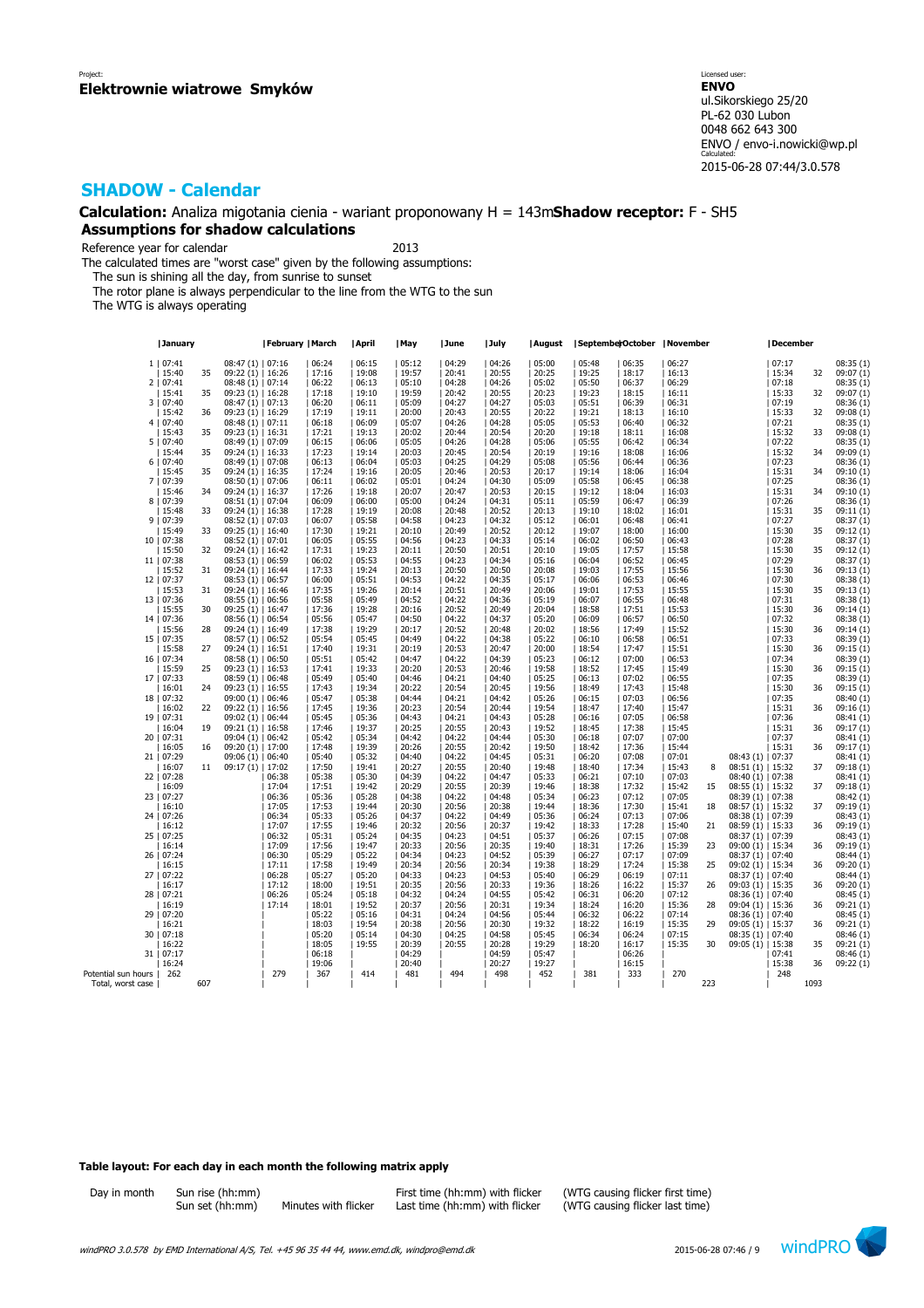Licensed user: **ENVO**  ul.Sikorskiego 25/20 PL-62 030 Lubon 0048 662 643 300 ENVO / envo-i.nowicki@wp.pl Calculated: 2015-06-28 07:44/3.0.578

## **SHADOW - Calendar, graphical**

**Calculation:** Analiza migotania cienia - wariant proponowany H = 143m

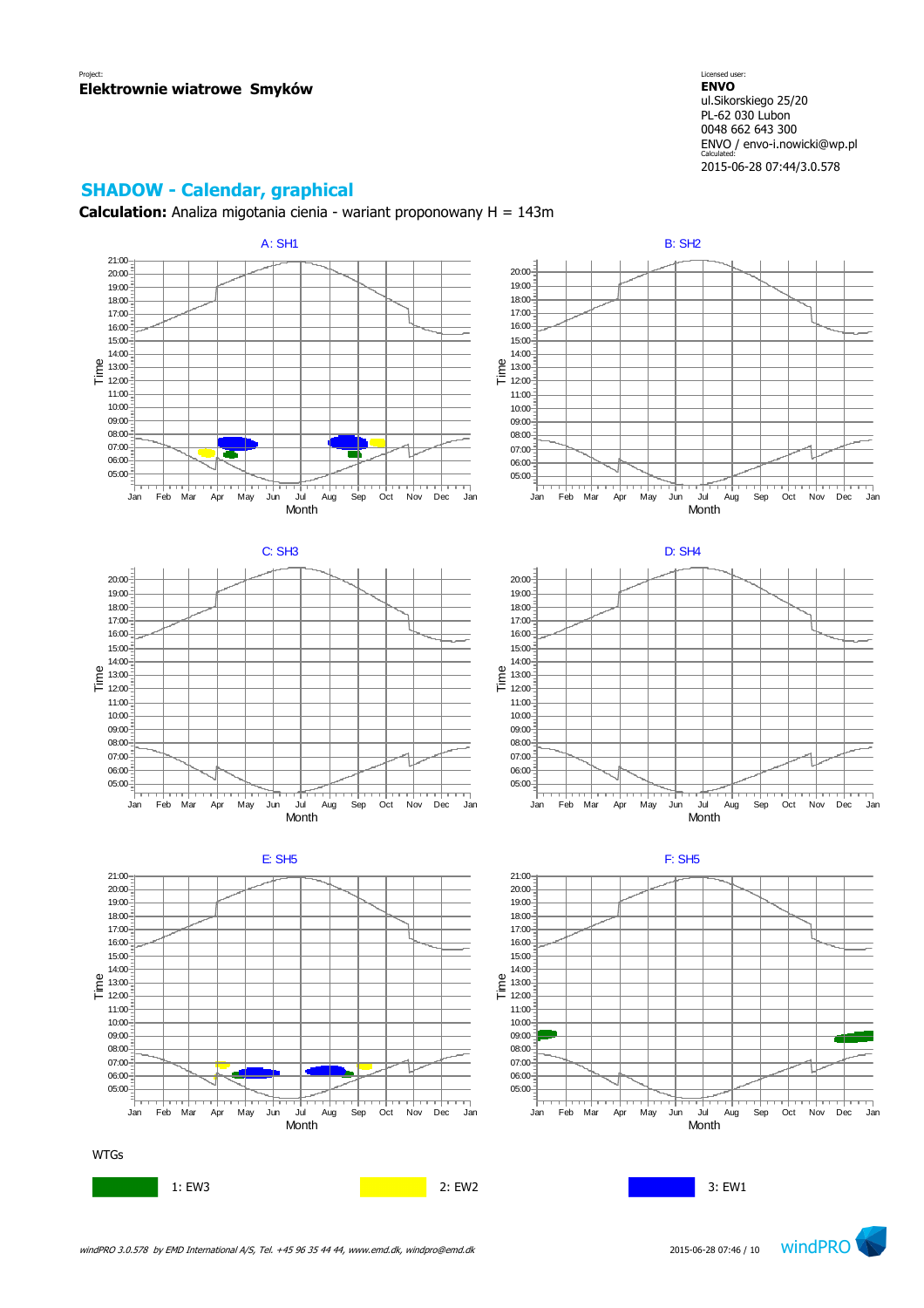**Calculation:** Analiza migotania cienia - wariant proponowany H = 143m**WTG:** 1 - EW3 **Assumptions for shadow calculations**

Reference year for calendar 2013

The calculated times are "worst case" given by the following assumptions:

The sun is shining all the day, from sunrise to sunset

The rotor plane is always perpendicular to the line from the WTG to the sun

The WTG is always operating

|                             | January                          | February   March |                 | April                                          | May                         | June           |
|-----------------------------|----------------------------------|------------------|-----------------|------------------------------------------------|-----------------------------|----------------|
|                             | 1   07:41 08:47-09:22/35   07:15 |                  | 06:24           | 06:15                                          | 05:12 06:01-06:07/6   04:29 |                |
|                             | 15:40                            | 16:26            |                 |                                                | 19:57                       | 20:41          |
|                             |                                  |                  | 17:16           | 19:08                                          |                             |                |
|                             | 2   07:40 08:48-09:23/35         | 07:14            | 06:22           | 06:13                                          | 05:10                       | 04:28          |
|                             | 15:41                            | 16:28            | 17:18           | 19:10                                          | 19:59                       | 20:42          |
|                             | 3   07:40 08:47-09:23/36         | 07:12            | 06:20           | 06:11                                          | 05:09                       | 04:27          |
|                             | 15:42                            | 16:29            | 17:19           | 19:11                                          | 20:00                       | 20:43          |
|                             | 4   07:40 08:48-09:23/35         | 07:11            | 06:18           | 06:09                                          | 05:07                       | 04:26          |
|                             | 15:43                            | 16:31            | 17:21           | 19:13                                          | 20:02                       | 20:44          |
|                             | 5   07:40 08:49-09:24/35         | 07:09            | 06:15           | 06:06                                          | 05:05                       | 04:26          |
|                             | 15:44                            | 16:33            | 17:23           | 19:14                                          | 20:03                       | 20:45          |
|                             | 6   07:40 08:49-09:24/35         | 07:08            | 06:13           | 06:04                                          | 05:03                       | 04:25          |
|                             | 15:45                            | 16:35            | 17:24           | 19:16                                          | 20:05                       | 20:46          |
|                             | 7   07:39 08:50-09:24/34         | 07:06            | 06:11           | 06:02                                          | 05:01                       | 04:24          |
|                             | 15:46                            | 16:37            | 17:26           | 19:18                                          | 20:07                       | 20:47          |
|                             | 8   07:39 08:51-09:24/33         | 07:04            | 06:09           | $ 06:0000:27-06:35/8$                          | 05:00                       | 04:24          |
|                             | 15:48                            | 16:38            | 17:28           | 19:19                                          | 20:08                       | 20:48          |
|                             | 9   07:39 08:52-09:25/33         | 07:03            | 06:07           | 05:58 06:24-06:38/14                           | 04:58                       | 04:23          |
|                             | 15:49                            | 16:40            | 17:30           | 19:21                                          | 20:10                       | 20:49          |
|                             | 10   07:38 08:52-09:24/32        | 07:01            | 06:05           | 05:55 06:21-06:38/17                           | 04:56                       | 04:23          |
|                             | 15:50                            | 16:42            | 17:31           | 19:23                                          | 20:11                       | 20:50          |
|                             | 11   07:38 08:53-09:24/31        | 06:59            | 06:02           | 05:53 06:20-06:39/19                           | 04:55                       | 04:23          |
|                             | 15:52                            | 16:44            | 17:33           | 19:24                                          | 20:13                       | 20:50          |
|                             | 12   07:37 08:53-09:24/31        | 06:57            | 06:00           | 05:51 06:19-06:40/21                           | 04:53                       | 04:22          |
|                             | 15:53                            | 16:46            | 17:35           | 19:26                                          | 20:14                       | 20:51          |
|                             | 13   07:36 08:55-09:25/30        | 06:56            | 05:58           | 05:49 06:19-06:40/21                           | 04:52                       | 04:22          |
|                             | 15:55                            | 16:47            | 17:36           | 19:28                                          | 20:16                       | 20:52          |
|                             | 14   07:36 08:56-09:24/28        | 06:54            | 05:56           | 05:47 06:18-06:40/22                           | 04:50                       | 04:22          |
|                             | 15:56                            | 16:49            | 17:38           | 19:29                                          | 20:17                       | 20:52          |
|                             | 15   07:35 08:57-09:24/27        | 06:52            | 05:53           | 05:45 06:18-06:40/22                           | 04:49                       | 04:22          |
|                             | 15:58                            | 16:51            | 17:40           | 19:31                                          | 20:19                       | 20:53          |
|                             | 16   07:34 08:58-09:23/25        | 06:50            | 05:51           | 05:42 06:18-06:40/22                           | 04:47                       | 04:22          |
|                             | 15:59                            | 16:53            | 17:41           | 19:33                                          | 20:20                       | 20:53          |
|                             | 17   07:33 08:59-09:23/24        | 06:48            | 05:49           | 05:40 06:18-06:39/21                           | 04:46                       | 04:21          |
|                             | 16:01                            | 16:55            | 17:43           | 19:34                                          | 20:22                       | 20:54          |
|                             | 18   07:32 09:00-09:22/22        | 06:46            | 05:47           | 05:38 06:03-06:11/8                            | 04:44                       | 04:21          |
|                             | 16:02                            | 16:56            | 17:45           | 19:36 06:18-06:39/21                           | 20:23                       | 20:54          |
|                             | 19   07:31 09:02-09:21/19        | 06:44            | 05:45           | $ 05:36 \t06:01-06:13/12$                      | 04:43                       | 04:21          |
|                             | 16:04                            | 16:58            | 17:46           | 19:37 06:19-06:38/19                           | 20:25                       | 20:55          |
|                             | 20   07:30 09:04-09:20/16        | 06:42            | 05:42           | $ 05:34 \t05:59-06:14/15$                      | 04:42                       | 04:22          |
|                             | 16:05                            | 17:00            | 17:48           | 19:39 06:19-06:36/17                           | 20:26                       | 20:55          |
|                             | 21   07:29 09:06-09:17/11        | 06:40            | 05:40           | 05:32 05:58-06:15/17                           | 04:40                       | 04:22          |
|                             | 16:07                            | 17:02            | 17:50           | 19:41 06:21-06:35/14                           | 20:27                       | 20:55          |
|                             | 22   07:28                       | 06:38            | 05:38           | 05:30 05:57-06:15/18                           | 04:39                       | 04:22          |
|                             | 16:09                            | 17:04            | 17:51           | 19:42 06:22-06:32/10<br>  05:28 05:56-06:15/19 | 20:29                       | 20:55          |
|                             | 23   07:27                       | 06:36<br>17:05   | 05:36<br> 17:53 | 19:44                                          | 04:38<br>20:30              | 04:22<br>20:56 |
|                             | 16:10                            | 06:34            |                 | 05:26 05:56-06:15/19                           | 04:37                       | 04:22          |
|                             | 24   07:26                       | 17:07            | 05:33           |                                                | 20:31                       |                |
|                             | 16:12                            | 06:32            | 17:55           | 19:46                                          | 04:35                       | 20:56          |
|                             | 25   07:25<br>16:14              | 17:09            | 05:31<br> 17:56 | 05:24 05:56-06:15/19<br> 19:47                 | 20:33                       | 04:23<br>20:56 |
|                             | 26   07:24                       | 06:30            | 05:29           | 05:22 05:56-06:14/18                           | 04:34                       | 04:23          |
|                             | 16:15                            | 17:11            | 17:58           | 19:49                                          | 20:34                       | 20:56          |
|                             | 27   07:22                       | 06:28            | 05:27           | 05:20 05:56-06:13/17                           | 04:33                       | 04:23          |
|                             | 16:17                            | 17:12            | 18:00           | 19:50                                          | 20:35                       | 20:56          |
|                             | 28   07:21                       | 06:26            | 05:24           | 05:18 05:56-06:12/16                           | 04:32                       | 04:24          |
|                             | 16:19                            | 17:14            | 18:01           | 19:52                                          | 20:37                       | 20:56          |
|                             | 29   07:20                       |                  | 05:22           | 05:16 05:57-06:11/14                           | 04:31                       | 04:24          |
|                             | 16:21                            |                  | 18:03           | 19:54                                          | 20:38                       | 20:56          |
|                             | 30   07:18                       |                  | 05:20           | 05:14 05:59-06:10/11                           | 04:30                       | 04:25          |
|                             | 16:22                            |                  | 18:05           | 19:55                                          | 20:39                       | 20:55          |
|                             | 31   07:17                       |                  | 06:18           |                                                | 04:29                       |                |
|                             | 16:24                            |                  | 19:06           |                                                | 20:40                       |                |
| Potential sun hours   262   |                                  | 279              | 367             | 414                                            | 481                         | 494            |
| Sum of minutes with flicker | 607                              | 0                | $\mathbf 0$     | 471                                            | 6                           | 0              |
|                             |                                  |                  |                 |                                                |                             |                |

#### **Table layout: For each day in each month the following matrix apply**

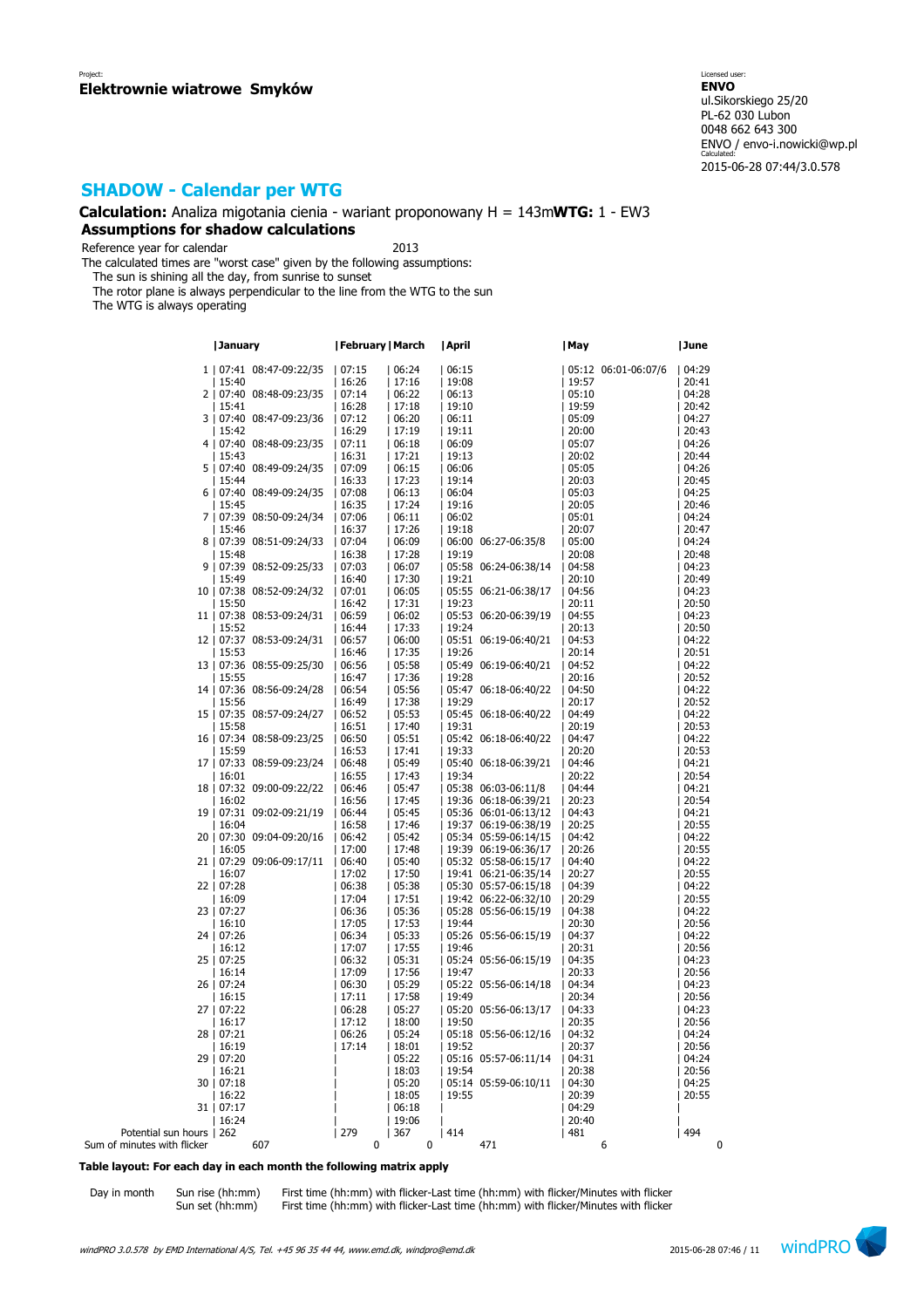### **Calculation:** Analiza migotania cienia - wariant proponowany H = 143m**WTG:** 1 - EW3 **Assumptions for shadow calculations**

Reference year for calendar 2013

The calculated times are "worst case" given by the following assumptions:

The sun is shining all the day, from sunrise to sunset

The rotor plane is always perpendicular to the line from the WTG to the sun

The WTG is always operating

|                             | July        | August |                      | September |                      | October   November |       |                      | December |                      |
|-----------------------------|-------------|--------|----------------------|-----------|----------------------|--------------------|-------|----------------------|----------|----------------------|
|                             | 1   04:26   | 05:00  |                      |           | 05:48 06:20-06:39/19 | 06:35              | 06:27 |                      |          | 07:17 08:35-09:07/32 |
|                             | 20:55       | 20:25  |                      | 19:25     |                      | 18:17              | 16:13 |                      | 15:34    |                      |
|                             | 2   04:26   |        |                      |           | 05:50 06:20-06:37/17 |                    |       |                      |          |                      |
|                             |             | 05:02  |                      |           |                      | 06:37              | 06:29 |                      |          | 07:18 08:35-09:07/32 |
|                             | 20:55       | 20:23  |                      | 19:23     |                      | 18:15              | 16:11 |                      | 15:33    |                      |
|                             | 3   04:27   | 05:03  |                      |           | 05:51 06:21-06:36/15 | 06:39              | 06:31 |                      |          | 07:19 08:36-09:08/32 |
|                             | 20:55       | 20:22  |                      | 19:21     |                      | 18:13              | 16:10 |                      | 15:33    |                      |
|                             | 4   04:28   | 05:05  |                      |           | 05:53 06:22-06:33/11 | 06:40              | 06:32 |                      |          | 07:21 08:35-09:08/33 |
|                             | 20:54       | 20:20  |                      | 19:18     |                      | 18:11              | 16:08 |                      | 15:32    |                      |
|                             | 5   04:28   | 05:06  |                      | 05:55     |                      | 06:42              | 06:34 |                      |          | 07:22 08:35-09:09/34 |
|                             | 20:54       | 20:18  |                      | 19:16     |                      | 18:08              | 16:06 |                      | 15:32    |                      |
|                             | 6   04:29   | 05:08  |                      | 05:56     |                      | 06:43              | 06:36 |                      |          | 07:23 08:36-09:10/34 |
|                             | 20:53       | 20:17  |                      | 19:14     |                      | 18:06              | 16:04 |                      | 15:31    |                      |
|                             | 7   04:30   | 05:09  |                      | 05:58     |                      | 06:45              | 06:38 |                      |          | 07:25 08:36-09:10/34 |
|                             | 20:53       | 20:15  |                      | 19:12     |                      | 18:04              | 16:03 |                      | 15:31    |                      |
|                             | 8   04:31   | 05:11  |                      | 05:59     |                      | 06:47              | 06:39 |                      |          | 07:26 08:36-09:11/35 |
|                             | 20:52       | 20:13  |                      | 19:10     |                      | 18:02              | 16:01 |                      | 15:31    |                      |
|                             | 9   04:32   | 05:12  |                      | 06:01     |                      | 06:48              | 06:41 |                      |          | 07:27 08:37-09:12/35 |
|                             | 20:51       | 20:12  |                      | 19:07     |                      | 18:00              | 16:00 |                      | 15:30    |                      |
|                             | 10   04:33  | 05:14  |                      | 06:02     |                      | 06:50              | 06:43 |                      |          | 07:28 08:37-09:12/35 |
|                             | 20:51       | 20:10  |                      | 19:05     |                      | 17:57              | 15:58 |                      | 15:30    |                      |
|                             | 11   04:34  | 05:16  |                      | 06:04     |                      | 06:52              | 06:45 |                      |          | 07:29 08:37-09:13/36 |
|                             | 20:50       | 20:08  |                      | 19:03     |                      | 17:55              | 15:56 |                      | 15:30    |                      |
|                             | 12   04:35  |        | 05:17 06:10-06:15/5  | 06:05     |                      | 06:53              | 06:46 |                      |          | 07:30 08:38-09:13/35 |
|                             | 20:49       | 20:06  |                      | 19:01     |                      | 17:53              | 15:55 |                      | 15:30    |                      |
|                             | 13   04:36  |        | 05:19 06:07-06:18/11 | 06:07     |                      | 06:55              | 06:48 |                      |          | 07:31 08:38-09:14/36 |
|                             | 20:48       | 20:04  |                      | 18:58     |                      | 17:51              | 15:53 |                      | 15:30    |                      |
|                             | 14   04:37  |        | 05:20 06:05-06:19/14 | 06:09     |                      | 06:57              | 06:50 |                      |          | 07:32 08:38-09:14/36 |
|                             | 20:48       | 20:02  |                      | 18:56     |                      | 17:49              | 15:52 |                      | 15:30    |                      |
|                             | 15   04:38  |        | 05:22 06:04-06:19/15 | 06:10     |                      | 06:58              | 06:51 |                      |          | 07:33 08:39-09:15/36 |
|                             | 20:47       | 20:00  |                      | 18:54     |                      | 17:47              | 15:51 |                      | 15:30    |                      |
|                             | 16   04:39  |        | 05:23 06:03-06:20/17 | 06:12     |                      | 07:00              | 06:53 |                      |          | 07:34 08:39-09:15/36 |
|                             | 20:46       | 19:58  |                      | 18:51     |                      | 17:45              | 15:49 |                      | 15:30    |                      |
|                             | 17   04:40  |        | 05:25 06:02-06:20/18 | 06:13     |                      | 07:02              | 06:55 |                      |          | 07:35 08:39-09:15/36 |
|                             | 20:45       | 19:56  |                      | 18:49     |                      | 17:42              | 15:48 |                      | 15:30    |                      |
|                             | 18   04:42  |        | 05:26 06:02-06:21/19 | 06:15     |                      | 07:03              | 06:56 |                      |          | 07:35 08:40-09:16/36 |
|                             | 20:44       | 19:54  |                      | 18:47     |                      | 17:40              | 15:47 |                      | 15:31    |                      |
|                             | 19   04:43  |        | 05:28 06:01-06:20/19 | 06:16     |                      | 07:05              | 06:58 |                      |          | 07:36 08:41-09:17/36 |
|                             | 20:43       | 19:52  |                      | 18:45     |                      | 17:38              | 15:45 |                      | 15:31    |                      |
|                             | 20   04:44  |        | 05:30 06:02-06:21/19 | 06:18     |                      | 07:07              | 07:00 |                      |          | 07:37 08:41-09:17/36 |
|                             | 20:41       | 19:50  |                      | 18:42     |                      | 17:36              | 15:44 |                      | 15:31    |                      |
|                             | 21   04:45  |        | 05:31 06:01-06:20/19 | 06:20     |                      | 07:08              |       | 07:01 08:43-08:51/8  |          | 07:37 08:41-09:18/37 |
|                             | 20:40       |        | 19:48 06:28-06:36/8  | 18:40     |                      | 17:34              | 15:43 |                      | 15:32    |                      |
|                             | 22   04:47  |        | 05:33 06:02-06:19/17 | 06:21     |                      | 07:10              |       | 07:03 08:40-08:55/15 |          | 07:38 08:41-09:18/37 |
|                             | 20:39       |        | 19:46 06:25-06:39/14 | 18:38     |                      | 17:32              | 15:42 |                      | 15:32    |                      |
|                             | 23   04:48  |        | 05:34 06:02-06:18/16 | 06:23     |                      | 07:12              |       | 07:05 08:39-08:57/18 |          | 07:38 08:42-09:19/37 |
|                             | 20:38       |        | 19:44 06:23-06:39/16 | 18:36     |                      | 17:30              | 15:41 |                      | 15:32    |                      |
|                             | 24   04:49  |        | 05:36 06:04-06:17/13 | 06:24     |                      | 07:13              |       | 07:06 08:38-08:59/21 |          | 07:39 08:43-09:19/36 |
|                             | 20:37       |        | 19:42 06:22-06:41/19 | 18:33     |                      | 17:28              | 15:40 |                      | 15:33    |                      |
|                             | 25   04:51  |        | 05:37 06:05-06:14/9  | 06:26     |                      | 07:15              |       | 07:08 08:37-09:00/23 |          | 07:39 08:43-09:19/36 |
|                             | 20:35       |        | 19:40 06:21-06:41/20 | 18:31     |                      | 17:26              | 15:39 |                      | 15:34    |                      |
|                             | 26   04:52  |        | 05:39 06:09-06:10/1  | 06:27     |                      | 07:17              |       | 07:09 08:37-09:02/25 |          | 07:40 08:44-09:20/36 |
|                             | 20:34       |        | 19:38 06:20-06:42/22 | 18:29     |                      | 17:24              | 15:38 |                      | 15:34    |                      |
|                             | 27   04:53  |        | 05:40 06:19-06:41/22 | 06:29     |                      | 06:19              |       | 07:11 08:37-09:03/26 |          | 07:40 08:44-09:20/36 |
|                             | 20:33       | 19:36  |                      | 18:26     |                      | 16:22              | 15:37 |                      | 15:35    |                      |
|                             | 28   04:55  |        | 05:42 06:19-06:42/23 | 06:31     |                      | 06:20              |       | 07:12 08:36-09:04/28 |          | 07:40 08:45-09:21/36 |
|                             | 20:31       | 19:34  |                      | 18:24     |                      | 16:20              | 15:36 |                      | 15:36    |                      |
|                             | 29   04:56  |        | 05:44 06:19-06:41/22 | 06:32     |                      | 06:22              |       | 07:14 08:36-09:05/29 |          | 07:40 08:45-09:21/36 |
|                             | 20:30       | 19:32  |                      | 18:22     |                      | 16:19              | 15:35 |                      | 15:37    |                      |
|                             | 30   04:58  |        | 05:45 06:19-06:41/22 | 06:34     |                      | 06:24              |       | 07:15 08:35-09:05/30 |          | 07:40 08:46-09:21/35 |
|                             | 20:28       | 19:29  |                      | 18:20     |                      | 16:17              | 15:35 |                      | 15:38    |                      |
|                             | 31   04:59  |        | 05:47 06:19-06:40/21 |           |                      | 06:25              |       |                      |          | 07:40 08:46-09:22/36 |
|                             | 20:27       | 19:27  |                      |           |                      | 16:15              |       |                      | 15:38    |                      |
| Potential sun hours   498   |             | 1452   |                      | 381       |                      | 333                | 270   |                      | 248      |                      |
| Sum of minutes with flicker | $\mathbf 0$ |        | 421                  |           | 62                   | $\mathbf{0}$       |       | 223                  |          | 1093                 |

#### **Table layout: For each day in each month the following matrix apply**

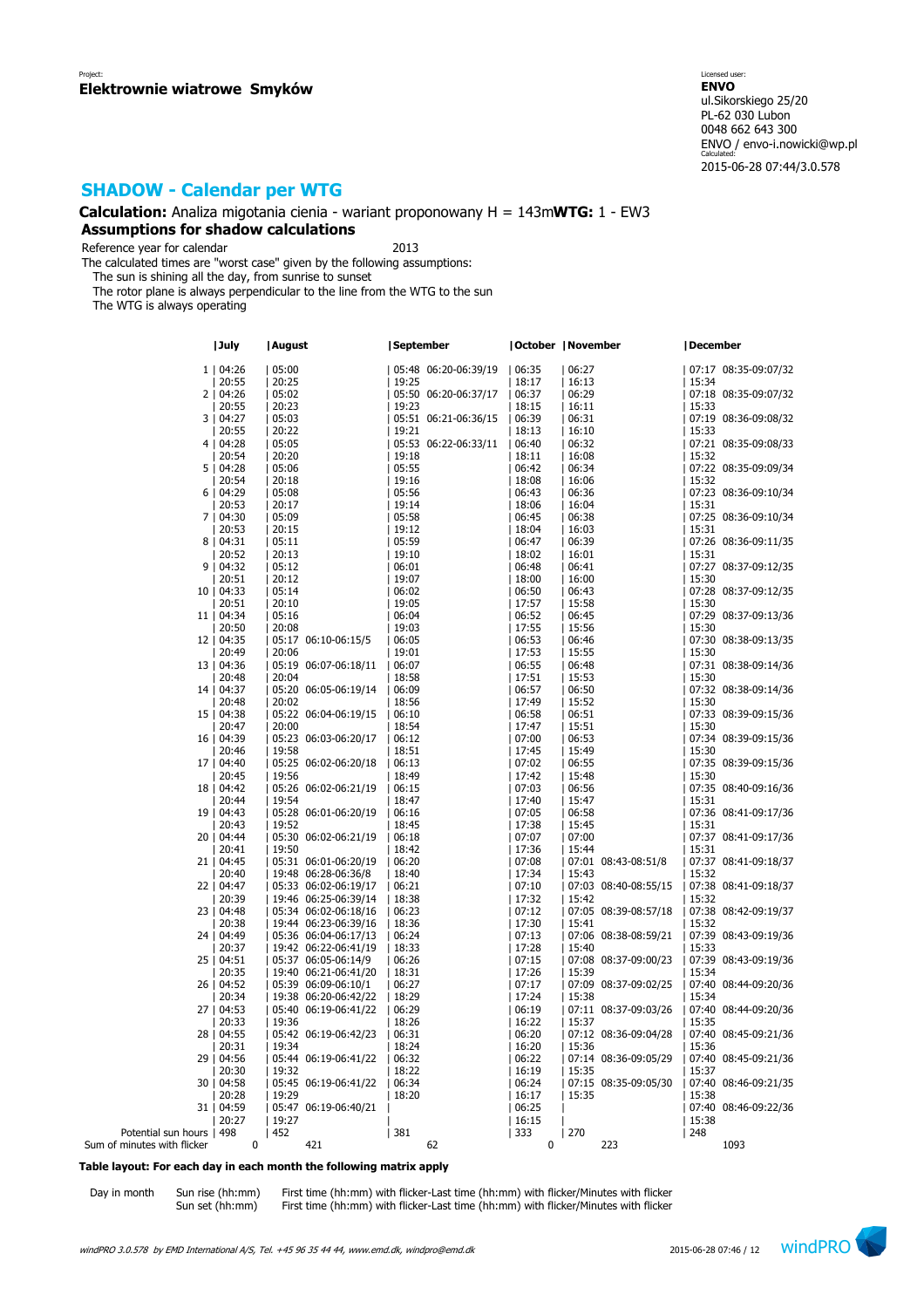**Calculation:** Analiza migotania cienia - wariant proponowany H = 143m**WTG:** 2 - EW2 **Assumptions for shadow calculations**

Reference year for calendar 2013

The calculated times are "worst case" given by the following assumptions:

The sun is shining all the day, from sunrise to sunset

The rotor plane is always perpendicular to the line from the WTG to the sun

The WTG is always operating

|                             |            | <b>January   February   March</b> |                         | April                  | May      | June     | July  | August               | September                                   | October              |          | NovemberDecember |
|-----------------------------|------------|-----------------------------------|-------------------------|------------------------|----------|----------|-------|----------------------|---------------------------------------------|----------------------|----------|------------------|
|                             | 1   07:41  | 07:15                             | 06:24                   | 06:15 06:45-07:07/22   | 05:12    | 04:29    | 04:26 | 05:01                | 05:48 06:45-07:00/15   06:35 07:11-07:29/18 |                      | 06:27    | 07:17            |
|                             | 15:40      | 16:26                             | 17:16                   | 19:08                  | 19:57    | 20:41    | 20:55 | 20:25                | 19:25                                       | 18:17                | 16:13    | 15:34            |
|                             |            |                                   |                         |                        |          |          |       |                      |                                             |                      |          |                  |
|                             | 2   07:40  | 07:14                             | 06:22                   | 06:13 06:45-07:07/22   | 05:10    | 04:28    | 04:26 | 05:02                | 05:50 06:42-07:01/19                        | 06:37 07:13-07:25/12 | 06:29    | 07:18            |
|                             | 15:41      | 16:28                             | 17:18                   | 19:10                  | 19:59    | 20:42    | 20:55 | 20:23                | 19:23                                       | 18:15                | 16:11    | 15:33            |
|                             | 3   07:40  | 07:12                             | 06:20                   | 06:11 06:44-07:08/24   | 05:09    | 04:27    | 04:27 | 05:03                | 05:51 06:42-07:02/20                        | 06:39                | 06:31    | 07:19            |
|                             | 15:42      | 16:29                             | 17:19                   | 19:11                  | 20:00    | 20:43    | 20:55 | 20:22                | 19:21                                       | 18:13                | 16:10    | 15:33            |
|                             | 4   07:40  | 07:11                             | 06:18                   | 06:09 06:44-07:08/24   | 05:07    | 04:26    | 04:28 | 05:05                | 05:53 06:40-07:02/22                        | 06:40                | 06:32    | 07:21            |
|                             | 15:43      | 16:31                             | 17:21                   | 19:13                  | 20:02    | 20:44    | 20:54 | 20:20                | 19:18                                       | 18:11                | 16:08    | 15:32            |
|                             | 5   07:40  | 07:09                             | 06:15                   | 06:06 06:42-07:07/25   | 05:05    | 04:26    | 04:28 | 05:06                | 05:55 06:39-07:03/24                        | 06:42                | 06:34    | 07:22            |
|                             |            | 16:33                             | 17:23                   | 19:14                  | 20:03    | 20:45    | 20:54 | 20:19                | 19:16                                       | 18:08                | 16:06    | 15:32            |
|                             | 15:44      |                                   |                         |                        |          |          |       |                      |                                             |                      |          |                  |
|                             | 6   07:40  | 07:08                             | 06:13                   | 06:04 06:42-07:07/25   | 05:03    | 04:25    | 04:29 | 05:08                | 05:56 06:38-07:03/25                        | 06:43                | 06:36    | 07:23            |
|                             | 15:45      | 16:35                             | 17:24                   | 19:16                  | 20:05    | 20:46    | 20:53 | 20:17                | 19:14                                       | 18:06                | 16:04    | 15:31            |
|                             | 7   07:39  | 07:06                             | 06:11                   | 06:02 06:42-07:06/24   | 05:02    | 04:24    | 04:30 | 05:09                | 05:58 06:38-07:03/25                        | 06:45                | 06:38    | 07:25            |
|                             | 15:47      | 16:37                             | 17:26                   | 19:18                  | 20:07    | 20:47    | 20:53 | 20:15                | 19:12                                       | 18:04                | 16:03    | 15:31            |
|                             | 8   07:39  | 07:04                             | 06:09                   | 06:00 06:43-07:06/23   | 05:00    | 04:24    | 04:31 | 05:11                | 05:59 06:37-07:02/25                        | 06:47                | 06:39    | 07:26            |
|                             | 15:48      | 16:38                             | 17:28                   | 19:19                  | 20:08    | 20:48    | 20:52 | 20:13                | 19:10                                       | 18:02                | 16:01    | 15:31            |
|                             | 9   07:39  | 07:03                             | 06:07                   | 05:58 06:43-07:05/22   | 04:58    | 04:23    | 04:32 | 05:13                | 06:01 06:38-07:02/24                        | 06:48                | 06:41    | 07:27            |
|                             | 15:49      | 16:40                             | 17:30                   | 19:21                  | 20:10    | 20:49    | 20:51 | 20:12                | 19:07                                       |                      | 16:00    | 15:30            |
|                             |            |                                   |                         |                        |          |          |       |                      |                                             | 18:00                |          |                  |
|                             | 10   07:38 | 07:01                             | 06:05                   | 05:55 06:43-07:03/20   | 04:56    | 04:23    | 04:33 | 05:14                | 06:02 06:37-07:01/24                        | 06:50                | 06:43    | 07:28            |
|                             | 15:50      | 16:42                             | 17:31                   | 19:23                  | 20:11    | 20:50    | 20:51 | 20:10                | 19:05                                       | 17:57                | 15:58    | 15:30            |
|                             | 11   07:38 | 06:59                             | 06:02                   | 05:53 06:44-07:01/17   | 04:55    | 04:23    | 04:34 | 05:16                | 06:04 06:38-07:00/22                        | 06:52                | 06:45    | 07:29            |
|                             | 15:52      | 16:44                             | 17:33                   | 19:24                  | 20:13    | 20:50    | 20:50 | 20:08                | 19:03                                       | 17:55                | 15:56    | 15:30            |
|                             | 12   07:37 | 06:57                             | 06:00 06:34-06:47/13    | 05:51 06:46-06:59/13   | 04:53    | 04:22    | 04:35 | 05:17                | 06:06 06:38-06:58/20                        | 06:53                | 06:46    | 07:30            |
|                             | 15:53      | 16:46                             | 17:35                   | 19:26                  | 20:14    | 20:51    | 20:49 | 20:06                | 19:01                                       | 17:53                | 15:55    | 15:30            |
|                             | 13   07:36 | 06:56                             | 05:58 06:31-06:49/18    | 05:49<br>06:49-06:56/7 | 04:52    | 04:22    | 04:36 | 05:19                | 06:07 06:39-06:57/18                        | 06:55                | 06:48    | 07:31            |
|                             |            |                                   |                         |                        |          |          |       |                      |                                             |                      |          |                  |
|                             | 15:55      | 16:47                             | 17:36                   | 19:28                  | 20:16    | 20:52    | 20:48 | 20:04                | 18:58                                       | 17:51                | 15:54    | 15:30            |
|                             | 14   07:36 | 06:54                             | 05:56 06:29-06:51/22    | 05:47                  | 04:50    | 04:22    | 04:37 | 05:20                | 06:09 06:40-06:55/15                        | 06:57                | 06:50    | 07:32            |
|                             | 15:56      | 16:49                             | 17:38                   | 19:29                  | 20:17    | 20:52    | 20:48 | 20:02                | 18:56 07:24-07:27/3                         | 17:49                | 15:52    | 15:30            |
|                             | 15   07:35 | 06:52                             | 05:54 06:28-06:52/24    | 05:45                  | 04:49    | 04:22    | 04:38 | 05:22                | 06:10 06:43-06:52/9                         | 06:58                | 06:51    | 07:33            |
|                             | 15:58      | 16:51                             | 17:40                   | 19:31                  | 20:19    | 20:53    | 20:47 | 20:00                | 18:54 07:19-07:32/13                        | 17:47                | 15:51    | 15:30            |
|                             | 16   07:34 | 06:50                             | 05:51 06:26-06:52/26    | 05:42                  | 04:47    | 04:22    | 04:39 | 05:23                | 06:12 07:16-07:34/18                        | 07:00                | 06:53    | 07:34            |
|                             | 15:59      | 16:53                             | 17:41                   | 19:33                  | 20:20    | 20:53    | 20:46 | 19:58                | 18:51                                       | 17:45                | 15:49    | 15:30            |
|                             | 17   07:33 | 06:48                             | 05:49 06:25-06:53/28    | 05:40                  | 04:46    | 04:21    | 04:40 | 05:25                | 06:13 07:14-07:36/22                        | 07:02                | 06:55    | 07:35            |
|                             | 16:01      | 16:55                             | 17:43                   | 19:34                  | 20:22    | 20:54    | 20:45 | 19:56                | 18:49                                       | 17:43                | 15:48    | 15:30            |
|                             |            |                                   |                         |                        |          |          |       |                      |                                             |                      |          | 07:35            |
|                             | 18   07:32 | 06:46                             | 05:47 06:25-06:53/28    | 05:38                  | 04:44    | 04:21    | 04:42 | 05:26                | 06:15 07:12-07:36/24                        | 07:03                | 06:56    |                  |
|                             | 16:02      | 16:56                             | 17:45                   | 19:36                  | 20:23    | 20:54    | 20:44 | 19:54                | 18:47                                       | 17:40                | 15:47    | 15:31            |
|                             | 19   07:31 | 06:44                             | 05:45 06:25-06:54/29    | 05:36                  | 04:43    | 04:21    | 04:43 | 05:28                | 06:16 07:11-07:37/26                        | 07:05                | 06:58    | 07:36            |
|                             | 16:04      | 16:58                             | 17:46                   | 19:37                  | 20:25    | 20:55    | 20:43 | 19:52                | 18:45                                       | 17:38                | 15:46    | 15:31            |
|                             | 20   07:30 | 06:42                             | 05:42 06:23-06:53/30    | 05:34                  | 04:42    | 04:22    | 04:44 | 05:30                | 06:18 07:09-07:37/28                        | 07:07                | 07:00    | 07:37            |
|                             | 16:05      | 17:00                             | 17:48                   | 19:39                  | 20:26    | 20:55    | 20:42 | 19:50                | 18:42                                       | 17:36                | 15:44    | 15:31            |
|                             | 21   07:29 | 06:40                             | 05:40 06:23-06:53/30    | 05:32                  | 04:40    | 04:22    | 04:45 | 05:31                | 06:20 07:09-07:37/28                        | 07:08                | 07:01    | 07:37            |
|                             | 16:07      | 17:02                             | 17:50                   | 19:41                  | 20:27    | 20:55    | 20:40 | 19:48                | 18:40                                       | 17:34                | 15:43    | 15:32            |
|                             | 22   07:28 | 06:38                             | 05:38 06:23-06:52/29    | 05:30                  | 04:39    | 04:22    | 04:47 | 05:33                | 06:21 07:09-07:38/29                        | 07:10                | 07:03    | 07:38            |
|                             | 16:09      | 17:04                             | 17:51                   | 19:42                  | 20:29    | 20:55    | 20:39 | 19:46                |                                             | 17:32                | 15:42    | 15:32            |
|                             |            |                                   |                         |                        |          |          |       |                      | 18:38                                       |                      |          |                  |
|                             | 23   07:27 | 06:36                             | 05:36 06:23-06:51/28    | 05:28                  | 04:38    | 04:22    | 04:48 | 05:34                | 06:23 07:08-07:37/29                        | 07:12                | 07:05    | 07:38            |
|                             | 16:10      | 17:05                             | 17:53                   | 19:44                  | 20:30    | 20:56    | 20:38 | 19:44                | 18:36                                       | 17:30                | 15:41    | 15:33            |
|                             | 24   07:26 | 06:34                             | 05:33 06:23-06:50/27    | 05:26                  | 04:37    | 04:22    | 04:49 | 05:36                | 06:24 07:08-07:37/29                        | 07:13                | 07:06    | 07:39            |
|                             | 16:12      | 17:07                             | 17:55                   | 19:46                  | 20:31    | 20:56    | 20:37 | 19:42                | 18:33                                       | 17:28                | 15:40    | 15:33            |
|                             | 25   07:25 | 06:32                             | 05:31 06:24-06:49/25    | 05:24                  | 04:35    | 04:23    | 04:51 | 05:37                | 06:26 07:07-07:36/29                        | 07:15                | 07:08    | 07:39            |
|                             | 16:14      | 17:09                             | 17:56                   | 19:47                  | 20:33    | 20:56    | 20:35 | 19:40                | 18:31                                       | 17:26                | 15:39    | 15:34            |
|                             | 26   07:24 | 06:30                             | 05:29<br>06:25-06:48/23 | 05:22                  | 04:34    | 04:23    | 04:52 | 05:39                | 06:27 07:07-07:36/29                        | 07:17                | 07:09    | 07:40            |
|                             | 16:15      | 17:11                             | 17:58                   | 19:49                  | 20:34    | 20:56    | 20:34 | 19:38                | 18:29                                       | 17:24                | 15:38    | 15:34            |
|                             | 27   07:22 | 06:28                             | 05:27 06:25-06:46/21    | 05:20                  | 04:33    | 04:23    | 04:53 | 05:40                | 06:29 07:07-07:34/27                        | 06:19                | 07:11    | 07:40            |
|                             |            |                                   |                         |                        |          |          |       |                      |                                             |                      |          |                  |
|                             | 16:17      | 17:12                             | 18:00                   | 19:50                  | 20:35    | 20:56    | 20:33 | 19:36                | 18:26                                       | 16:22                | 15:37    | 15:35            |
|                             | 28   07:21 | 06:26                             | 05:24 06:27-06:44/17    | 05:18                  | 04:32    | 04:24    | 04:55 | 05:42                | 06:31 07:08-07:34/26                        | 06:20                | 07:12    | 07:40            |
|                             | 16:19      | 17:14                             | 18:01                   | 19:52                  | 20:37    | 20:56    | 20:31 | 19:34                | 18:24                                       | 16:20                | 15:36    | 15:36            |
|                             | 29   07:20 |                                   | 05:22 05:51-06:03/12    | 05:16                  | 04:31    | 04:24    | 04:56 | 05:44                | 06:32 07:09-07:33/24                        | 06:22                | 07:14    | 07:40            |
|                             | 16:21      |                                   | 18:03 06:30-06:41/11    | 19:54                  | 20:38    | 20:56    | 20:30 | 19:32                | 18:22                                       | 16:19                | 15:36    | 15:37            |
|                             | 30   07:18 |                                   | 05:20 05:49-06:05/16    | 05:14                  | 04:30    | 04:25    | 04:58 | 05:45                | 06:34 07:09-07:30/21                        | 06:24                | 07:15    | 07:40            |
|                             | 16:22      |                                   | 18:05                   | 19:55                  | 20:39    | 20:55    | 20:28 | 19:29                | 18:20                                       | 16:17                | 15:35    | 15:38            |
|                             | 31   07:17 |                                   | 06:18 06:47-07:06/19    |                        | 04:29    |          | 04:59 | 05:47 06:47-06:58/11 |                                             | 06:26                |          | 07:40            |
|                             | 16:24      |                                   | 19:06                   |                        | 20:40    |          | 20:27 | 19:27                |                                             | 16:15                |          | 15:38            |
|                             |            | 279                               |                         |                        | 481      |          |       |                      |                                             |                      |          |                  |
| Potential sun hours   262   |            |                                   | 367                     | 414                    |          | 494      | 498   | 452                  | 381                                         | 333                  | 270      | 248              |
| Sum of minutes with flicker | $\Omega$   | $\mathbf 0$                       | 476                     | 268                    | $\Omega$ | $\Omega$ | 0     | 11                   | 712                                         | 30                   | $\Omega$ | $\Omega$         |

### **Table layout: For each day in each month the following matrix apply**

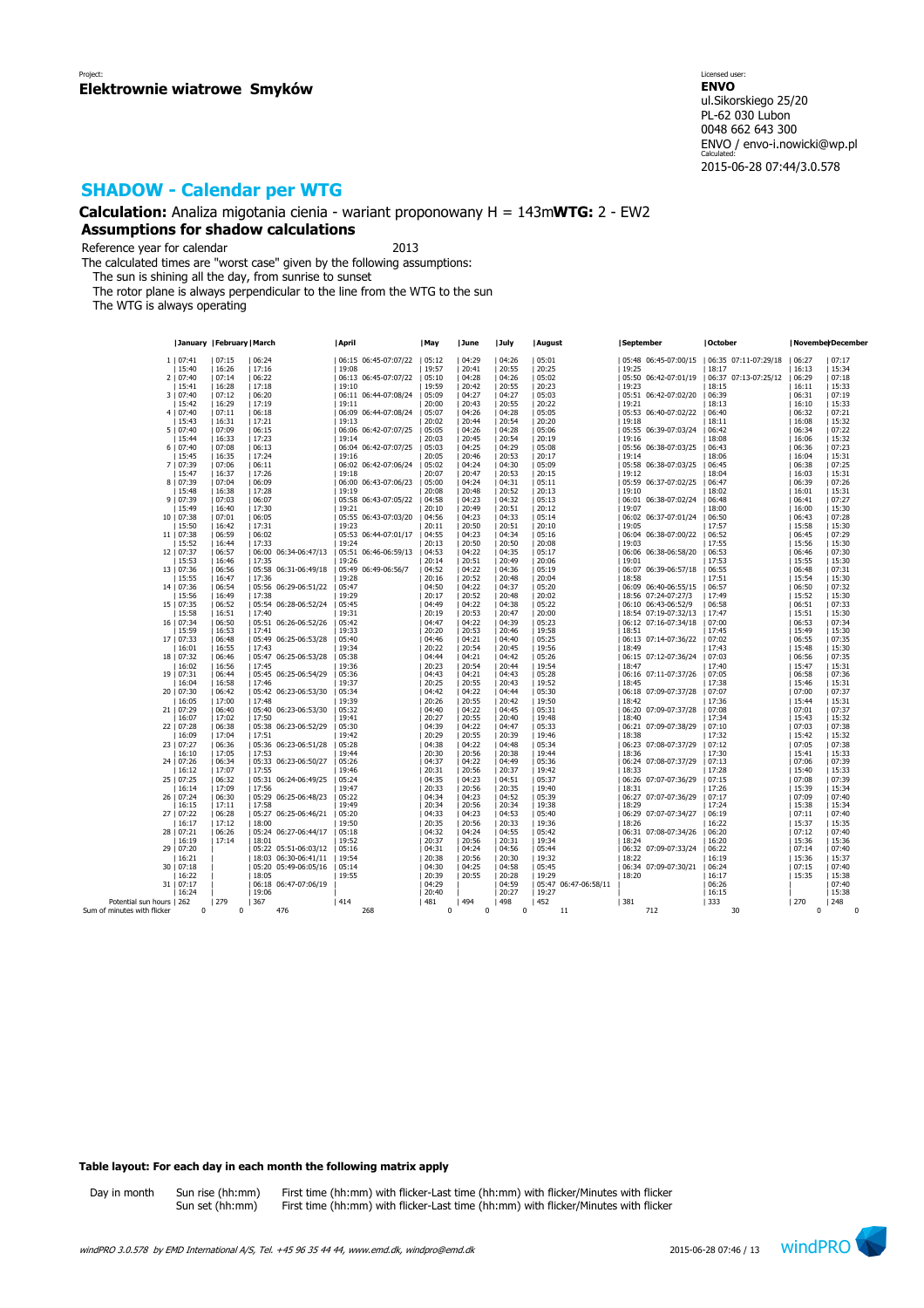**Calculation:** Analiza migotania cienia - wariant proponowany H = 143m**WTG:** 3 - EW1 **Assumptions for shadow calculations**

Reference year for calendar 2013

The calculated times are "worst case" given by the following assumptions:

The sun is shining all the day, from sunrise to sunset

The rotor plane is always perpendicular to the line from the WTG to the sun

The WTG is always operating

|                           |            | January   February   March |             | April |                      | May   |                      | June  |                      |
|---------------------------|------------|----------------------------|-------------|-------|----------------------|-------|----------------------|-------|----------------------|
|                           | 1   07:41  | 07:16                      | 06:24       | 06:15 |                      |       | 05:12 06:00-06:32/32 |       | 04:29 06:05-06:26/21 |
|                           | 15:40      | 16:26                      | 17:16       | 19:08 |                      |       | 19:57 06:52-07:41/49 | 20:41 |                      |
|                           | 2   07:41  | 07:14                      | 06:22       |       | 06:13 07:18-07:31/13 |       | 05:10 05:59-06:33/34 |       | 04:28 06:06-06:25/19 |
|                           |            |                            |             | 19:10 |                      |       |                      | 20:42 |                      |
|                           | 15:41      | 16:28                      | 17:18       |       |                      |       | 19:59 06:52-07:39/47 |       |                      |
|                           | 3   07:40  | 07:13                      | 06:20       |       | 06:11 07:13-07:35/22 |       | 05:09 05:58-06:33/35 |       | 04:27 06:08-06:24/16 |
|                           | 15:42      | 16:29                      | 17:19       | 19:11 |                      |       | 20:00 06:53-07:38/45 | 20:43 |                      |
|                           | 4   07:40  | 07:11                      | 06:18       |       | 06:09 07:10-07:39/29 |       | 05:07 05:58-06:34/36 |       | 04:26 06:09-06:23/14 |
|                           | 15:43      | 16:31                      | 17:21       | 19:13 |                      |       | 20:02 06:54-07:37/43 | 20:44 |                      |
|                           | 5   07:40  | 07:09                      | 06:15       |       | 06:06 07:07-07:40/33 |       | 05:05 05:57-06:35/38 |       | 04:26 06:11-06:22/11 |
|                           | 15:44      | 16:33                      | 17:23       | 19:15 |                      |       | 20:03 06:55-07:36/41 | 20:45 |                      |
|                           | 6   07:40  | 07:08                      | 06:13       |       | 06:04 07:05-07:42/37 |       | 05:03 05:56-06:35/39 |       | 04:25 06:13-06:20/7  |
|                           | 15:45      | 16:35                      | 17:24       | 19:16 |                      |       | 20:05 06:55-07:34/39 | 20:46 |                      |
|                           | 7   07:39  | 07:06                      | 06:11       |       | 06:02 07:03-07:43/40 |       | 05:02 05:56-06:35/39 | 04:24 |                      |
|                           | 15:47      | 16:37                      | 17:26       | 19:18 |                      |       | 20:07 06:57-07:33/36 | 20:47 |                      |
|                           | 8   07:39  | 07:04                      | 06:09       |       | 06:00 07:01-07:44/43 |       | 05:00 05:55-06:35/40 | 04:24 |                      |
|                           | 15:48      | 16:38                      | 17:28       | 19:19 |                      |       | 20:08 06:58-07:31/33 | 20:48 |                      |
|                           | 9   07:39  | 07:03                      | 06:07       |       | 05:58 07:00-07:45/45 |       | 04:58 05:55-06:36/41 | 04:23 |                      |
|                           | 15:49      | 16:40                      | 17:30       | 19:21 |                      |       | 20:10 07:00-07:30/30 | 20:49 |                      |
|                           |            |                            |             |       |                      |       |                      |       |                      |
|                           | 10   07:38 | 07:01                      | 06:05       |       | 05:55 06:58-07:45/47 |       | 04:56 05:55-06:35/40 | 04:23 |                      |
|                           | 15:50      | 16:42                      | 17:31       | 19:23 |                      |       | 20:11 07:01-07:28/27 | 20:50 |                      |
|                           | 11   07:38 | 06:59                      | 06:02       |       | 05:53 06:57-07:46/49 |       | 04:55 05:55-06:36/41 | 04:23 |                      |
|                           | 15:52      | 16:44                      | 17:33       | 19:24 |                      |       | 20:13 07:03-07:26/23 | 20:50 |                      |
|                           | 12   07:37 | 06:57                      | 06:00       |       | 05:51 06:56-07:47/51 |       | 04:53 05:55-06:35/40 | 04:22 |                      |
|                           | 15:53      | 16:46                      | 17:35       | 19:26 |                      |       | 20:14 07:05-07:23/18 | 20:51 |                      |
|                           | 13   07:36 | 06:56                      | 05:58       |       | 05:49 06:55-07:47/52 |       | 04:52 05:55-06:36/41 | 04:22 |                      |
|                           | 15:55      | 16:47                      | 17:36       | 19:28 |                      |       | 20:16 07:09-07:19/10 | 20:52 |                      |
|                           | 14   07:36 | 06:54                      | 05:56       |       | 05:47 06:54-07:48/54 |       | 04:50 05:55-06:35/40 | 04:22 |                      |
|                           | 15:56      | 16:49                      | 17:38       | 19:29 |                      | 20:17 |                      | 20:52 |                      |
|                           | 15   07:35 | 06:52                      | 05:54       |       | 05:45 06:53-07:48/55 |       | 04:49 05:55-06:35/40 | 04:22 |                      |
|                           | 15:58      | 16:51                      | 17:40       | 19:31 |                      | 20:19 |                      | 20:53 |                      |
|                           | 16   07:34 | 06:50                      | 05:51       | 05:43 | 06:53-07:48/55       |       | 04:47 05:56-06:35/39 | 04:22 |                      |
|                           | 15:59      | 16:53                      | 17:41       | 19:33 |                      | 20:20 |                      | 20:53 |                      |
|                           |            |                            |             |       | 05:40 06:52-07:48/56 |       | 04:46 05:55-06:34/39 |       |                      |
|                           | 17   07:33 | 06:48                      | 05:49       |       |                      |       |                      | 04:21 |                      |
|                           | 16:01      | 16:55                      | 17:43       | 19:34 |                      | 20:22 |                      | 20:54 |                      |
|                           | 18   07:32 | 06:46                      | 05:47       |       | 05:38 06:52-07:48/56 |       | 04:44 05:56-06:34/38 | 04:21 |                      |
|                           | 16:02      | 16:56                      | 17:45       | 19:36 |                      | 20:23 |                      | 20:54 |                      |
|                           | 19   07:31 | 06:44                      | 05:45       |       | 05:36 06:51-07:48/57 |       | 04:43 05:56-06:34/38 | 04:22 |                      |
|                           | 16:04      | 16:58                      | 17:46       | 19:37 |                      | 20:25 |                      | 20:55 |                      |
|                           | 20   07:30 | 06:42                      | 05:42       |       | 05:34 06:51-07:48/57 |       | 04:42 05:56-06:33/37 | 04:22 |                      |
|                           | 16:05      | 17:00                      | 17:48       | 19:39 |                      | 20:26 |                      | 20:55 |                      |
|                           | 21   07:29 | 06:40                      | 05:40       |       | 05:32 06:51-07:47/56 |       | 04:40 05:57-06:33/36 | 04:22 |                      |
|                           | 16:07      | 17:02                      | 17:50       | 19:41 |                      | 20:27 |                      | 20:55 |                      |
|                           | 22   07:28 | 06:38                      | 05:38       |       | 05:30 06:51-07:47/56 |       | 04:39 05:57-06:32/35 | 04:22 |                      |
|                           | 16:09      | 17:04                      | 17:51       | 19:42 |                      | 20:29 |                      | 20:55 |                      |
|                           | 23   07:27 | 06:36                      | 05:36       |       | 05:28 06:50-07:46/56 |       | 04:38 05:58-06:32/34 | 04:22 |                      |
|                           | 16:10      | 17:05                      | 17:53       | 19:44 |                      | 20:30 |                      | 20:56 |                      |
|                           | 24   07:26 | 06:34                      | 05:33       |       | 05:26 06:50-07:46/56 |       | 04:37 05:59-06:31/32 | 04:22 |                      |
|                           | 16:12      | 17:07                      | 17:55       | 19:46 |                      | 20:32 |                      | 20:56 |                      |
|                           | 25   07:25 | 06:32                      | 05:31       |       | 05:24 06:14-06:20/6  |       | 04:35 05:59-06:31/32 | 04:23 |                      |
|                           | 16:14      | 17:09                      | 17:56       |       | 19:47 06:50-07:45/55 | 20:33 |                      | 20:56 |                      |
|                           |            | 06:30                      | 05:29       |       | 05:22 06:09-06:25/16 |       | 04:34 06:00-06:30/30 |       |                      |
|                           | 26   07:24 |                            |             |       |                      | 20:34 |                      | 04:23 |                      |
|                           | 16:15      | 17:11                      | 17:58       |       | 19:49 06:50-07:44/54 |       |                      | 20:56 |                      |
|                           | 27   07:22 | 06:28                      | 05:27       |       | 05:20 06:06-06:27/21 |       | 04:33 06:01-06:30/29 | 04:23 |                      |
|                           | 16:17      | 17:12                      | 18:00       |       | 19:51 06:50-07:44/54 | 20:35 |                      | 20:56 |                      |
|                           | 28   07:21 | 06:26                      | 05:24       |       | 05:18 06:04-06:29/25 |       | 04:32 06:01-06:29/28 | 04:24 |                      |
|                           | 16:19      | 17:14                      | 18:01       |       | 19:52 06:50-07:43/53 | 20:37 |                      | 20:56 |                      |
|                           | 29   07:20 |                            | 05:22       |       | 05:16 06:02-06:30/28 |       | 04:31 06:02-06:28/26 | 04:24 |                      |
|                           | 16:21      |                            | 18:03       |       | 19:54 06:51-07:42/51 | 20:38 |                      | 20:56 |                      |
|                           | 30   07:18 |                            | 05:20       |       | 05:14 06:01-06:32/31 |       | 04:30 06:04-06:28/24 | 04:25 |                      |
|                           | 16:22      |                            | 18:05       |       | 19:55 06:52-07:42/50 | 20:39 |                      | 20:55 |                      |
|                           | 31   07:17 |                            | 06:18       |       |                      |       | 04:29 06:04-06:27/23 |       |                      |
|                           | 16:24      |                            | 19:06       |       |                      | 20:40 |                      |       |                      |
| Potential sun hours   262 |            | 279                        | 367         | 414   |                      | 481   |                      | 494   |                      |
| minutes with flicker      | 0          | 0                          | $\mathbf 0$ |       | 1519                 |       | 1537                 |       | 88                   |
|                           |            |                            |             |       |                      |       |                      |       |                      |

**Table layout: For each day in each month the following matrix apply**

Sum of minutes with

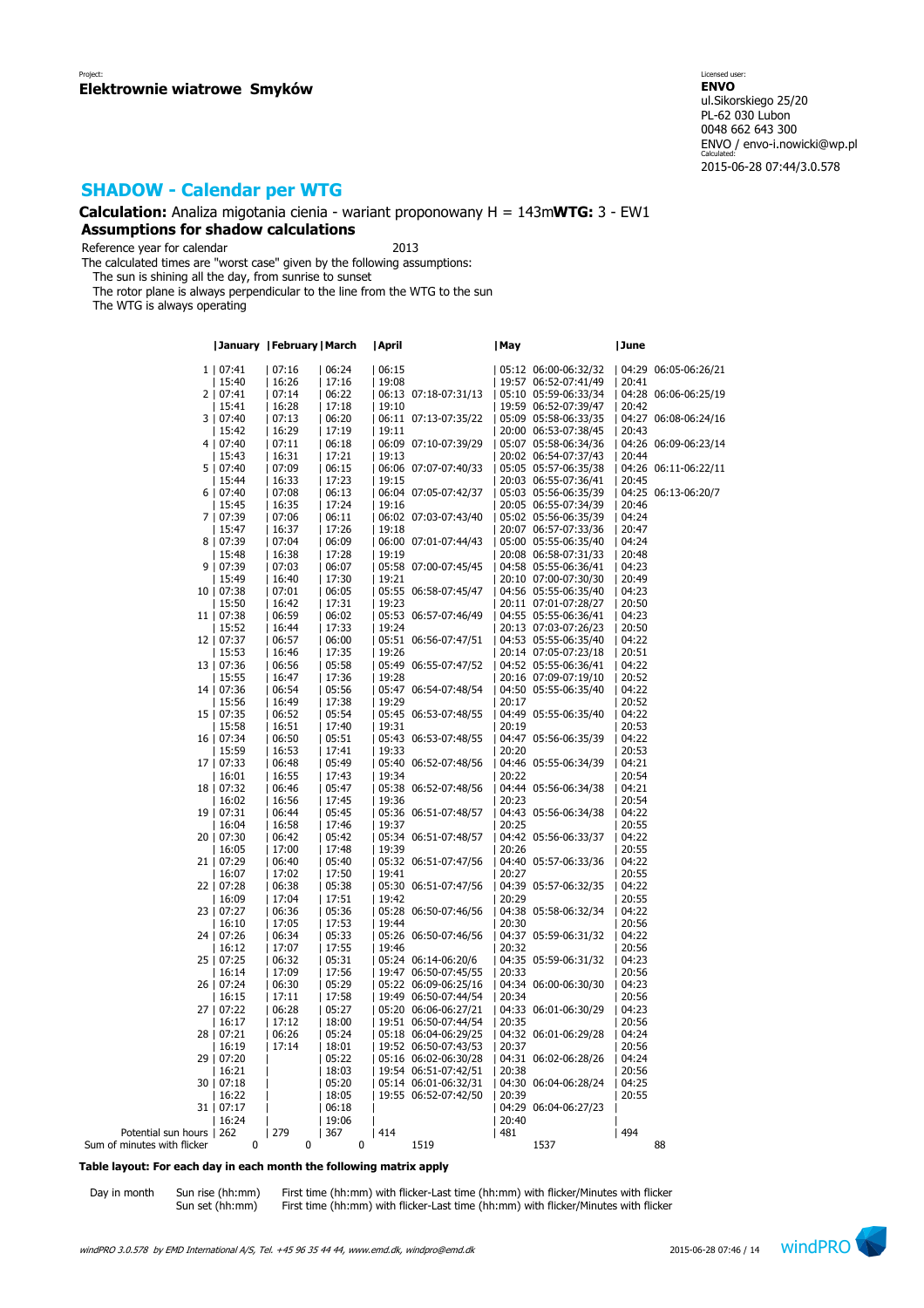**Calculation:** Analiza migotania cienia - wariant proponowany H = 143m**WTG:** 3 - EW1 **Assumptions for shadow calculations**

Reference year for calendar 2013

The calculated times are "worst case" given by the following assumptions:

The sun is shining all the day, from sunrise to sunset

The rotor plane is always perpendicular to the line from the WTG to the sun

The WTG is always operating

|                             | July                         | August               | September            |       | October  Novembe  December |       |
|-----------------------------|------------------------------|----------------------|----------------------|-------|----------------------------|-------|
|                             | 1   04:26                    | 05:01 06:05-06:45/40 | 05:48 06:56-07:46/50 | 06:35 | 06:27                      | 07:17 |
|                             | 20:55                        | 20:25 07:15-07:33/18 | 19:25                | 18:17 | 16:13                      | 15:34 |
|                             | 2   04:26                    |                      |                      | 06:37 | 06:29                      | 07:18 |
|                             |                              | 05:02 06:05-06:46/41 | 05:50 06:56-07:45/49 |       |                            |       |
|                             | 20:55                        | 20:23 07:13-07:36/23 | 19:23                | 18:15 | 16:11                      | 15:33 |
|                             | 3   04:27                    | 05:03 06:05-06:45/40 | 05:51 06:57-07:44/47 | 06:39 | 06:31                      | 07:19 |
|                             | 20:55                        | 20:22 07:11-07:38/27 | 19:21                | 18:13 | 16:10                      | 15:33 |
|                             | 4   04:28                    | 05:05 06:06-06:46/40 | 05:53 06:58-07:42/44 | 06:40 | 06:32                      | 07:21 |
|                             | 20:54                        | 20:20 07:10-07:40/30 | 19:18                | 18:11 | 16:08                      | 15:32 |
|                             | 5   04:28                    | 05:06 06:05-06:45/40 | 05:55 06:59-07:41/42 | 06:42 | 06:34                      | 07:22 |
|                             | 20:54                        | 20:19 07:08-07:41/33 | 119:16               | 18:09 | 16:06                      | 15:32 |
|                             | 6   04:29                    | 05:08 06:05-06:45/40 | 05:56 07:00-07:38/38 | 06:44 | 06:36                      | 07:23 |
|                             | 20:53                        | 20:17 07:06-07:42/36 | 19:14                | 18:06 | 16:04                      | 15:31 |
|                             | 7   04:30 06:19-06:27/8      | 05:09 06:06-06:45/39 | 05:58 07:02-07:37/35 | 06:45 | 06:38                      | 07:25 |
|                             | 20:53                        | 20:15 07:05-07:44/39 | 19:12                | 18:04 | 16:03                      | 15:31 |
|                             | 8   04:31 06:18-06:29/11     | 05:11 06:06-06:44/38 | 05:59 07:03-07:34/31 | 06:47 | 06:39                      | 07:26 |
|                             | 20:52                        | 20:13 07:04-07:45/41 | 19:10                | 18:02 | 16:01                      | 15:31 |
|                             | 9   04:32 06:16-06:30/14     | 05:13 06:07-06:44/37 | 06:01 07:06-07:31/25 | 06:48 | 06:41                      | 07:27 |
|                             | 20:52                        | 20:12 07:03-07:47/44 | 19:07                | 18:00 | 16:00                      | 15:30 |
|                             | 10   04:33 06:15-06:32/17    | 05:14 06:07-06:43/36 | 06:02 07:08-07:27/19 | 06:50 | 06:43                      | 07:28 |
|                             | 20:51                        | 20:10 07:02-07:47/45 | 19:05                | 17:58 | 15:58                      | 15:30 |
|                             | 11   04:34 06:14-06:33/19    | 05:16 06:08-06:42/34 | 06:04                | 06:52 | 06:45                      | 07:29 |
|                             | 20:50                        | 20:08 07:02-07:48/46 | 19:03                | 17:55 | 15:56                      | 15:30 |
|                             | 12   04:35 06:13-06:34/21    | 05:17 06:08-06:41/33 | 06:06                | 06:53 | 06:46                      | 07:30 |
|                             | 20:49                        | 20:06 07:00-07:49/49 | 19:01                | 17:53 | 15:55                      | 15:30 |
|                             | 13   04:36 06:12-06:35/23    | 05:19 06:09-06:40/31 | 06:07                | 06:55 | 06:48                      | 07:31 |
|                             | 20:49                        | 20:04 07:00-07:50/50 | 18:58                | 17:51 | 15:54                      | 15:30 |
|                             | 14   04:37 06:12-06:36/24    | 05:20 06:10-06:38/28 | 06:09                | 06:57 | 06:50                      | 07:32 |
|                             | 20:48                        | 20:02 06:59-07:50/51 | 18:56                | 17:49 | 15:52                      | 15:30 |
|                             | 15   04:38 06:11-06:37/26    | 05:22 06:11-06:36/25 | 06:10                | 06:58 | 06:51                      | 07:33 |
|                             | 20:47                        | 20:00 06:58-07:50/52 | 18:54                | 17:47 | 15:51                      | 15:30 |
|                             | 16   04:39 06:10-06:38/28    | 05:23 06:13-06:35/22 | 06:12                | 07:00 | 06:53                      | 07:34 |
|                             | 20:46                        | 19:58 06:58-07:51/53 | 18:52                | 17:45 | 15:49                      | 15:30 |
|                             | 17   04:40 06:10-06:40/30    | 05:25 06:15-06:32/17 | 06:13                | 07:02 | 06:55                      | 07:35 |
|                             | 20:45                        | 19:56 06:57-07:51/54 | 18:49                | 17:43 | 15:48                      | 15:30 |
|                             | 18   04:42 06:10-06:40/30    | 05:26 06:19-06:28/9  | 06:15                | 07:03 | 06:56                      | 07:35 |
|                             | 20:44                        | 19:54 06:57-07:51/54 | 18:47                | 17:40 | 15:47                      | 15:31 |
|                             | 19   04:43 06:09-06:41/32    | 05:28 06:56-07:51/55 | 06:16                | 07:05 | 06:58                      | 07:36 |
|                             | 20:43                        | 19:52                | 18:45                | 17:38 | 15:46                      | 15:31 |
|                             | 20   04:44 06:08-06:41/33    | 05:30 06:56-07:52/56 | 06:18                | 07:07 | 07:00                      | 07:37 |
|                             | 20:42                        | 19:50                | 18:42                | 17:36 | 15:44                      | 15:31 |
|                             | 21   04:45 06:08-06:42/34    | 05:31 06:55-07:51/56 | 06:20                | 07:08 | 07:01                      | 07:37 |
|                             | 20:40                        | 19:48                | 18:40                | 17:34 | 15:43                      | 15:32 |
|                             | 22   04:47 06:07-06:42/35    | 05:33 06:55-07:52/57 | 06:21                | 07:10 | 07:03                      | 07:38 |
|                             | 20:39                        | 19:46                | 18:38                | 17:32 | 15:42                      | 15:32 |
|                             | 23   04:48 06:08-06:44/36    | 05:34 06:54-07:51/57 | 06:23                | 07:12 | 07:05                      | 07:38 |
|                             | 20:38                        | 19:44                | 18:36                | 17:30 | 15:41                      | 15:33 |
|                             | 24   04:49 06:07-06:44/37    | 05:36 06:55-07:51/56 | 06:24                | 07:13 | 07:06                      | 07:39 |
|                             | 20:37                        | 19:42                | 18:33                | 17:28 | 15:40                      | 15:33 |
|                             | 25   04:51 06:06-06:44/38    | 05:37 06:54-07:51/57 | 06:26                | 07:15 | 07:08                      | 07:39 |
|                             | 20:35                        | 19:40                | 18:31                | 17:26 | 15:39                      | 15:34 |
|                             | 26   04:52 06:06-06:44/38    | 05:39 06:55-07:51/56 | 06:27                | 07:17 | 07:09                      | 07:40 |
|                             | 20:34                        | 19:38                | 18:29                | 17:24 | 15:38                      | 15:34 |
|                             | 27   04:53 06:06-06:45/39    | 05:41 06:54-07:50/56 | 06:29                | 06:19 | 07:11                      | 07:40 |
|                             | 20:33                        | 19:36                | 18:26                | 16:22 | 15:37                      | 15:35 |
|                             | 28   04:55<br>06:06-06:45/39 | 05:42 06:55-07:50/55 | 06:31                | 06:20 | 07:12                      | 07:40 |
|                             | 20:31                        | 19:34                | 18:24                | 16:21 | 15:36                      | 15:36 |
|                             | 29   04:56 06:05-06:45/40    | 05:44 06:54-07:48/54 | 06:32                | 06:22 | 07:14                      | 07:40 |
|                             | 20:30                        | 19:32                | 18:22                | 16:19 | 15:36                      | 15:37 |
|                             | 30   04:58 06:06-06:46/40    | 05:45 06:55-07:48/53 | 06:34                | 06:24 | 07:15                      | 07:40 |
|                             | 20:28                        | 19:29                | 18:20                | 16:17 | 15:35                      | 15:38 |
|                             | 31   04:59 06:05-06:46/41    | 05:47 06:55-07:47/52 |                      | 06:26 |                            | 07:40 |
|                             | 20:27 07:19-07:29/10         | 19:27                |                      | 16:15 |                            | 15:38 |
| Potential sun hours   498   |                              | 452                  | 381                  | 333   | 270                        | 248   |
| Sum of minutes with flicker | 743                          | 2055                 | 380                  | 0     | 0                          | 0     |
|                             |                              |                      |                      |       |                            |       |

### **Table layout: For each day in each month the following matrix apply**